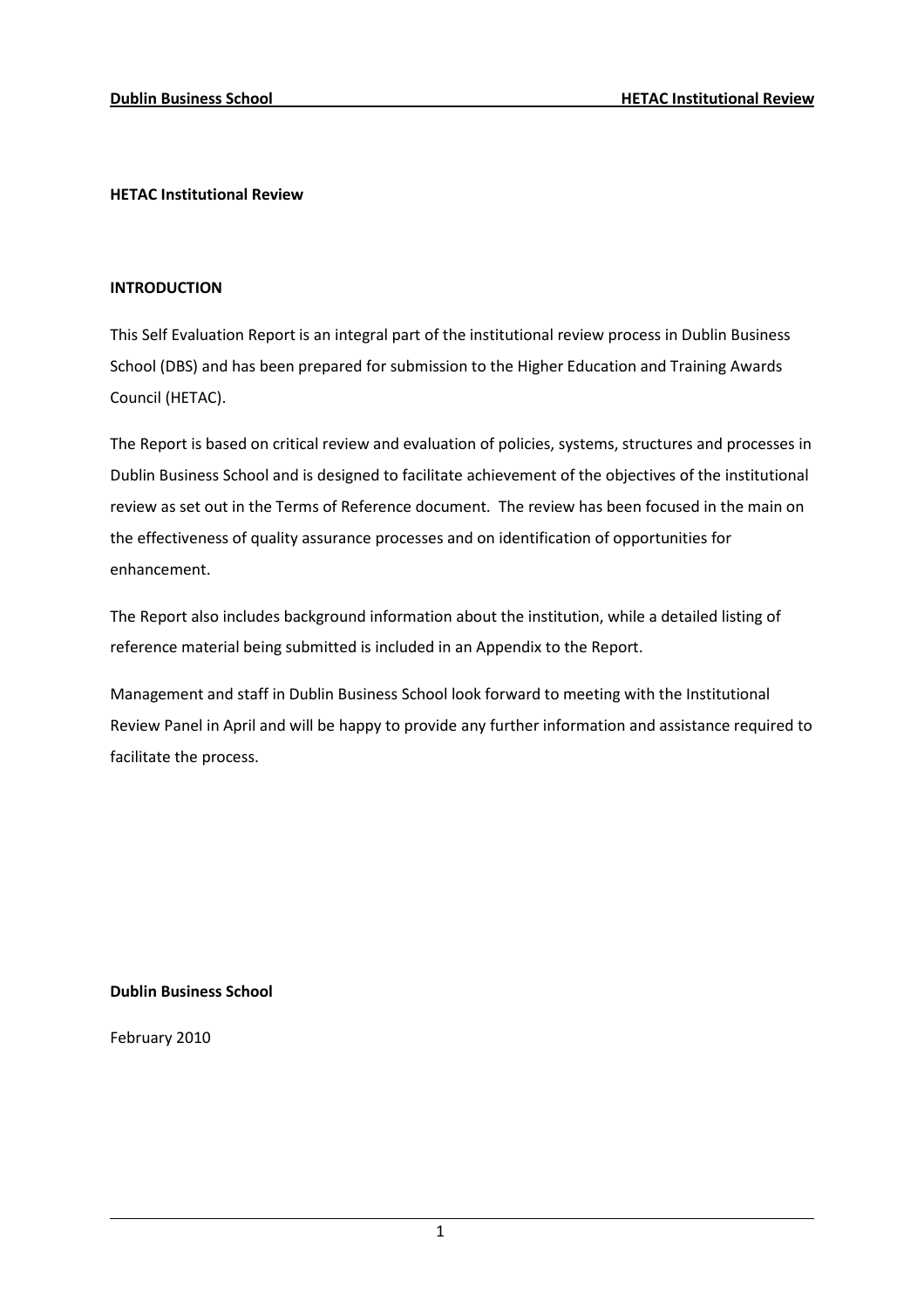# Table of Contents

|     |                                                        | Page |
|-----|--------------------------------------------------------|------|
| 1.  | <b>Overview</b>                                        |      |
| 1.1 | Academic Development                                   | 4    |
| 1.2 | <b>Institutional Development</b>                       | 6    |
| 1.3 | Governance and Management                              | 7    |
| 1.4 | <b>Mission and Strategy</b>                            | 8    |
| 1.5 | Management of Change                                   | 11   |
| 1.6 | <b>Institutional Review Process</b>                    | 12   |
| 1.7 | Evaluation and Improvement                             | 13   |
| 2.  | <b>Policy and Procedures for Quality Assurance</b>     |      |
| 2.1 | <b>Policy Framework</b>                                | 15   |
| 2.2 | The Quality Assurance Handbook                         | 15   |
| 2.3 | <b>Effectiveness of Quality Assurance Procedures</b>   | 16   |
| 2.4 | <b>Student Participation in Quality Assurance</b>      | 17   |
| 2.5 | Quality Assurance of Collaborative Provision           | 18   |
| 2.6 | <b>Joint Awards</b>                                    | 20   |
| 3.  | Approval, Monitoring and Periodic Review of Programmes |      |
| 3.1 | Programme Development and Approval Process             | 22   |
| 3.2 | Programme Aims and Learning Outcomes                   | 23   |
| 3.3 | Annual Monitoring and Review                           | 23   |
| 3.4 | Periodic Review of Programmes                          | 24   |
| 4.  | <b>Student Access, Transfer and Progression</b>        |      |
| 4.1 | <b>Policies and Procedures</b>                         | 26   |
| 4.2 | <b>Student Admission</b>                               | 27   |
| 4.3 | <b>Student Monitoring and Support</b>                  | 28   |
| 4.4 | <b>Student Assessment</b><br>,                         | 30   |
| 4.5 | <b>Transfer and Progression</b>                        | 31   |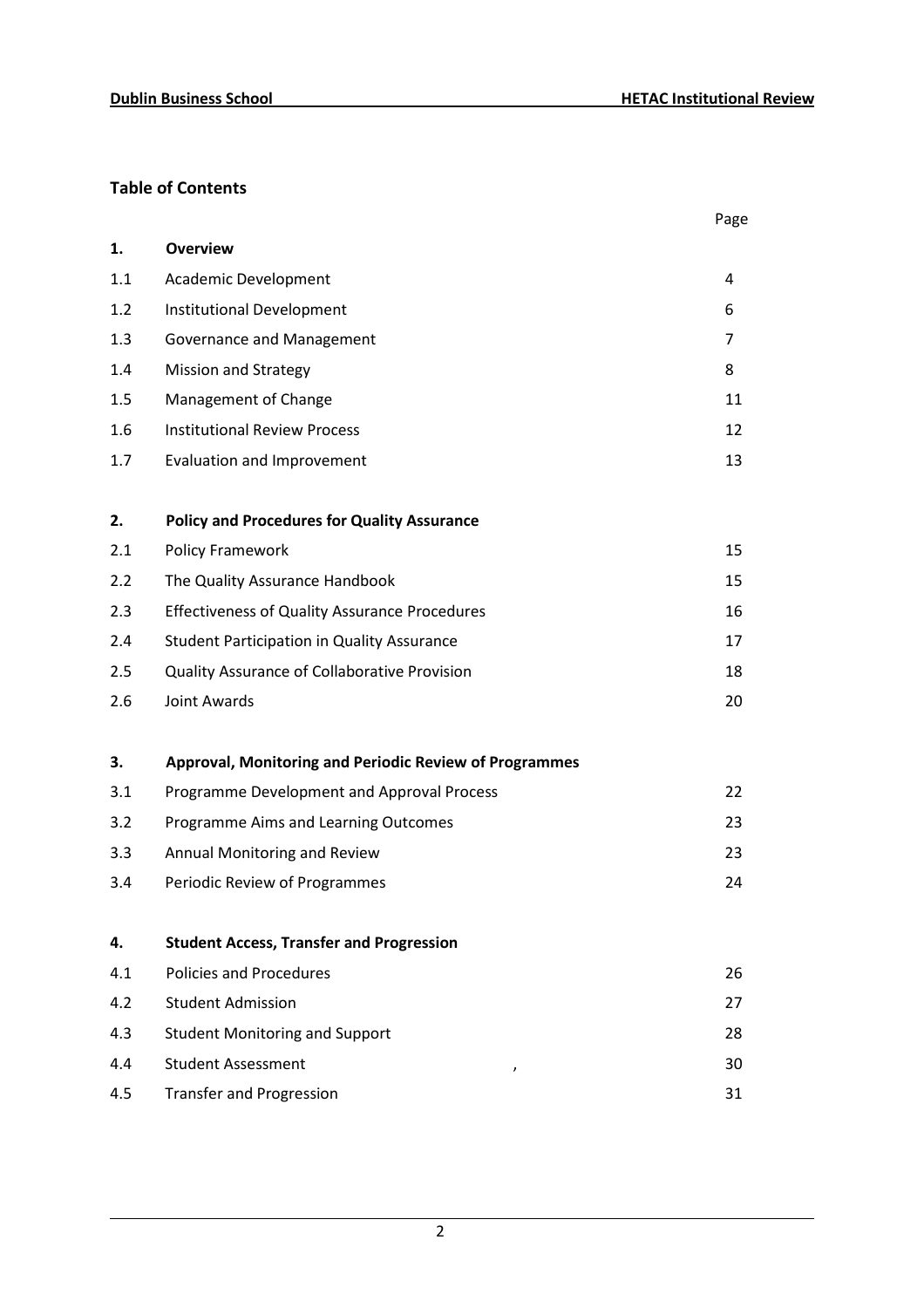| 5.                | <b>Quality Assurance of Teaching Staff</b>         |    |  |  |  |
|-------------------|----------------------------------------------------|----|--|--|--|
| 5.1               | <b>Staffing</b>                                    | 33 |  |  |  |
| 5.2               | Recruitment and Selection of Academic Staff        | 34 |  |  |  |
| 5.3               | <b>Staff Monitoring and Support</b>                | 35 |  |  |  |
| 5.4               | Staff Development and Research                     | 36 |  |  |  |
| 6.                | <b>Learning Resources and Student Support</b>      |    |  |  |  |
| 6.1               | <b>Student Induction</b>                           | 39 |  |  |  |
| 6.2               | Learning Support                                   |    |  |  |  |
| 6.3               | <b>Student Services</b>                            | 41 |  |  |  |
| 6.4               | Library and Learning Resources                     | 42 |  |  |  |
| 6.5               | <b>Student Consultation and Feedback</b>           | 43 |  |  |  |
| 6.6               | <b>Student Handbooks</b>                           | 45 |  |  |  |
| 6.7               | <b>Facilities</b>                                  | 45 |  |  |  |
| 6.8               | <b>Information Technology</b>                      | 47 |  |  |  |
| 6.9               | <b>Learner Protection</b>                          | 48 |  |  |  |
| 7.                | <b>Information Systems</b>                         |    |  |  |  |
| 7.1               | <b>Student Registration and Progression Rates</b>  | 49 |  |  |  |
| 7.2               | <b>Graduate Progression and Employment</b>         | 50 |  |  |  |
| 8.                | <b>Public Information</b>                          |    |  |  |  |
| 8.1               | <b>Programmes and Qualifications</b>               | 51 |  |  |  |
| 8.2               | Marketing and Promotion                            | 52 |  |  |  |
| 8.3               | <b>DBS Website</b>                                 | 52 |  |  |  |
| 8.4               | Profile of Student Population                      | 53 |  |  |  |
| 8.5               | Opportunities Available to Students                | 53 |  |  |  |
| 9.                | <b>Evaluation and Enhancement</b>                  | 56 |  |  |  |
| <b>Appendices</b> |                                                    |    |  |  |  |
| 1.                | List of Reference Documentation                    | 57 |  |  |  |
| 2.                | DBS Organisation Structure and Committee Structure | 58 |  |  |  |
| 3.                | Programme Provision at DBS                         | 60 |  |  |  |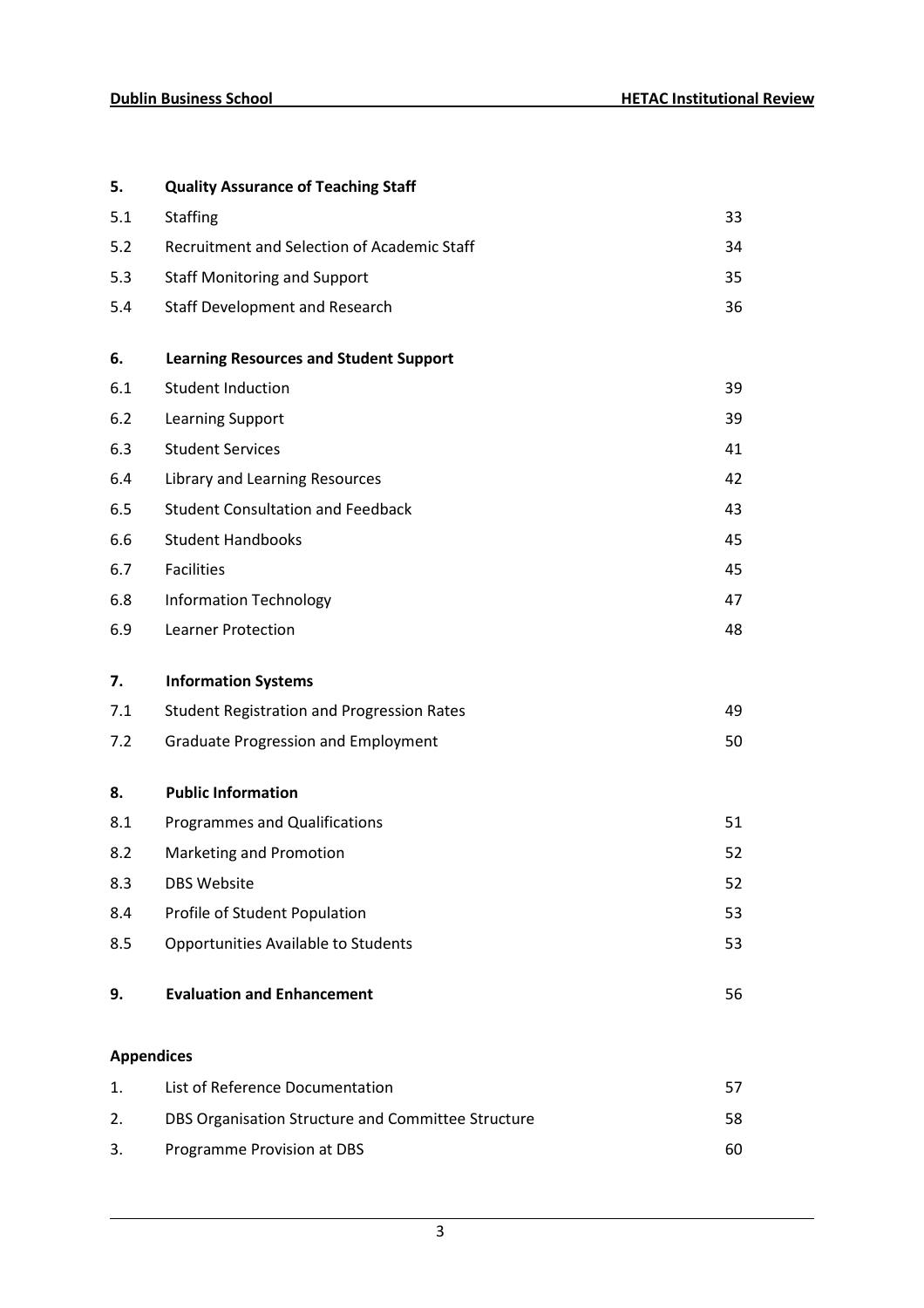## 1. Overview

## 1.1 Academic Development

Dublin Business School (DBS) was established in 1975 to provide programmes for students preparing for examinations of the professional accountancy bodies. The School developed rapidly and by the mid 1980s was providing professional accounting, marketing and banking programmes. The first undergraduate degree programme was offered in 1989 under a franchise arrangement with Liverpool John Moores University (LJMU). In 1995, DBS became an Accredited Institution of LJMU with approval to design and deliver its own undergraduate programmes. The first postgraduate programme was offered in 1995, again under franchise from LJMU, and in 2008 DBS became an Accredited Institution of LJMU for both undergraduate and postgraduate provision.

DBS became a designated institution with the National Council for Educational Awards (NCEA) in 1992, and the relationship continued with the Higher Education and Training Awards Council (HETAC) when it replaced the NCEA in 2001. Initially, DBS offered a small number of programmes leading to NCEA awards at National Certificate level. The number and range of programmes has expanded significantly over the years and DBS now offers 44 programmes leading to HETAC awards, including Higher Certificates, Ordinary and Honours Primary Degrees, Higher Diplomas and Masters Degrees. In addition there are a further 30 programmes which are jointly awarded by HETAC and Liverpool John Moores University / University of Wales. The majority of accredited programmes now offered by DBS lead to HETAC awards, while the majority of academic students currently registered in DBS are studying on HETAC programmes.

The academic relationship with HETAC has been developed and strengthened over the years and successive reviews have been both challenging and supportive of DBS in establishing the quality assurance arrangements appropriate for a successful third level institution. For example, following the Institutional Review in 1999, the Panel reported that 'The Institution has performed satisfactorily in the provision of high quality education and has demonstrated a strong commitment to the achievement and maintenance of appropriate standards' and the Panel also identified a number of areas requiring further attention. More recently, HETAC participated as an observer at the LJMU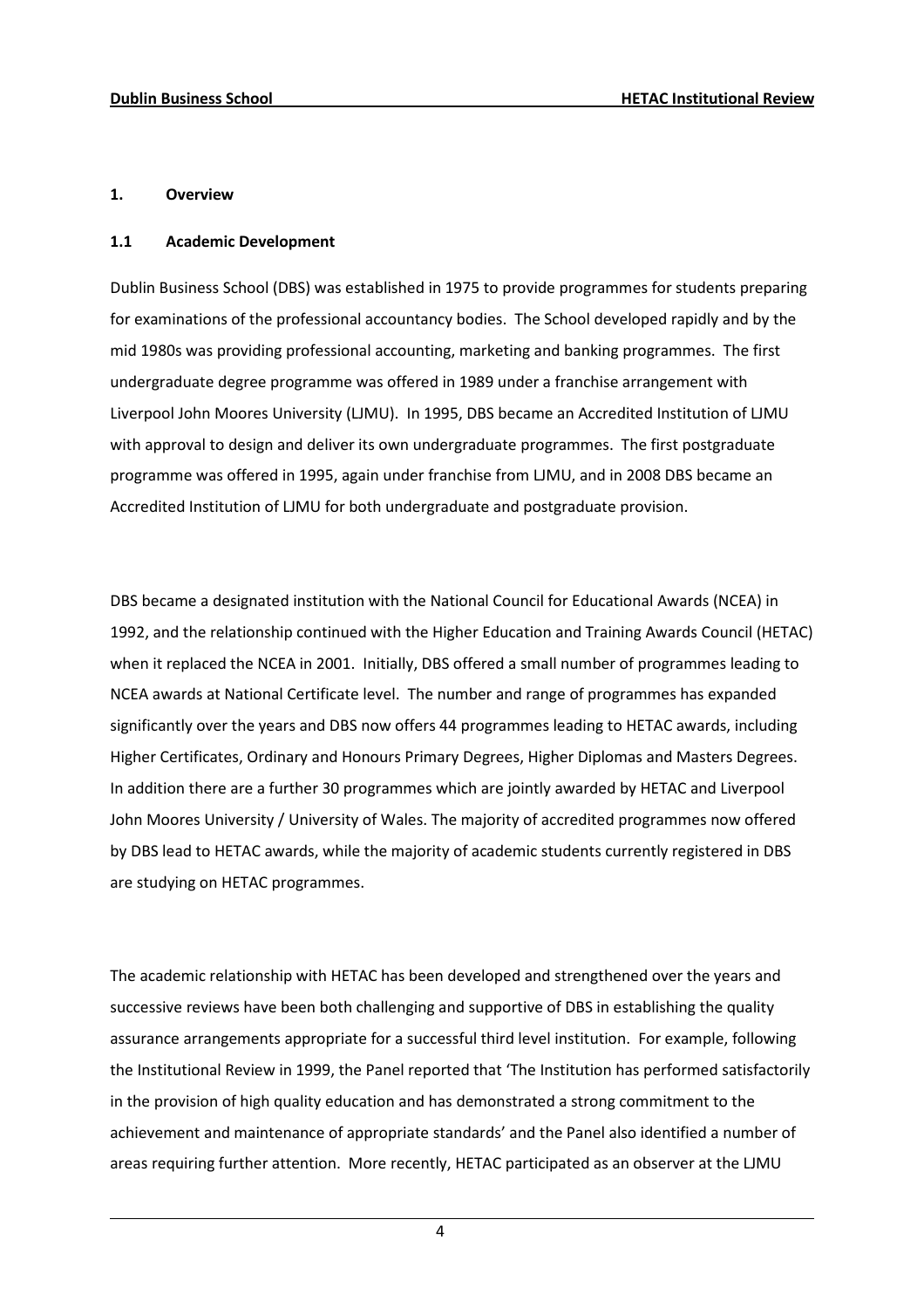Institutional Review process in 2009, following which the independent Panel recommended, without conditions, that accredited status at both undergraduate and postgraduate levels would be approved for a period of five years. The Panel commented favourably on academic standards and the learning opportunities offered to students, and also recommended some items for further reflection.

More broadly, the relationship between DBS and HETAC has supported some truly innovative and distinctive achievements in Irish third level education. These have included the design and provision of HETAC accredited programmes in partnership with commercial organisations, ranging from a Graduate Diploma in Business Studies in Marketing which was launched in 1995 for senior executives in the then Telecom Éireann, to the Level 7 Bachelor of Arts in Retail Management programme that is currently being provided in partnership with the LIDL retail group.

DBS and HETAC have also worked very successfully together in promoting Irish third level education abroad. For example, the design and provision of HETAC accredited programmes in Malaysia in association with Yayasan Pelajaran Mara, an Education Foundation sponsored by the Malaysian Government, was of particular significance for DBS, and indeed for Irish third level education generally. Over 1,300 Malaysian students graduated with HETAC awards over the lifetime of these programmes, and DBS facilitated the progression of many of these students to continue their studies on more advanced programmes in Dublin.

Under a Memorandum of Agreement signed in November 2006, LJMU and HETAC approved the award of joint degrees for a small number of programmes in DBS. The number of programmes leading to joint awards was significantly expanded under a further agreement signed in April 2009.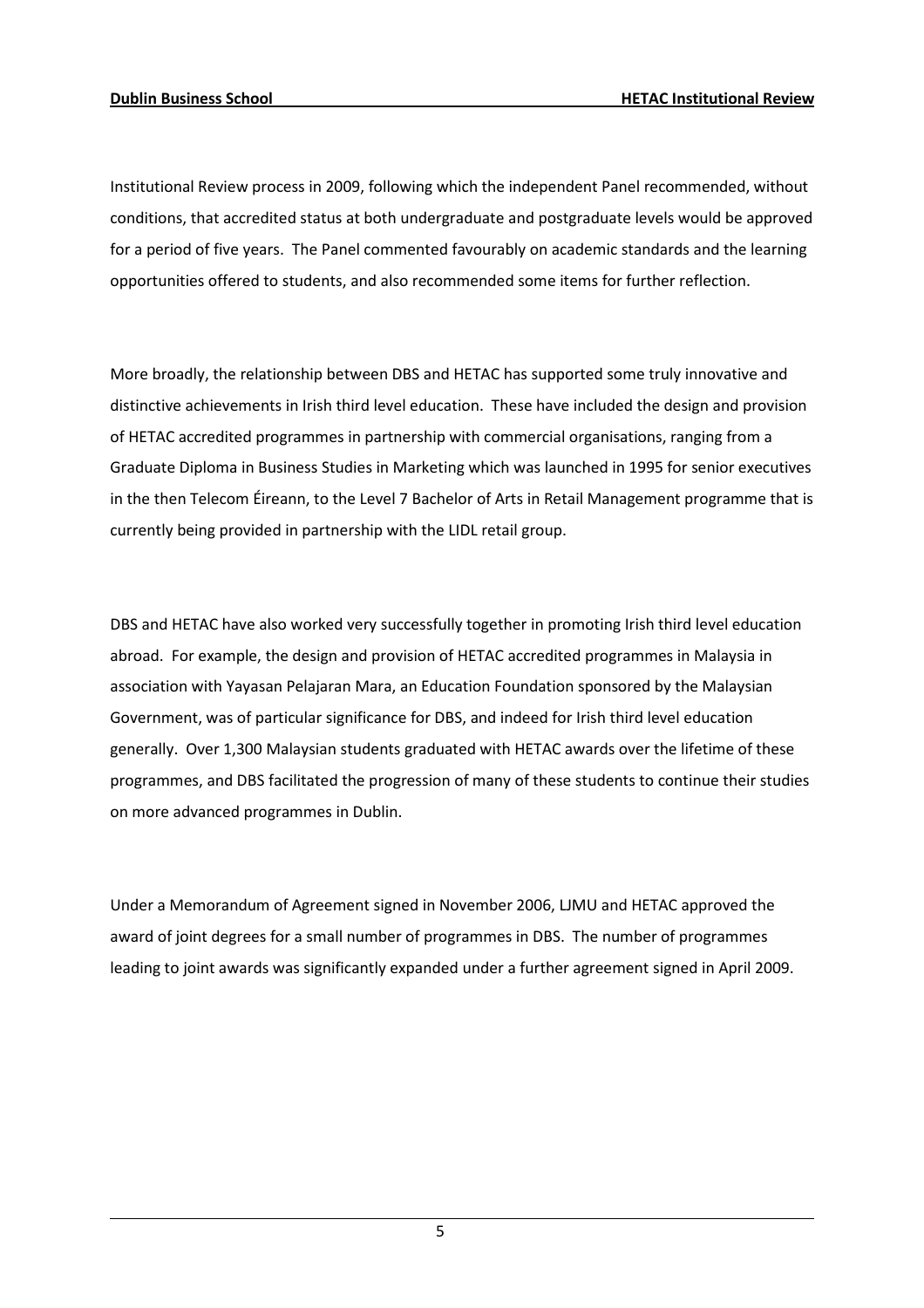## 1.2 Institutional Development

DBS has had major expansion over the past twenty years. This expansion has been based primarily on organic growth which has been supplemented by the following strategic acquisitions.

- LSB College, an NCEA designated institution, was acquired in 1999. The academic focus of LSB College was on the Arts and Humanities. This provided the foundation for the development of the DBS School of Arts, which is the leading independent arts school in the country, delivering a range of undergraduate and postgraduate programmes.
- The European Business School (EBS) was acquired in 2006. EBS is a member of ESBI, a collective group of independent business schools located throughout Europe. EBS offers a variety of undergraduate and postgraduate 'study abroad' courses and gives DBS access to a broader European market.
- DBS acquired Portobello College in August 2007, another NCEA designated institution. Portobello College is accredited by the University of Wales and prior to 2007 offered a range of programmes in business and law. The business programmes have been integrated into the School of Business in DBS while the Law School in Portobello is now the DBS School of Law and provides a number of qualifying programmes for the professional law bodies in Ireland. The LLB programme offered by the School of Law leads to a joint degree awarded by the University of Wales and HETAC. This programme is currently in the process of a Quinquennial Review.

In 2003, DBS was itself acquired by Kaplan, Inc., a world leader in education, serving more than one million students per year in over 600 locations in 37 countries. Kaplan's programs include higher and professional education, language instruction, test preparation and services to elementary/secondary students and schools. Kaplan operates more than 70 campuses in the U.S. and higher education schools in the U.K., Ireland, Asia and Australia and are also leaders in online education through Kaplan University.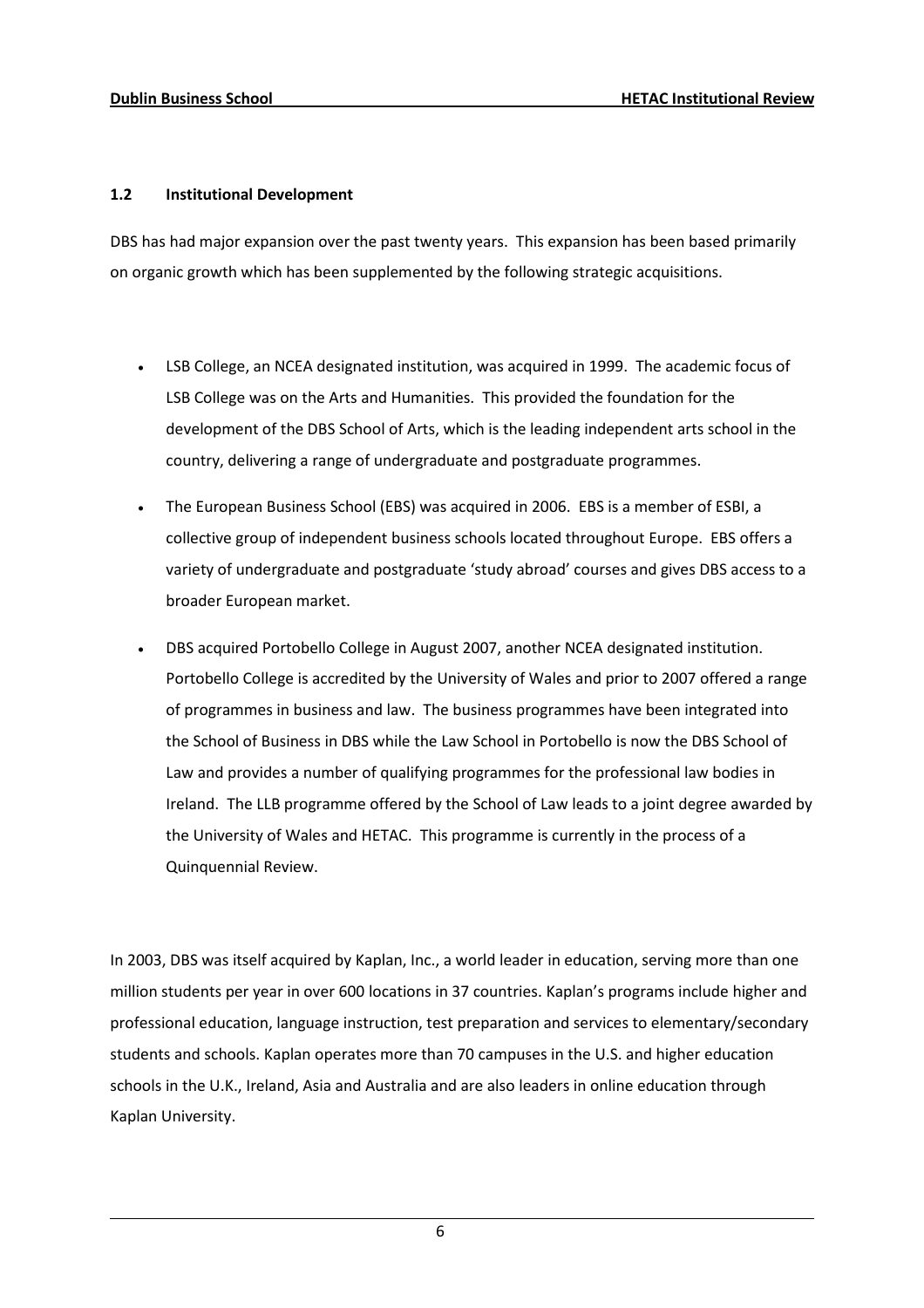In the area of professional education alone, Kaplan last year provided some 600,000 courses to individuals and firms in financial services and related fields around the globe. Kaplan, with 2008 revenue of over \$2.3 billion, is a subsidiary of The Washington Post Company (NYSE: WPO).

The acquisition by Kaplan has been very beneficial for DBS and has given the institution access to the support and the vast resources of the Kaplan organisation. Kaplan has contributed a wealth of expertise and experience that has enabled DBS to consolidate its leading position in the third level education sector. Kaplan resources have enabled DBS to diversify in terms of both products and markets, to expand substantially the scale of its operations, and to invest in the academic resources required to support academic structures, systems and processes in the expanded organisation.

DBS is now the largest independent third level institution in Ireland, offers over 100 accredited programmes and has a total enrolment approaching 9000 students. DBS continues to offer a wide range of professional programmes and, consistently over the years, its students have achieved exceptionally high pass rates and hundreds of awards and prizes in the professional examinations.

## 1.3 Governance and Management

Within the Kaplan organisation, DBS is part of Kaplan Professional which is headquartered in the UK and is in turn part of Kaplan Europe. The Chief Executive of DBS reports directly to the CEO of Kaplan Professional in London. DBS remains a separate and distinct organisation within Kaplan and enjoys a high level of operational autonomy within broadly defined strategic and financial parameters. DBS contributes to the formulation of Kaplan strategy for Europe and is the vehicle for implementation of that strategy in areas where DBS has particular experience or expertise.

The academic management structure of DBS has been strengthened considerably in recent years with the establishment of separate schools, the appointment of new Heads of School and the creation of the new post of Academic Director. The senior academic management team now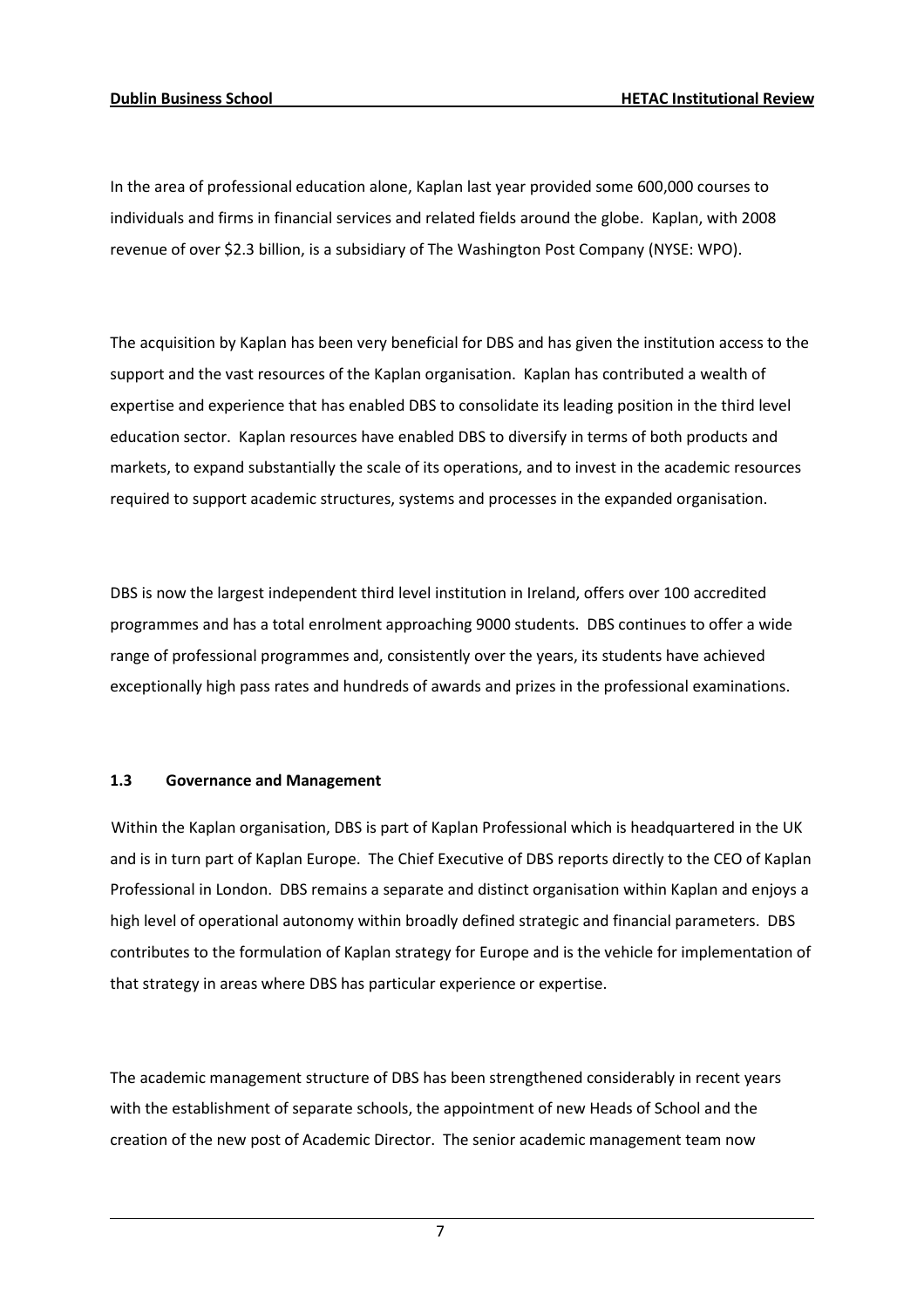comprises the Academic Director, the Registrar and the Head of each School – the School of Arts, the School of Business and the School of Law. The Academic Director is the academic head of DBS, provides academic leadership and direction and has overall responsibility for academic management, including coordination of the management and development of each School, development and enhancement of academic structures, systems and processes, and coordination of liaison arrangements with accrediting bodies and collaborative partners.

The Academic Board is the Governing Body of the academic affairs of Dublin Business School. The functions of the Board include approval and oversight of academic policies, standards, processes and procedures, ratification of academic regulations, programmes and appointments, and oversight of liaison arrangements with accrediting bodies. The Academic Board has an independent chairperson and its membership includes the Chief Executive, the Academic Director, Registrar, Heads of School, Heads of Department, the Librarian, the Head of Student Services and a representative of the Academic Board in LJMU.

The Academic Structure is shown in Appendix 2.

## 1.4 Mission and Strategy

The driving ethos of DBS since its establishment has been to broaden access to third level education and to provide access and progression opportunities for students who otherwise may have had difficulty in securing a place on a course of their choice. This driving ethos has informed programme development strategy, giving initial priority to provision of access level programmes and then investing in the development of higher level programmes to provide the students with opportunities for further progression. This driving ethos has also informed the DBS approach to student support and student care, recognising that, having offered students the opportunity for access and progression, they should also be offered a higher level of academic support and personal development to help them to achieve their full potential.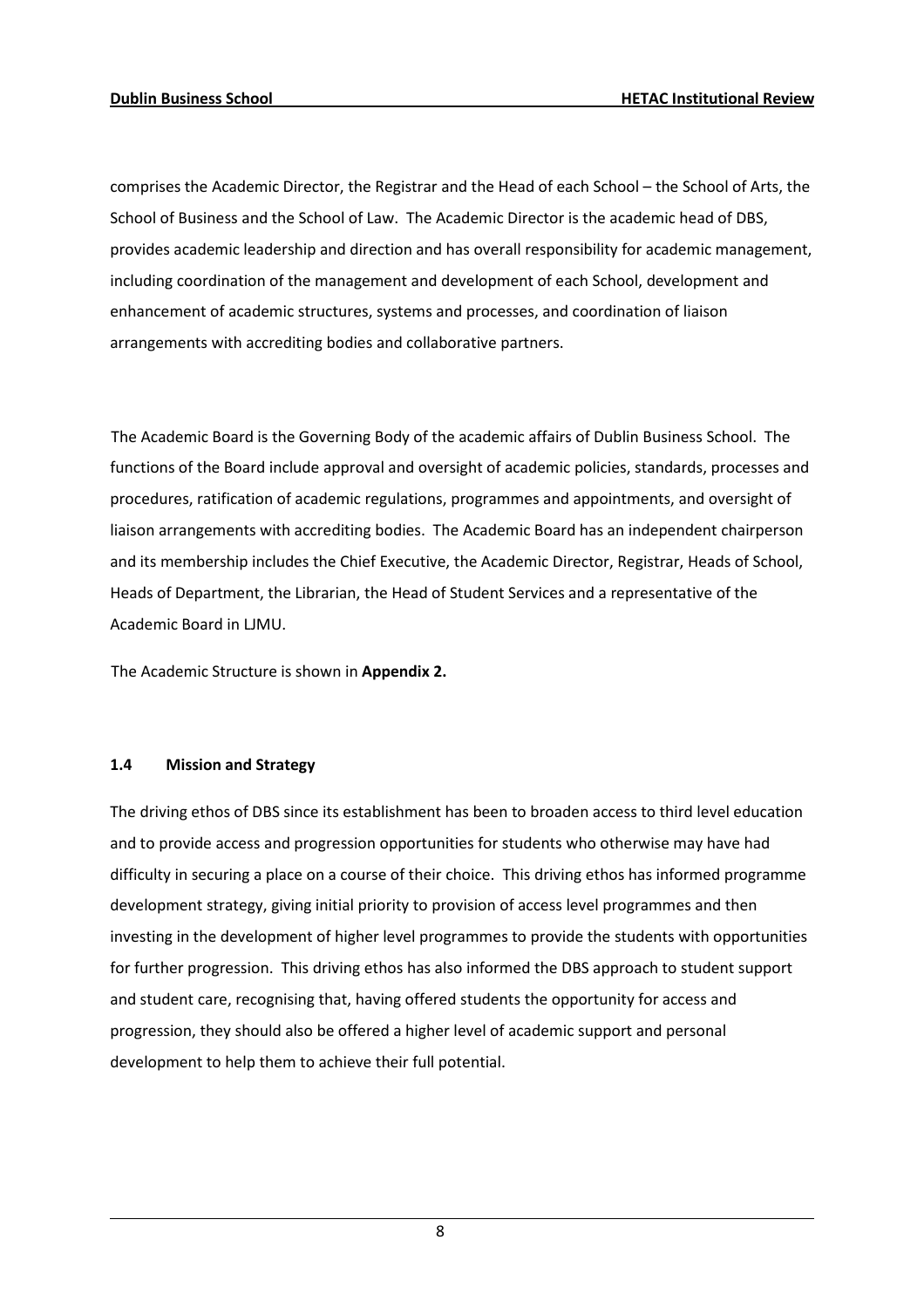The mission and strategy of DBS are based on the following core values, which are shared throughout the Kaplan organisation:

Integrity Knowledge Support **Opportunity** Results

The Kaplan Mission Statement is succinct – 'We build futures...one success story at a time'. Building on this Mission Statement, the mission of DBS is to be the leading independent Irish third level institution, offering a diverse range of academic, professional and skills development programmes to meet the needs of both Irish and international students.

DBS pursues its mission by focusing on the following critical success factors and core strengths:

- Adaptability and responsiveness to trends, needs and opportunities in the market place and design and development of programmes tailored to market needs
- Accreditation arrangements that underpin the recognition, status and marketability of programmes and contribute to continuing enhancement of academic quality and standards
- Investment in academic structures, systems, processes and resources, including academic management and staff with the expertise and qualities required to support enhanced academic quality and standards and to sustain continuing academic development
- A high level of commitment to student support and customer care, including extensive consultation processes with students and responsiveness to issues and needs
- Strong relationships within the wider Kaplan organisation, harnessing Kaplan expertise and resources to support and fund development opportunities.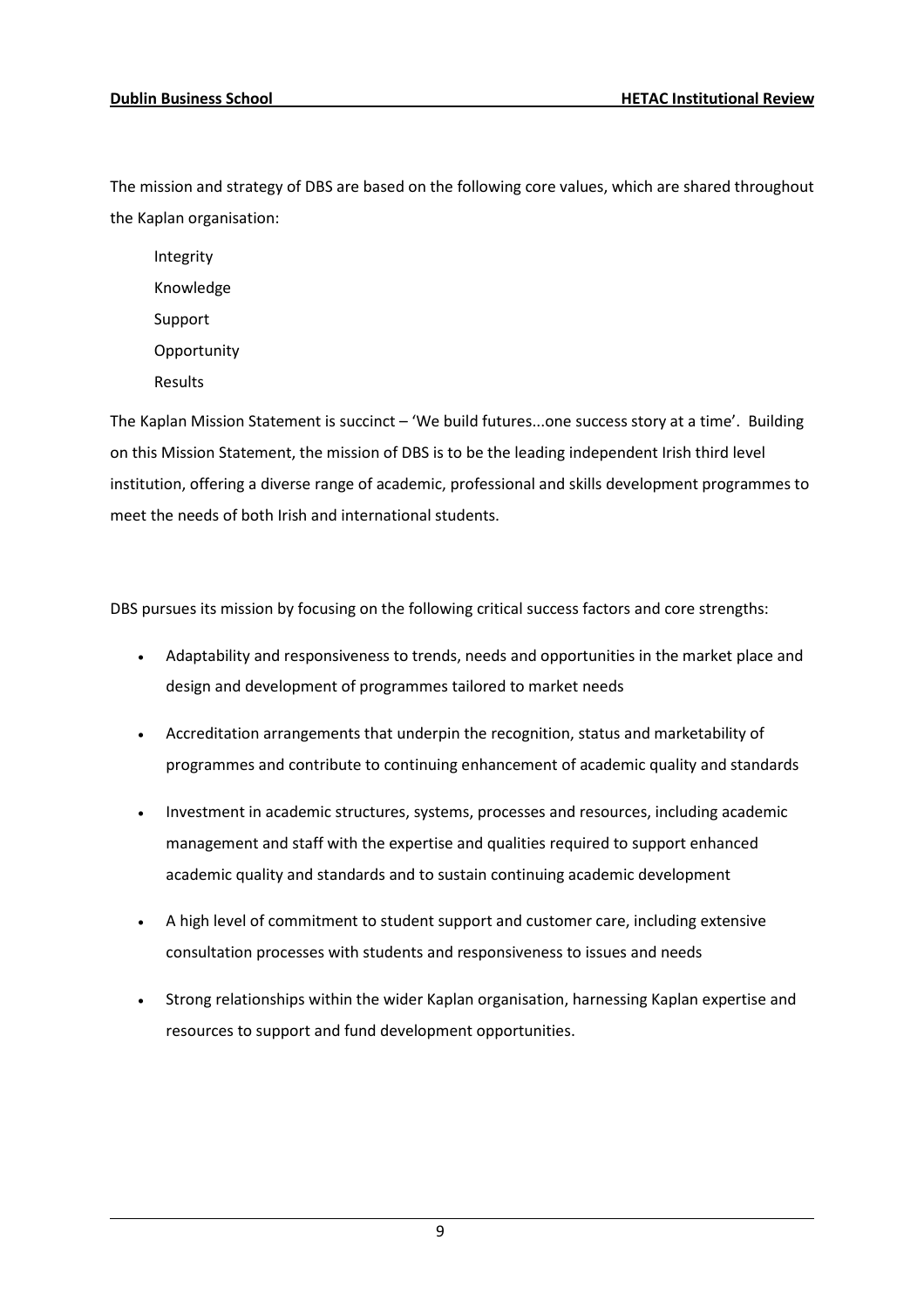The strategic planning process in DBS operates on three levels as follows:

- strategic development plans that are focused on organic growth of the DBS organisation are formulated within DBS and ratified by Kaplan
- strategic development plans for DBS that are based on establishing new strategic alliances and/or strategic acquisitions are discussed and formulated in close consultation with colleagues in Kaplan
- opportunities for DBS to have a role with implementation of Kaplan strategy are considered and progressed as part of the Kaplan strategic planning process.

The following are the strategic priorities of DBS for the next three to five years:

- a) consolidation of the position of DBS in the Irish third level sector, based on further development and enhancement of academic structures, systems and processes and further strengthening and development of academic management and staff
- b) development, reorganisation, re-branding and re-launching of the School of Law, including development and provision of postgraduate programmes
- c) further development of international opportunities, through expansion of direct recruitment of international students and extension of strategic alliances and joint venture arrangements with European and international partners
- d) development of a domestic and European online market, leveraging from Kaplan's experience, expertise, resources and networks
- e) acquisition of a suitable site and development of state-of-the-art facilities to accommodate all DBS operations on a single campus in a central Dublin location
- f) strengthening of role and influence within the Kaplan organisation and harnessing more effectively the academic resources and expertise of Kaplan
- g) further strengthening of links and relationships with employers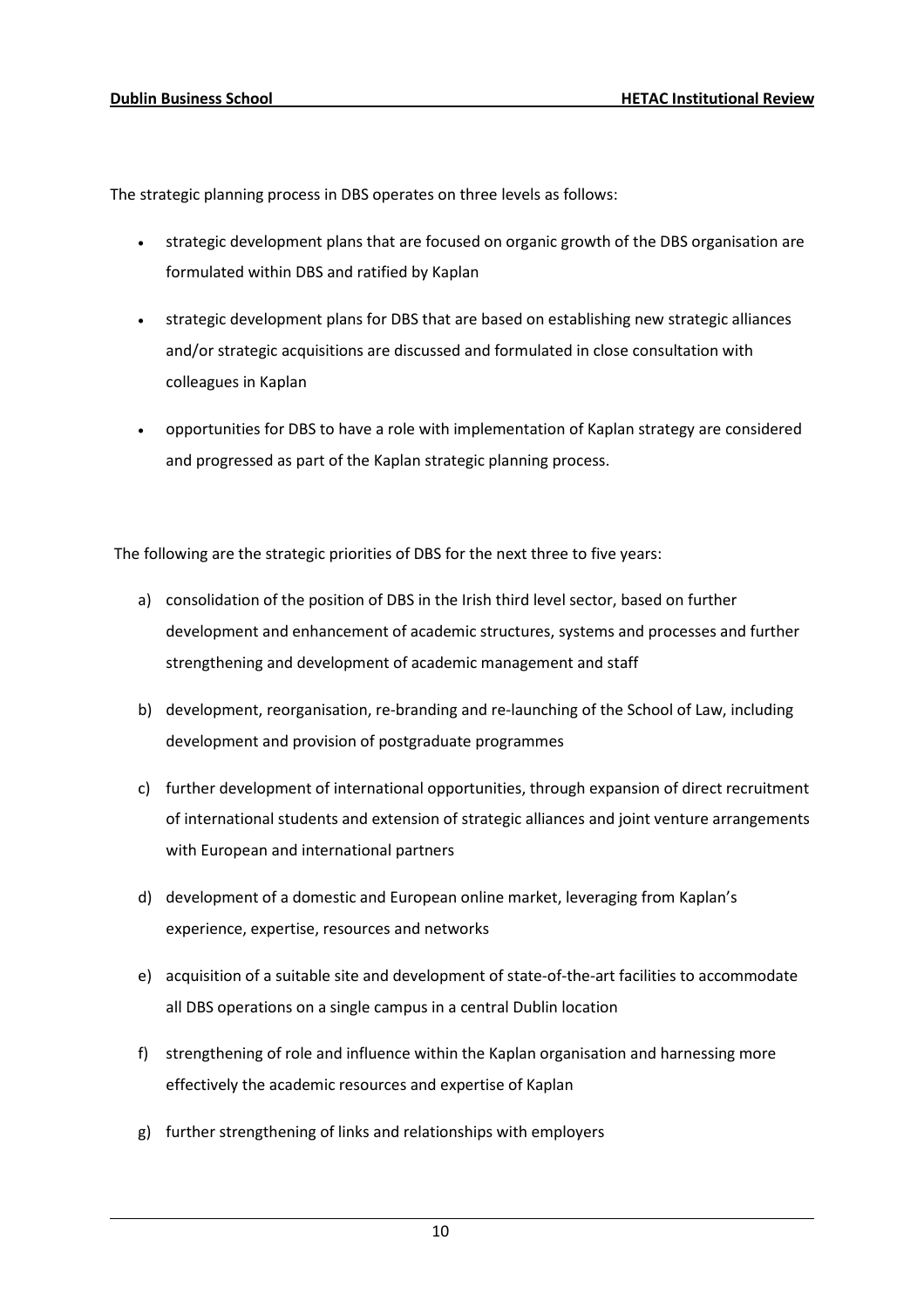h) achievement of delegated authority from HETAC to make academic awards as soon as appropriate provisions are included in legislation to facilitate such a development.

# 1.5 Management of Change

The history of DBS to date has involved substantial changes in the organisation at critical stages of its development. The more substantial changes occurred during periods of transition that transformed the very nature of the organisation, such as transition from a professional school to a third level institution, from a single school operation to a more broadly based academic institution, from an exclusively Irish student body to a multi ethnic student body, and from an owner managed institution to a small unit in a large multinational organisation. Each of these developments involved major transition and, by any standards, presented serious challenges for DBS in managing the considerable change that was involved at each stage. It should be noted that the challenges presented during each of these transitions were responded to successfully and, over time, DBS management acquired substantial experience and competence in the management of change and the range of factors associated with it.

The most challenging transitions have been those associated with the acquisition of other third level institutions, in particular the blending of different cultures and the integration of staff. The process was protracted following the acquisition of LSB College but was completed successfully. The integration of faculty from diverse cultures, disciplines, backgrounds and motivations has enriched the institution and contributed significantly to its academic development and growing academic maturity.

There are continuing challenges associated with the integration of Portobello College. The Business School in Portobello has been integrated successfully and is now an integral part of the School of Business in DBS. However, while significant progress has been made with integration of the School of Law, there are some serious issues with a small group of staff. Some of these matters are now the subject of litigation and have found their way into the public media, where serious and unfounded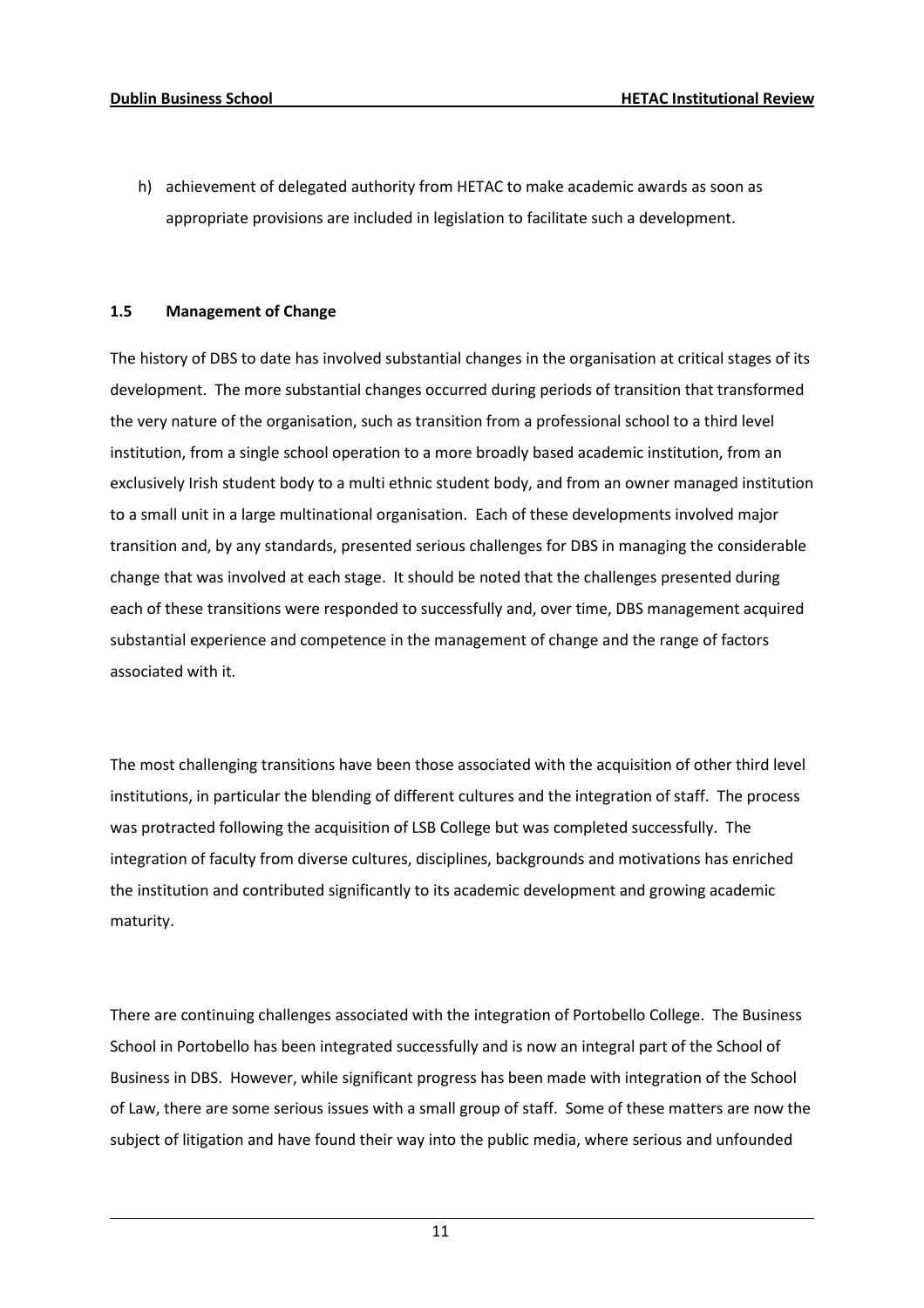allegations have been made against DBS. The Institutional Review Panel has been asked to consider the issues arising, under an Additional Institutional Objective that has been included in the Terms of Reference for the Institutional Review. DBS welcomes the opportunity to have these matters reviewed by an independent panel, is preparing a separate, comprehensive Confidential Document for HETAC, and will be happy to assist the Panel in every way possible in discharging its responsibilities under this objective.

# 1.6 Institutional Review Process

This Institutional Self Evaluation Report supports the claim that the School is meeting its statutory requirements under the Qualifications (Education and Training Act) 1999, Part One of the European Standards and Guidelines for Quality Assurance, and is operating effective quality assurance and enhancement processes that inform the quality of its teaching, learning and facilities.

The HETAC objectives for the Institutional Review are:

- 1. To enhance public confidence in the quality of education and training provided by the institution and the standards of the awards made
- 2. To contribute to coherent strategic planning and governance in the institution, with special consideration to be given to the strategic planning and governance of DBS as an independent institution within a global organisation.
- 3. To assess the effectiveness of the quality assurance arrangements operated by the institution, with special consideration to be given to quality assurance arrangements for collaborative provision and joint awards.
- 4. To confirm the extent that the institution has implemented the National Framework of Qualifications and procedures for access, transfer and progression
- 6. To provide recommendations for the enhancement of the education and training provided by the institution

To address an additional institutional objective, the review panel has been asked to consider issues arising from the incorporation of Portobello College into Dublin Business School and the recent speculation and allegations against DBS in the public forum.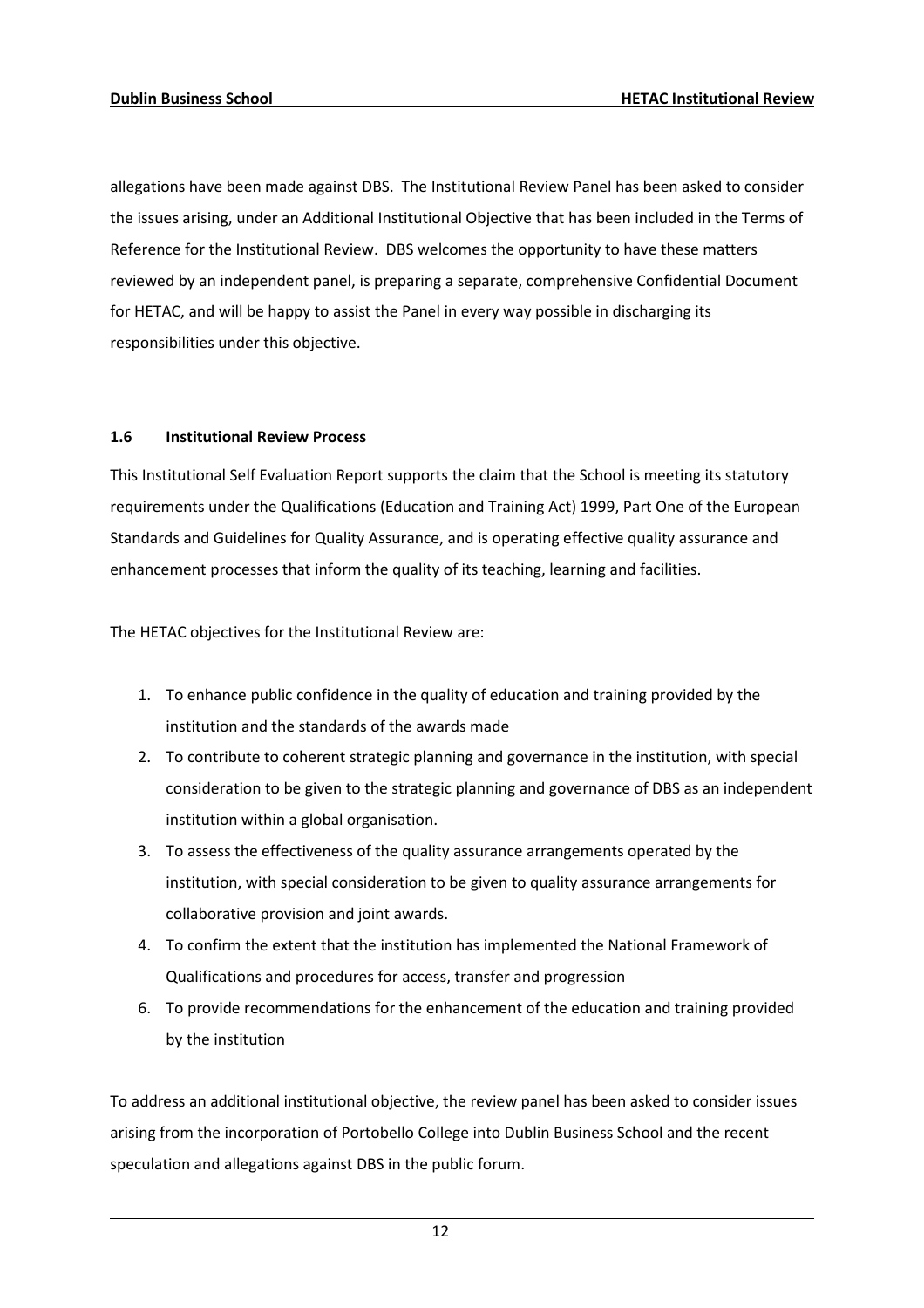The review process has included critical review of structures, systems, processes and procedures, has focused in the main on the effectiveness of quality assurance arrangements, based on the 'seven elements' of the European Standards and Guidelines, and has given priority to identification of opportunities for enhancement. Opportunities for enhancement are summarised in Section 9.

The review process has been very supportive to date. Opportunities for staff development on the Institutional Review process have been supplied by HETAC, and taken up by DBS. The preparation of the Terms of Reference was a collaborative process. The nature of the self assessment within DBS was collaborative from the outset, and was managed by a Coordinating Committee which held regular meetings to review internal feedback and to consider documentation and supporting evidence. Representation from all Schools and Departments as well as administrative and support staff was sought and broad participation in round table discussions was facilitated.

## 1.7 Evaluation and Improvement

DBS has undergone numerous transitions since its beginnings in 1975, as outlined earlier in this section. As a constantly evolving organisation, DBS is subject to academic monitoring and review on a continuing basis, both internally and externally.

Internal monitoring and review is conducted within each School as a normal part of our QA process, with oversight from the Registrar's Office and from the Academic Monitoring and Review Group (AMR) so that there is continuous enhancement of quality. The AMR (see Section 3) have a mandate from the Academic Board to ensure that the structures, systems and processes in the academic Schools and Registrar's Office are fit for purpose. The Group also oversees formal annual reporting by the academic Schools, to ensure adequate academic oversight, internally by the Academic Board and publicly by our accreditors.

The linearization project in the School of Arts, which is working on proposals to replace the present semester system with an academic year programme structure, is an interesting example of internally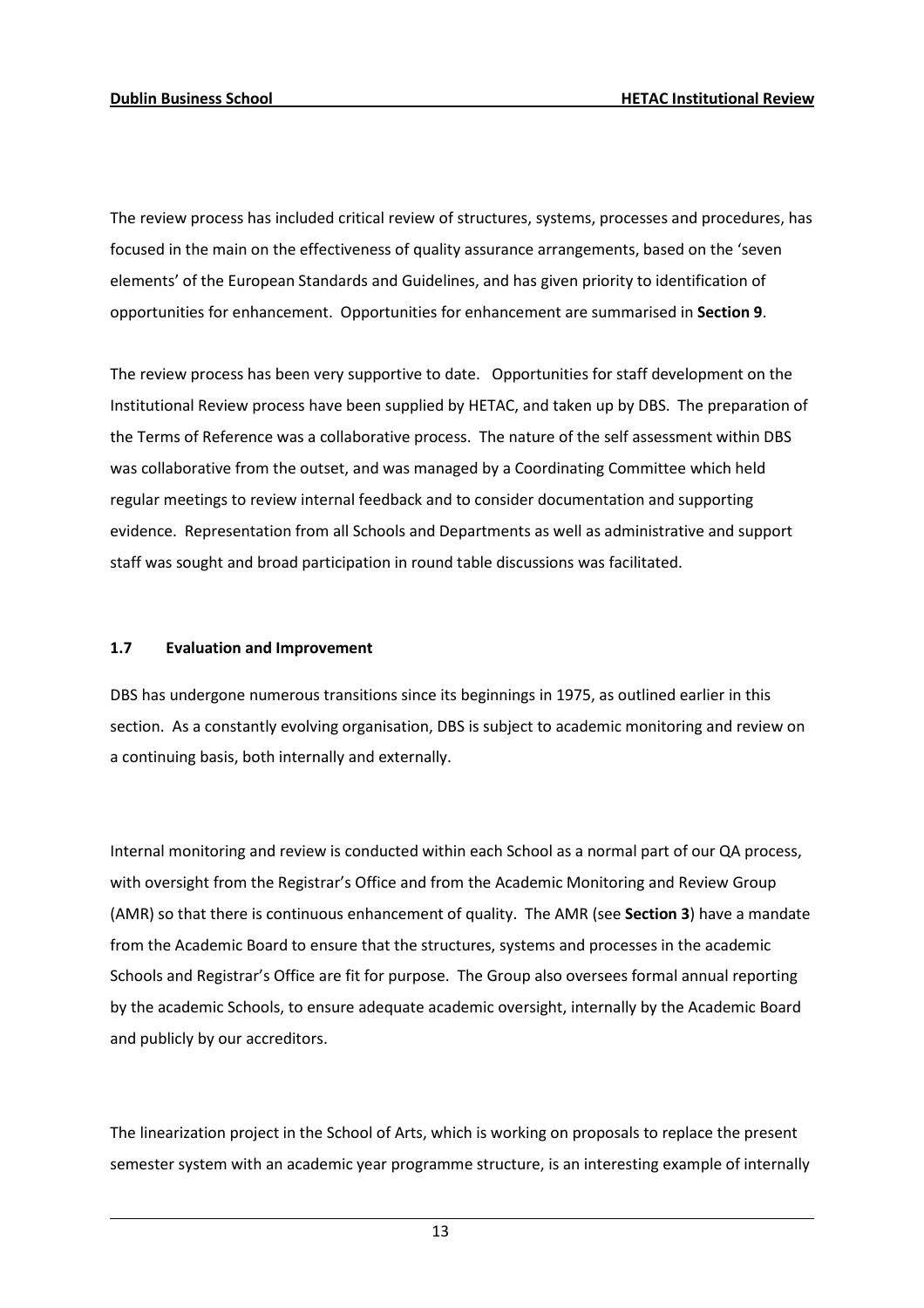initiated review and improvement. Coincidentally, this project is running in parallel with a somewhat similar project in LJMU which is leading to proposed changes in the modular framework throughout that institution. Progress with development and implementation of these proposed changes in the modular framework in LJMU are being monitored closely by DBS.

As a significant provider of Higher Education courses, DBS is regularly under periodic external review, including programme validation, reviews of individual programmes, and comprehensive institutional wide reviews, such as with LJMU in 2009 and the HETAC Institutional Review for which this document is prepared. These reviews have been very formative, and have made a major contribution to the development of both academic and administrative staff who are knowledgeable of, and committed to, the quality assurance processes of the institution. These reviews have also contributed to the development and enhancement of academic processes and have significantly improved the quality of information that is generated to facilitate effective academic oversight.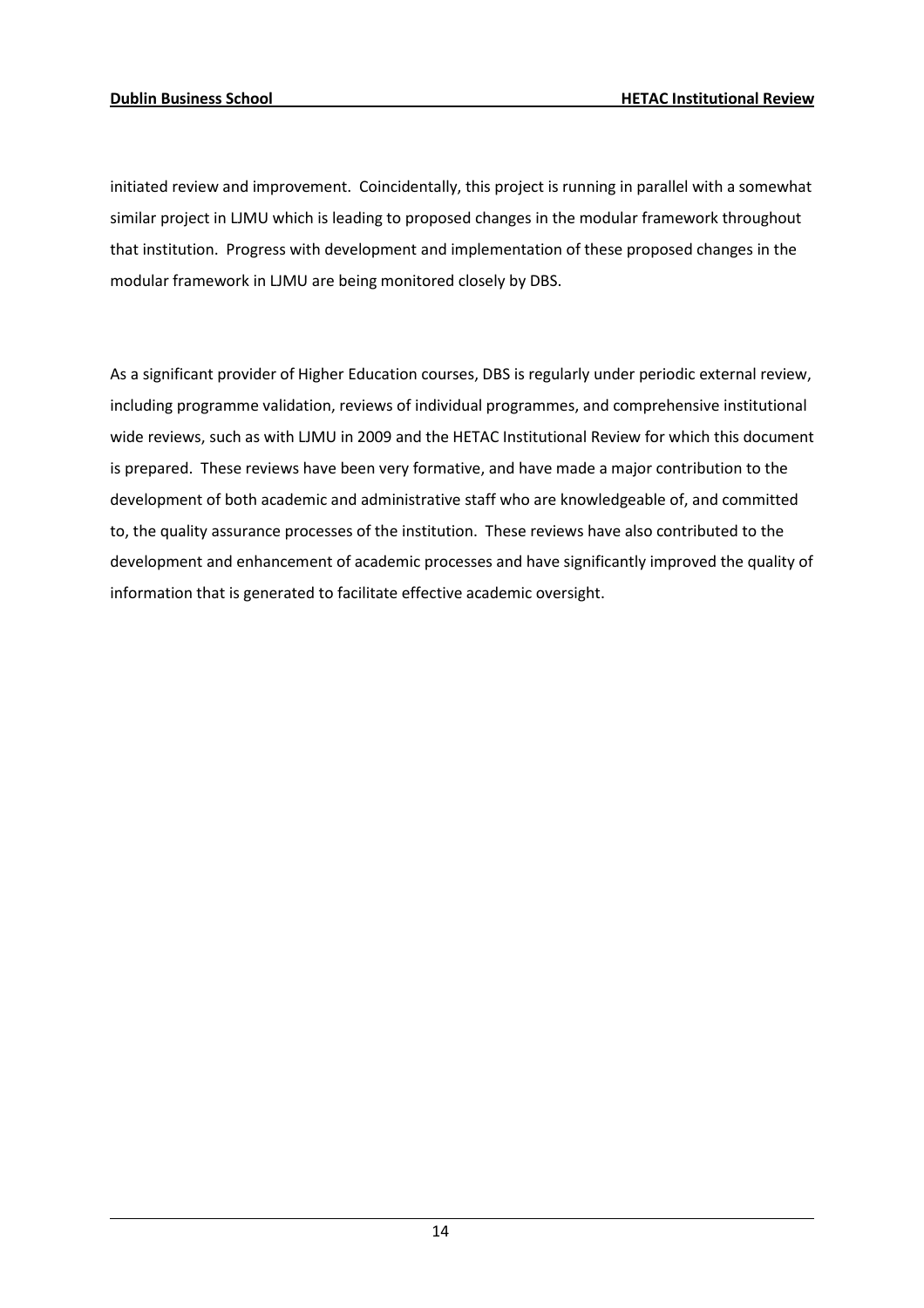# 2. Policy and Procedures for Quality Assurance

## 2.1 Policy Framework

The Qualifications (Education and Training Act) 1999 requires that all institutions establish procedures for quality assurance in order to improve and maintain the quality of education and training. Dublin Business School has established procedures for quality assurance for the purpose of further improving and maintaining the quality of education and training which is provided, in accordance with section 28 of the Qualifications (Education and Training) Act, 1999.

The principles of the Higher Education and Training Awards Council, The National Qualifications Authority of Ireland and the UK Quality Assurance Agency (QAA) have been adhered to in order that all DBS policies and procedures satisfy the requirements of the accrediting, regulatory and awarding bodies.

The DBS approach to the assurance and enhancement of quality and academic standards is to ensure that quality arrangements are kept under continuous review and such review and monitoring is an ongoing feature of the quality management systems and processes at DBS.

## 2.2 Quality Assurance Handbook

The DBS Quality Assurance Handbook (QAH 2009) is the definitive source of all DBS academic and quality policies, academic and quality procedures and the associated forms required to access and implement those procedures. The QAH is intended to be comprehensive, accessible, user friendly and a complete source of all regulations and forms required to discharge the academic functions of the institution and ensure standards are adhered to. The Handbook is controlled by the Registrar's Office, and its implementation across all Schools is supported by the Academic Monitoring and Review Group.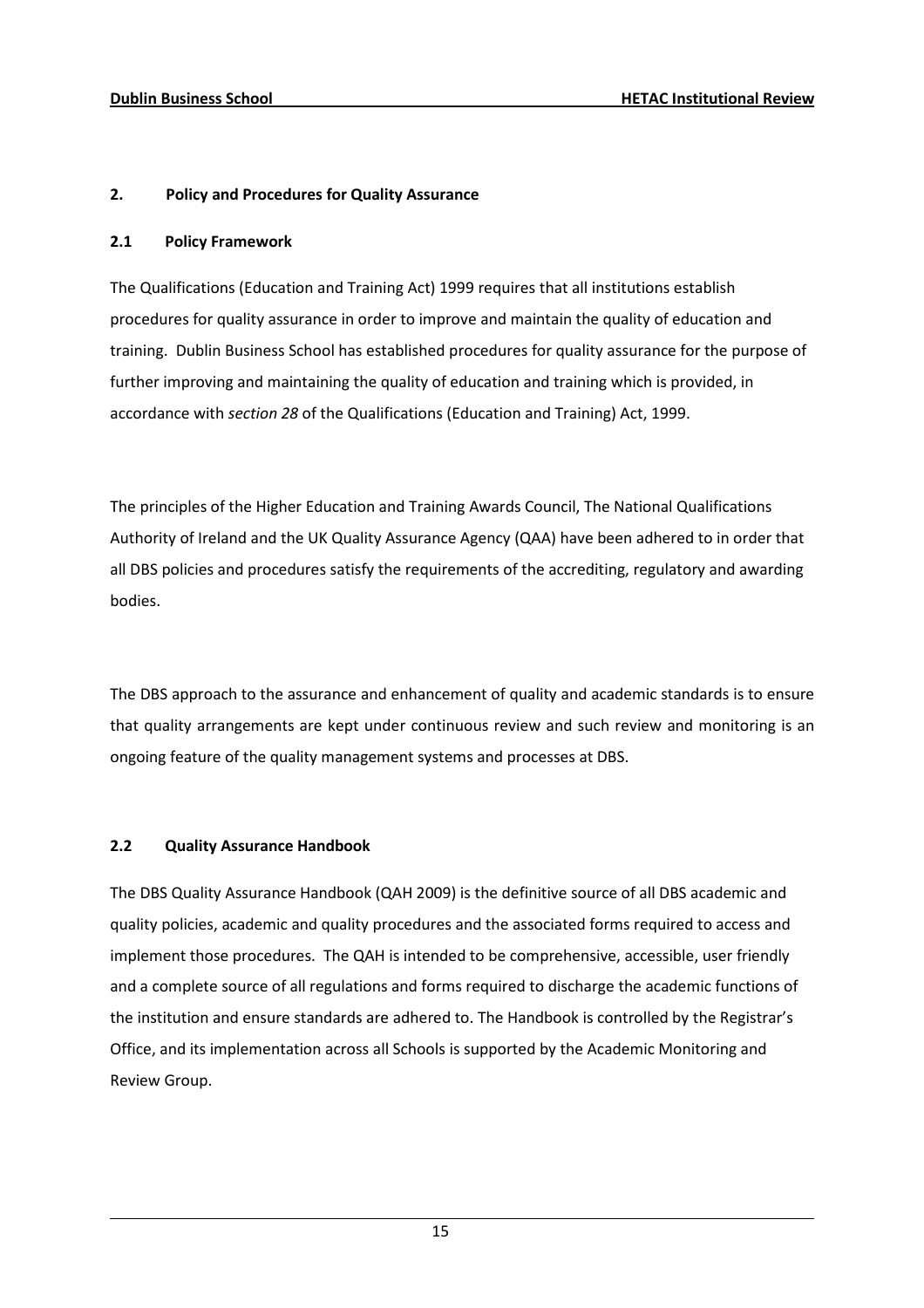The procedures as set out in the QAH ensure that there is evaluation at regular intervals of the programmes of education and training concerned, that there is evaluation by learners of the programmes, and that there is evaluation of services related to programmes.

Many of the policies, systems, processes and procedures have been in place in DBS for a considerable period of time, and underpin the design, delivery and assessment of all academic programmes delivered. However, with three accrediting agencies across the academic Schools, regulations have varied between programmes. The 2009 edition of the QAH brings together all of the institution's policies and procedures and new procedures have been drafted to encompass the highest standards of all accreditors.

The QAH is reviewed on a regular basis and a new edition is produced each year. It is anticipated that future editions of the QAH will be housed on an intranet, and be easily navigable and more interactive so that staff and students can access the particular procedures they need. All forms are currently being redrafted and presented in a standard house style and are being made available on the shared drive from where the most current version can be downloaded and used electronically. Staff training on the QAH is vital to ensure implementation. Feedback from staff has been positive and the next edition will have a glossary, and guidance notes to changes, in response to staff feedback.

# 2.3 Effectiveness of Quality Assurance Procedures

Dublin Business School has established quality assurance procedures, systems and processes for obtaining feedback from internal and external sources for the purpose of monitoring, maintaining and further improving the quality of education and training which it provides. These structures enable DBS to monitor, review, develop and verify the quality of current and proposed courses of study.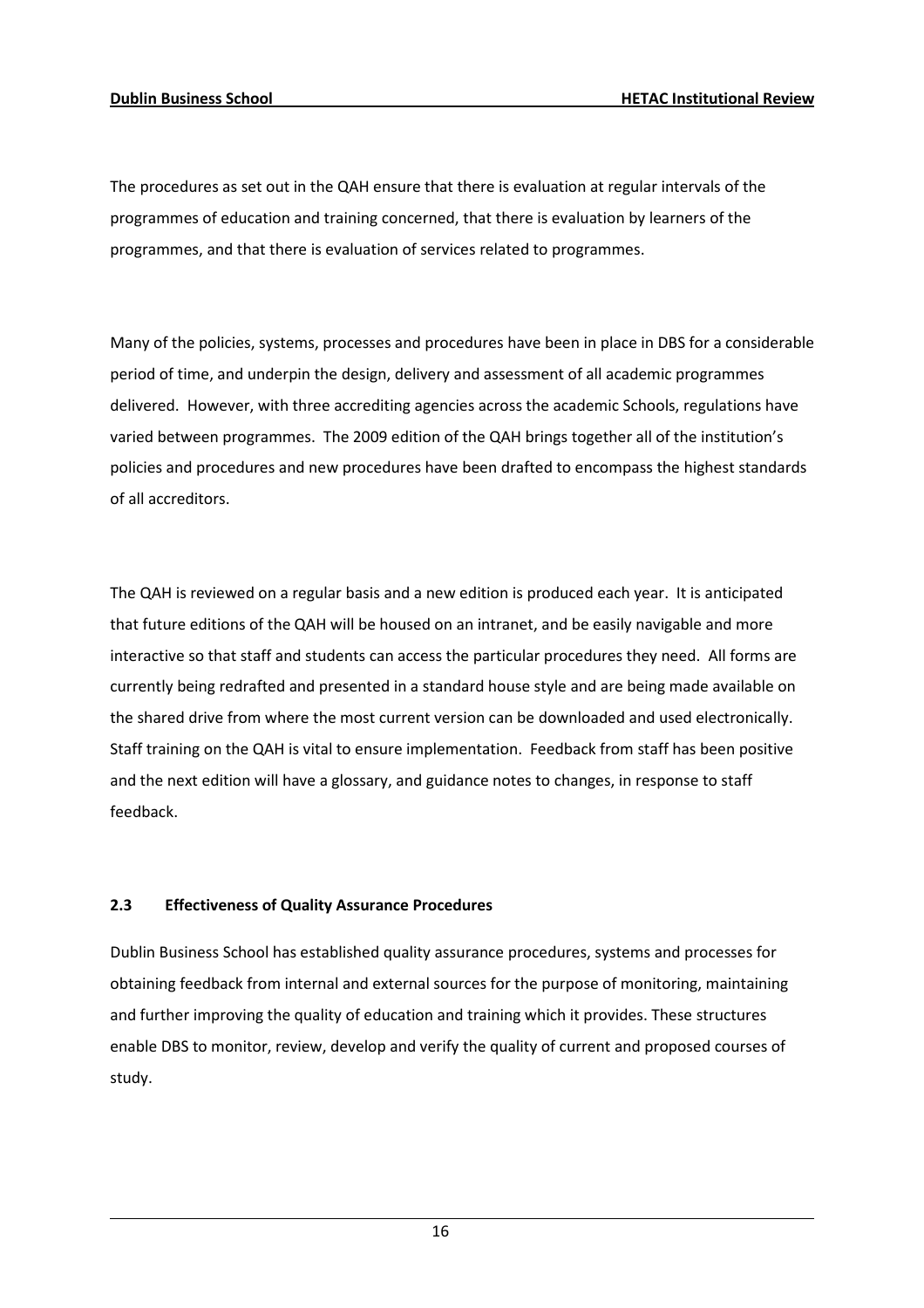Programmes are routinely monitored throughout the academic year and also reviewed at the end of the academic year to ensure that each programme, including the individual modules, is progressing satisfactorily, both operationally and academically. A number of sources are used to generate data to demonstrate the ongoing achievement and maintenance of quality and standards of existing programmes in key areas such as: admission of students, teaching and learning, assessment, progression, programme management and review, academic resources and academic support services.

Annual Monitoring and Review takes place continuously throughout the academic year (Section 3.3), starting with the admissions report and culminating with review at the Board of Studies meeting at the end of the year following the final Examination Board. As Annual Monitoring and Review is live, it allows response in real time to issues as they arise.

# 2.4 Student Participation in Quality Assurance

DBS has always prided itself on maintaining a close relationship with its students and in paying particular attention to student development and well being. The learner has an important role to play in the monitoring of the quality assurance processes across the institution. Student consultation and feedback processes are outlined in more detail in **Section 6.5**. In addition to informing School and institution action plans, through the various consultation and feedback mechanisms that are used, there is student representation on key committees such as the Board of Studies and the Learning and Teaching Committee.

Up to a few years ago, students had two representatives on the Academic Board. The student representatives did have some difficulty in attending meetings of the Board and it was decided at the time that the student body might be represented more effectively by the Student Services Officer. This arrangement has worked well and the Student Services Officer now represents the interests of the student body across the institution. However, the arrangement is again under review and it is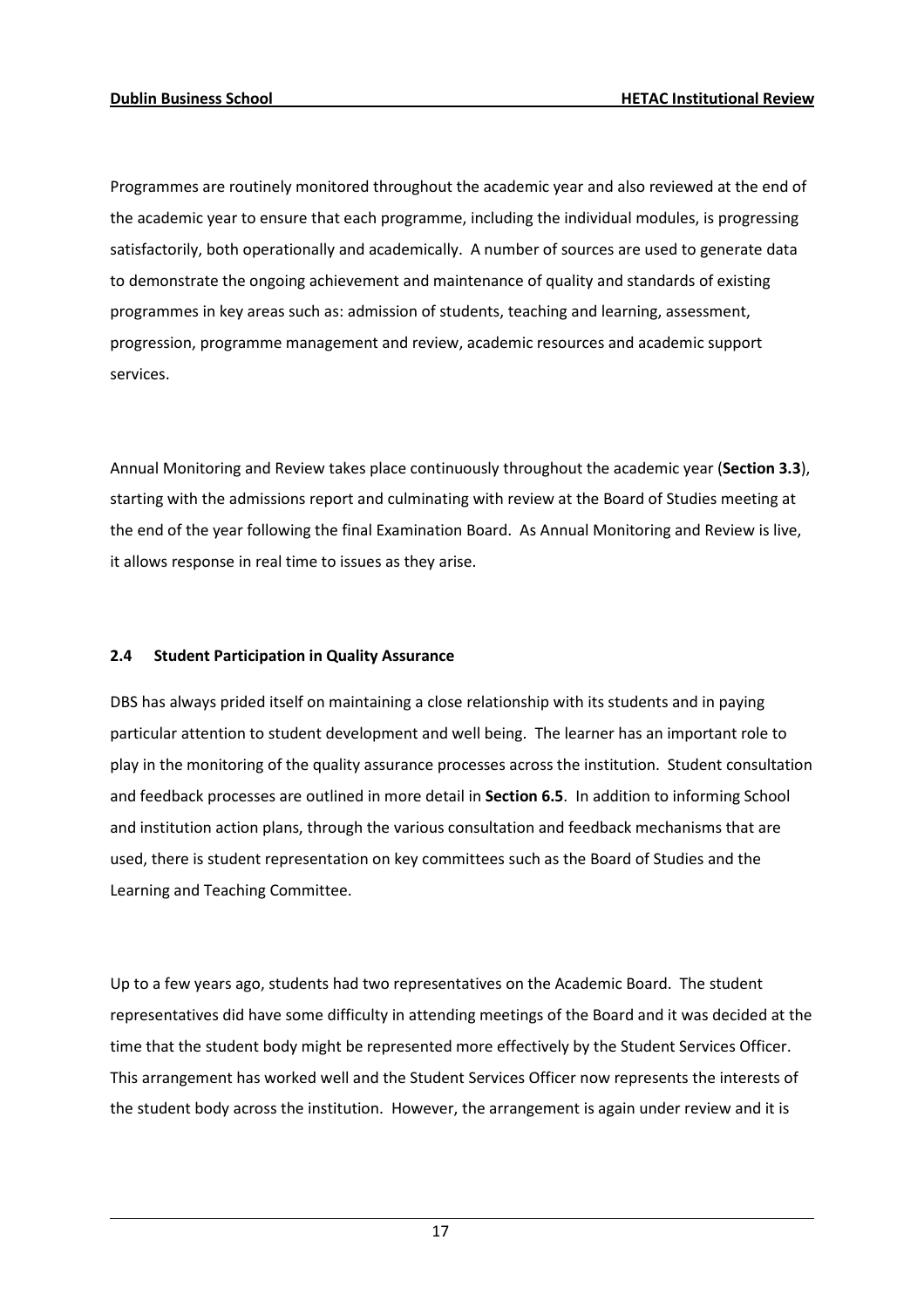envisaged that, with effect from the start of the coming academic year, an officer of the Student Council will be invited to become a member of the Academic Board.

# 2.5 Quality Assurance of Collaborative Provision

The taught Major Award programmes provided by DBS, at both undergraduate and postgraduate level, are accredited by:

- The Higher Education and Training Awards Council and/or;
- Liverpool John Moores University (LJMU) and/or;
- University of Wales

Dublin Business School recognises that, by working in partnership with its accrediting and awarding bodies, the principles of academic quality in the learner experience are attained. In addition, the application of these principles should ensure that programmes offered by DBS have appropriate academic and intellectual currency and standards.

As outlined in Section 1.1, DBS have had a close working relationship with HETAC since the accreditation of its first academic programme in 1992 by NCEA. The key elements of quality assurance are established through the initial phase of programme planning and design and DBS has found HETAC to be a helpful source of advice long before programmes have been submitted for validation. This has been the case, in particular, when collaboration has involved other parties such as LIDL. In that instance the initial approach came from LIDL. The main challenge was to design a programme which met LIDL objectives for staff recruitment, development and progression to management roles within the LIDL organisation, while also establishing the academic structures, standards and quality assurance processes required. In the event, both of these requirements proved to be complementary, and the interaction between DBS, HETAC and LIDL proved to be highly productive in terms of both programme design and staff development. The experience of DBS in this instance, as in other ventures involving third parties, is that the active participation of external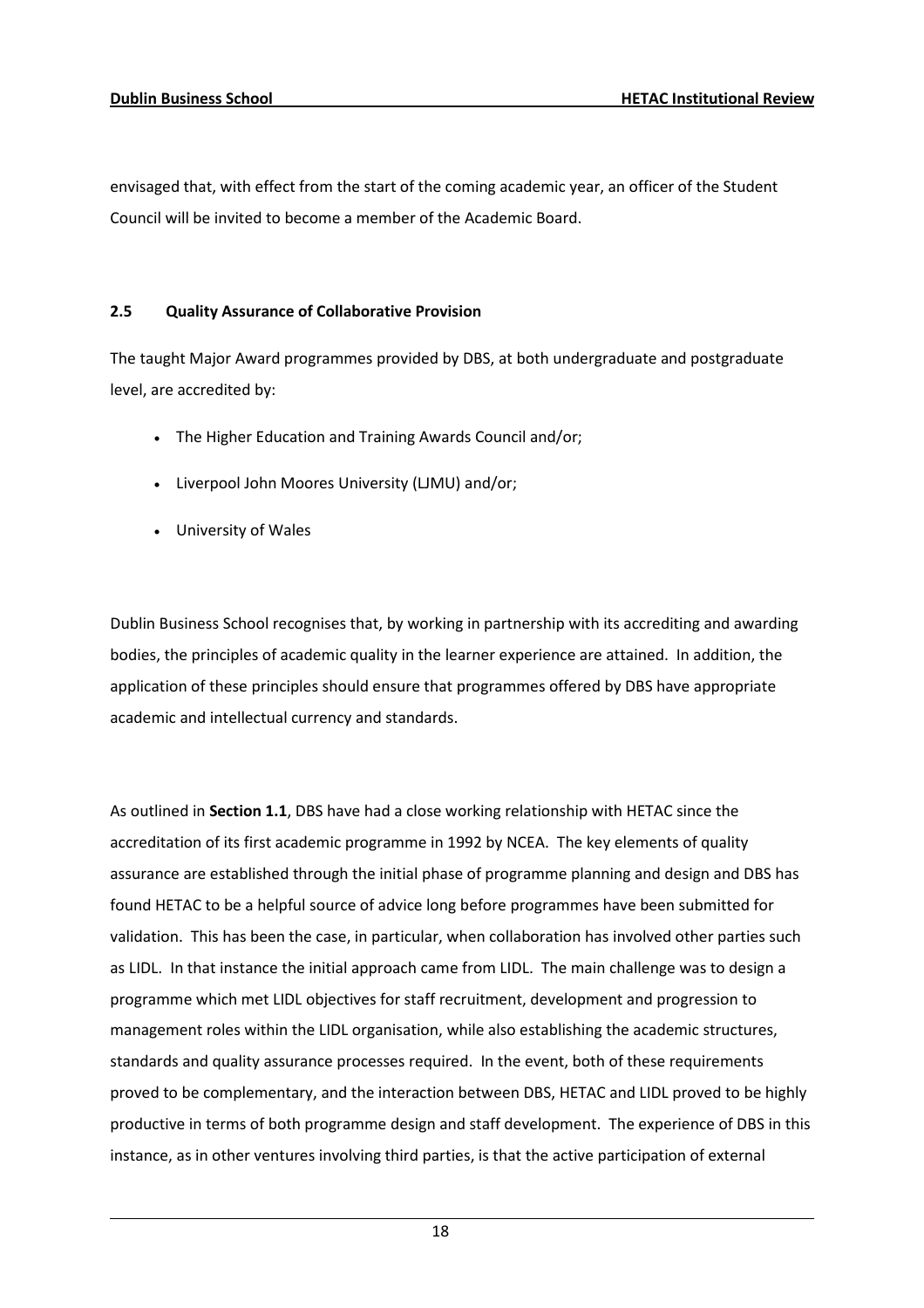stakeholders increases accountability and sharpens focus on quality assurance processes and procedures.

Apart from programme validation and programmatic reviews, the relationship with HETAC has made a significant contribution to enhancement of quality assurance arrangements in DBS in several other ways, such as

- The opportunity to participate in HETAC workshops or briefing sessions, or to respond to HETAC policy proposals or discussion papers
- Advice and guidance received from HETAC following publication of the National Framework of Qualifications
- Encouragement and advice received from HETAC during preparation of the first edition of the DBS Handbook on Quality Assurance Procedures which was published in April 2005.

In the collaboration with LJMU, Relationship Managers are appointed by LJMU to support cooperation and communication between faculty in the two institutions. The Relationship Managers act as 'critical friends' and sit on a number of committees as part of the cross institutional agreements. There are currently two Relationship Managers in place and both are members of the Boards of Studies and Examination Boards in DBS. In addition, the Head of Business at DBS sits on the Faculty Partnership Forum at LJMU, the DBS Academic Director sits on the Faculty Quality Committee of the Faculty of Business and Law in LJMU, and the Dean of the Faculty of Business and Law in LJMU sits on the DBS Academic Board. At operational level, liaison between the two institutions is supported by an 'Operational Guide' which outlines the auditable procedures to be implemented.

The progression to accredited status with LJMU has added to the growing academic maturity of DBS. It is now expected that the relationship will develop to the point where DBS will be able to contribute to developmental activities in LJMU. This is starting modestly with staff at DBS presenting at the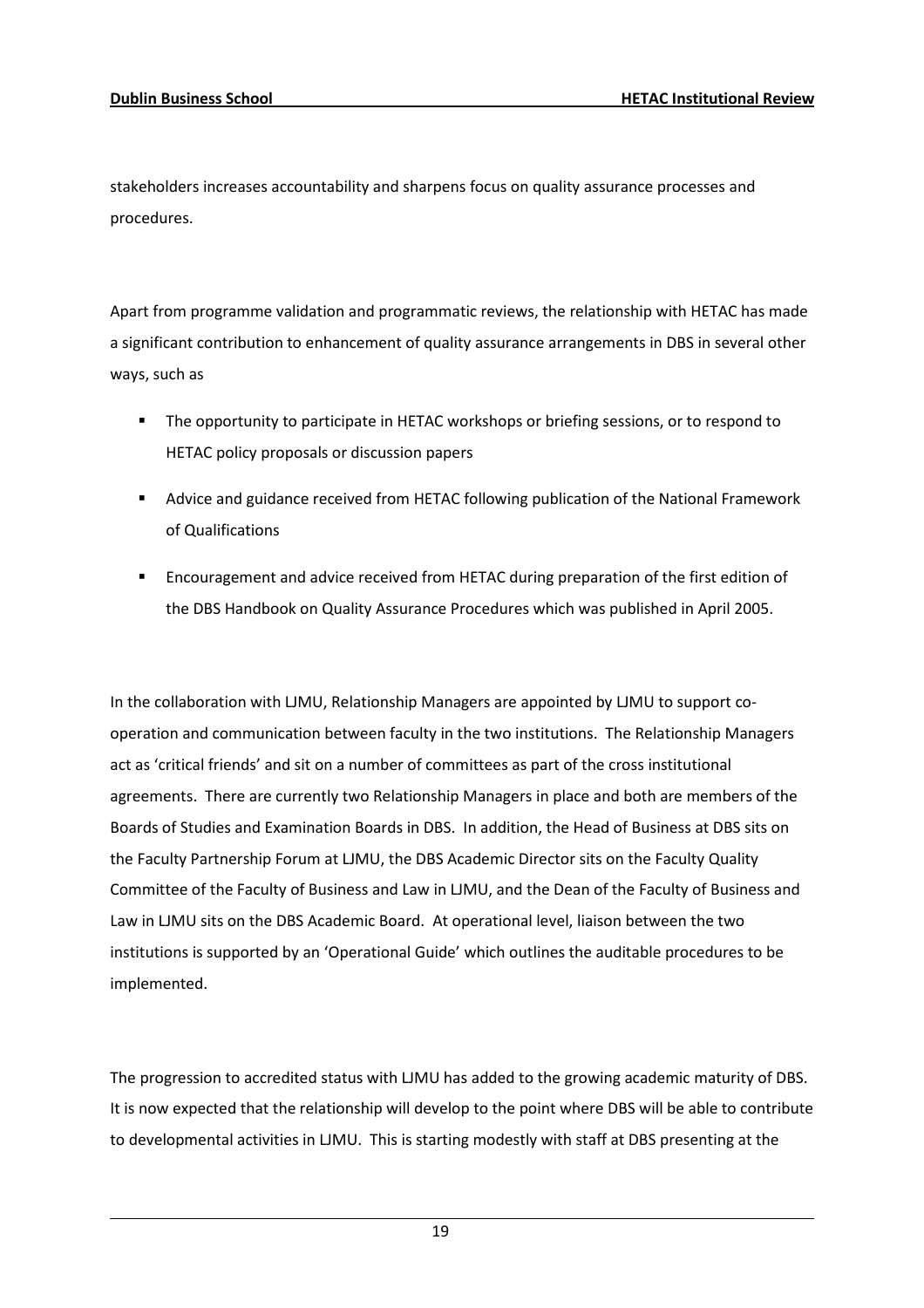LJMU Learning and Teaching Conference and collaborating in development projects. Such initiatives will be supported by the Strategic Relationship Group, comprising the CEO, Academic Director and Chair of the Academic Board at DBS, senior LJMU faculty, and chaired by an LJMU Pro Vice-Chancellor.

The University of Wales appoint External Moderators, who also have the role of 'critical friends'. They have an important oversight role in admission of non-standard entrants, moderation of examination papers and scripts, and are members of the Admissions Committee, Examination Boards and Joint Board of Studies. There are currently three External Moderators in place across two Schools.

The Joint Board of Studies with Wales sits annually and has the authority to recommend changes to programmes for approval. It comprises the DBS faculty, the External Moderator, External Examiners and a representative of the Validation Unit in the University of Wales.

The relationship with collaborative partners is nourished by frequent communication. DBS have found the support of the External Moderators and Relationship Managers invaluable in understanding processes and procedures of the accrediting bodies, and providing support to the institution when required.

## 2.6 Joint Awards

The updated Memorandum of Understanding signed by HETAC, LJMU and DBS in 2009 is a template for the management of collaborative provision and accreditation. The Memorandum lays out the procedures for joint validation and programmatic review and satisfies both Irish (HETAC) and UK (QAA) quality requirements. The process leading to finalisation and agreement of the terms of the Memorandum was protracted and included discussion, review and amendment of successive drafts. The process was informative, beneficial and developmental for all those involved in DBS and brought new clarity to the core quality assurance concerns of the collaborative partners.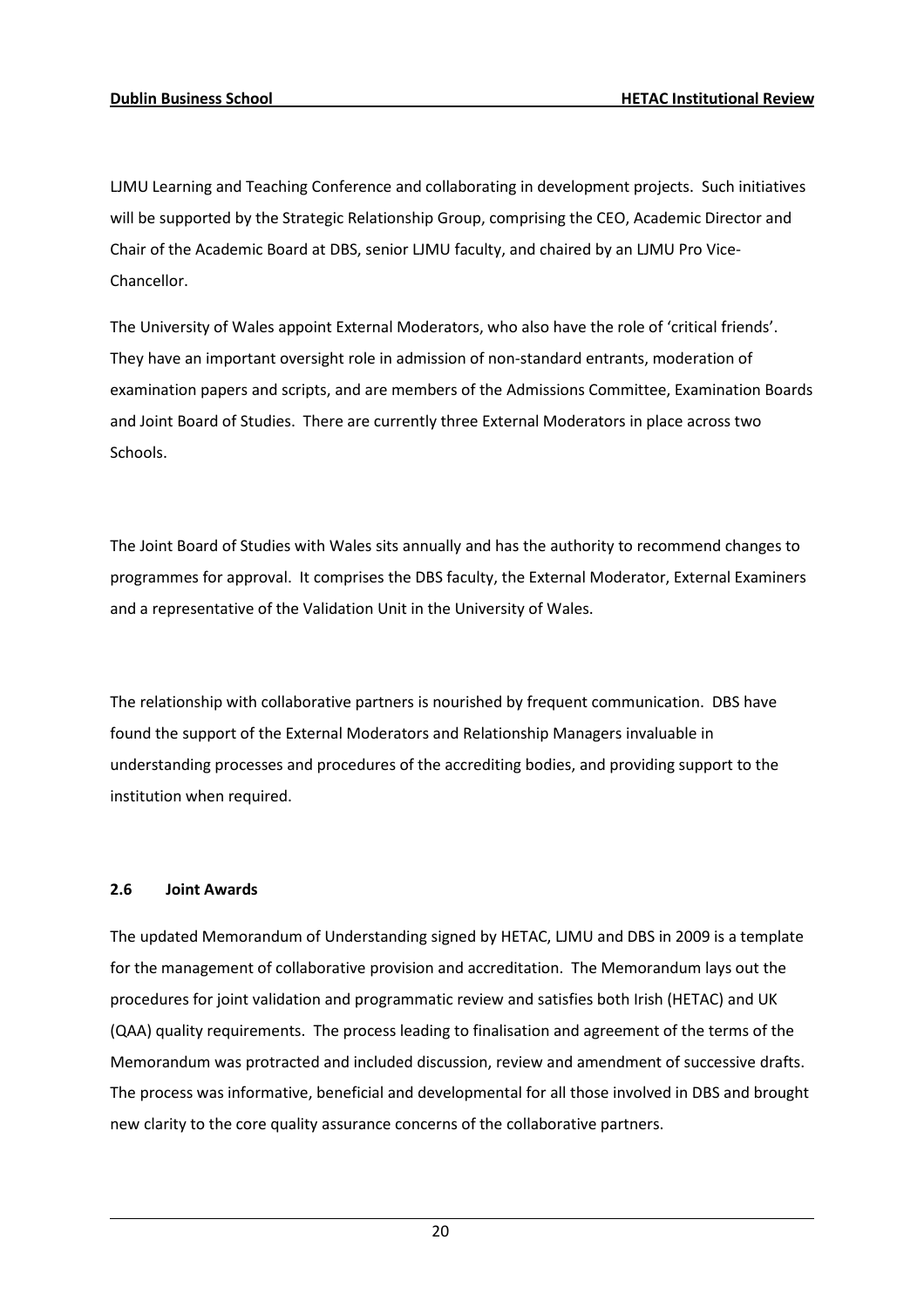The quality assurance procedures for the Joint Awards are as rigorous as for any other programmes. The Joint Awards, whether with LJMU or the University of Wales must satisfy the requirements of both HETAC and the QAA. Staff at DBS have been delivering programmes subject to the quality assurance requirements of both jurisdictions for some time, and are familiar with both cultures.

The introduction of the Joint Awards has provided the motivation for us to look again at our assessment regulations, where individually accredited programmes were subject to different regulations. Since the introduction of Joint Awards a new approach to calculating award classifications has been proposed. This will now bring all programmes into line with the HETAC published Marks and Standards 2009, and ensure consistency and fairness across the three academic Schools.

Important advantages of this agreement for DBS and our learners include the rationalisation of delivery, the consistency of programmes and assessment, the streamlining of all procedures into one coherent Quality Assurance Handbook, and ultimately joint reviews, where the two accrediting bodies agree to cooperate and participate in each others quality procedures. DBS has just undergone a very successful Institutional Review for accredited status with LJMU, with a HETAC observer present. In academic year 2008-09, fifteen successful programmatic reviews of programmes leading to joint LJMU/HETAC awards took place in the School of Business, again with a HETAC observer present. We are also currently undergoing a Programmatic Review with the University of Wales, again with a HETAC observer present.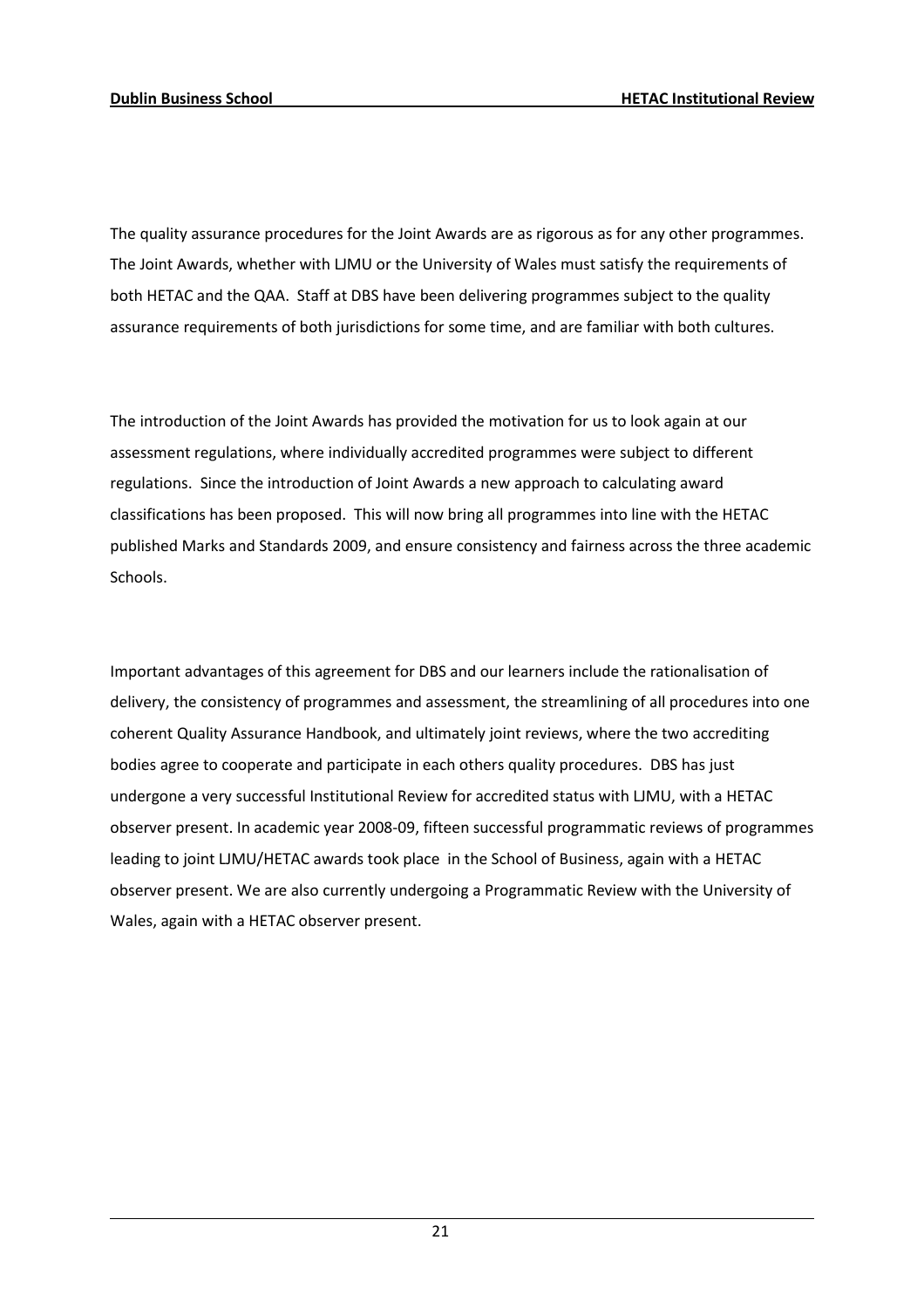# 3 Approval, Monitoring and Periodic Review of Programmes

## 3.1 Programme Development and Approval Process

Dublin Business School recognises and supports the need to design and deliver programmes (in an efficient and flexible manner) that anticipate the changing needs of the economy, in line with national and international requirements, the National Framework of Qualifications and stakeholder requirements. DBS strives to cultivate initiatives which support best practice in modern programme development to keep DBS innovative, current and competitive.

The DBS portfolio of academic programmes is constantly developing and expanding to include new programme offerings. When the need for a programme is identified, a team is put in place to review and develop the rationale, prepare the proposal and start the approval process. The proposal is evaluated by reference to academic and commercial criteria and, once approved, there is an extensive process involved in bringing a new programme from inception, through validation, to realisation and delivery.

DBS have been designing and delivering major awards from Level 6 to Level 9 in the National Framework of Qualifications since its introduction, all full-time staff at DBS understand the positioning of programmes on the Framework, the ECTS credit system and the importance of outcome driven programmes. The inclusion of all staff in programmatic reviews and validation of new programmes, for which there is ample scope in DBS, is a most effective form of staff development. One of the strengths of DBS is that the primary focus of the academic staff is on the education and the learner. The academic body is fluent in the requirements of access, transfer and progression, with a thorough understanding of the National Framework of Qualifications.

New programmes are designed based on a modular learning approach with appropriate access points. Credit accumulation and transfer is facilitated by an admissions process which recognises prior learning. Progression and retention is facilitated by ensuring there are subject compatible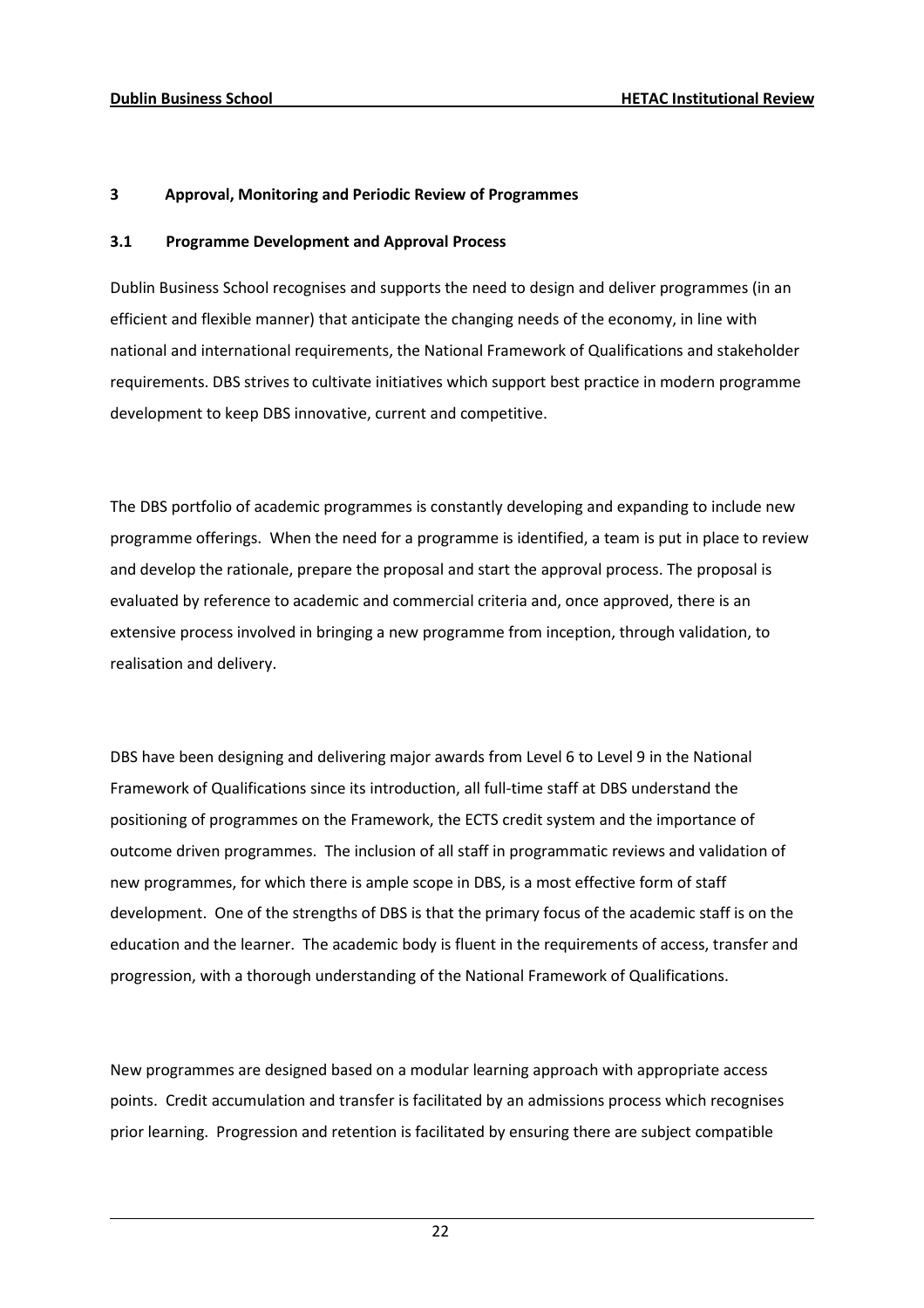programmes available at the next level on the Framework. Part-time programmes are available through the Accumulation of Credits and Certification of Subjects Scheme (ACCS).

# 3.2 Programme Aims and Learning Outcomes

The publication of the National Framework of Qualifications back in 2003 placed a new focus on programme aims and learning outcomes. This new focus and the supporting guidance provided, in particular the 'hierarchy' of level indicators and descriptions of level outcomes, have been of great assistance to DBS in several ways.

The focus on learning outcomes helps to ensure that the underlying ethos of DBS is reflected in the overall structure of programmes and in the programme aims for individual programmes. The focus on programme aims and learning outcomes has also been very helpful in seeking to establish greater coherence within programmes and better cohesion within programme teams. Programme aims and learning outcomes enable stakeholders to understand the ethos and purpose of the programme and what the end product of the learning experience will be. Most importantly, focus on programme aims and learning outcomes has been very beneficial in terms of staff development.

## 3.3 Annual Monitoring and Review

The Academic Board has responsibility for academic quality and standards and is the governing body of the academic affairs of the Institution. The Academic Monitoring and Review Group (AMR) was established in 2008 as a sub-committee of the Academic Board, to design and implement an infrastructure that supports annual monitoring, the review of academic programmes and the implementation of the QAH.

Following the recent Institutional Review and Accredited Status Approval Event with Liverpool John Moores University, DBS have made significant progress in harmonising and strengthening annual monitoring. The most significant enhancement of the AMR has been the redesign of the Board of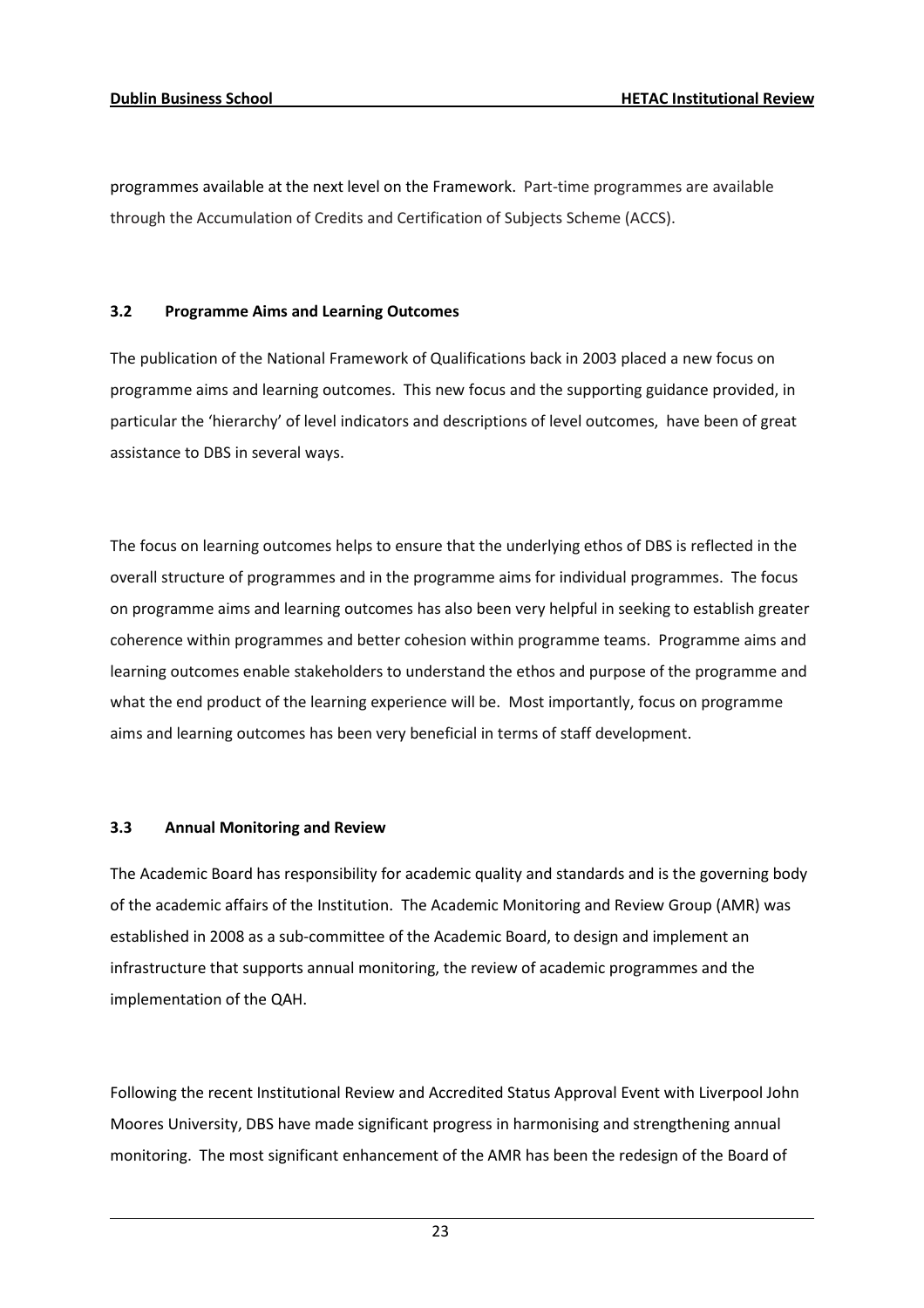Studies as the key academic forum within each School, or group of programmes. This is more fully described in the QAH 2009, section 2.1.3.

To facilitate consistent and comprehensive and timely annual monitoring and reporting, the Boards of Studies now benefit from a standard agenda which ensures that key academic priorities are considered at the appropriate time across the academic year. These priorities include: student admissions, responsiveness to students, responsiveness to External Examiners, programme monitoring, including Module Review and Development Plans, learner support and student retention and progression. The Boards of Studies also provide the forum for discussion of recommendations for changes to academic programmes that come from programme teams or other stakeholders. Each Board of Studies reports into the School Executive Board.

Each School in DBS prepares an Annual Report which is presented for review to the Executive Board and the Academic Board. The Annual Report for the School of Business is forwarded to LJMU, where it is subject to further review. Any matters to be addressed are discussed at a joint LJMU/DBS forum and appropriate actions agreed. The Annual College and Course Review prepared by the School of Law is forwarded to the University of Wales and a similar review process ensues. DBS has recently adopted a new template driven annual report format. This template is linked to the standard agenda items of the Boards of Studies, and can be compiled in real time from the minutes of the Board. This also ensures student and staff consultation and involvement in the production of the Annual Report.

## 3.4 Periodic Review of Programmes

Academic staff engage fully in programmatic reviews which occur across the range of programmes on offer at DBS. The learning outcomes are addressed in all reviews and reference is made to the relevant HETAC Award Standards appropriate to each award and level. The module descriptor outlines the link between assessments and learning outcomes so that learners are fully cognisant of the elements of their module aims and objectives that are being met through the learning outcomes assessed.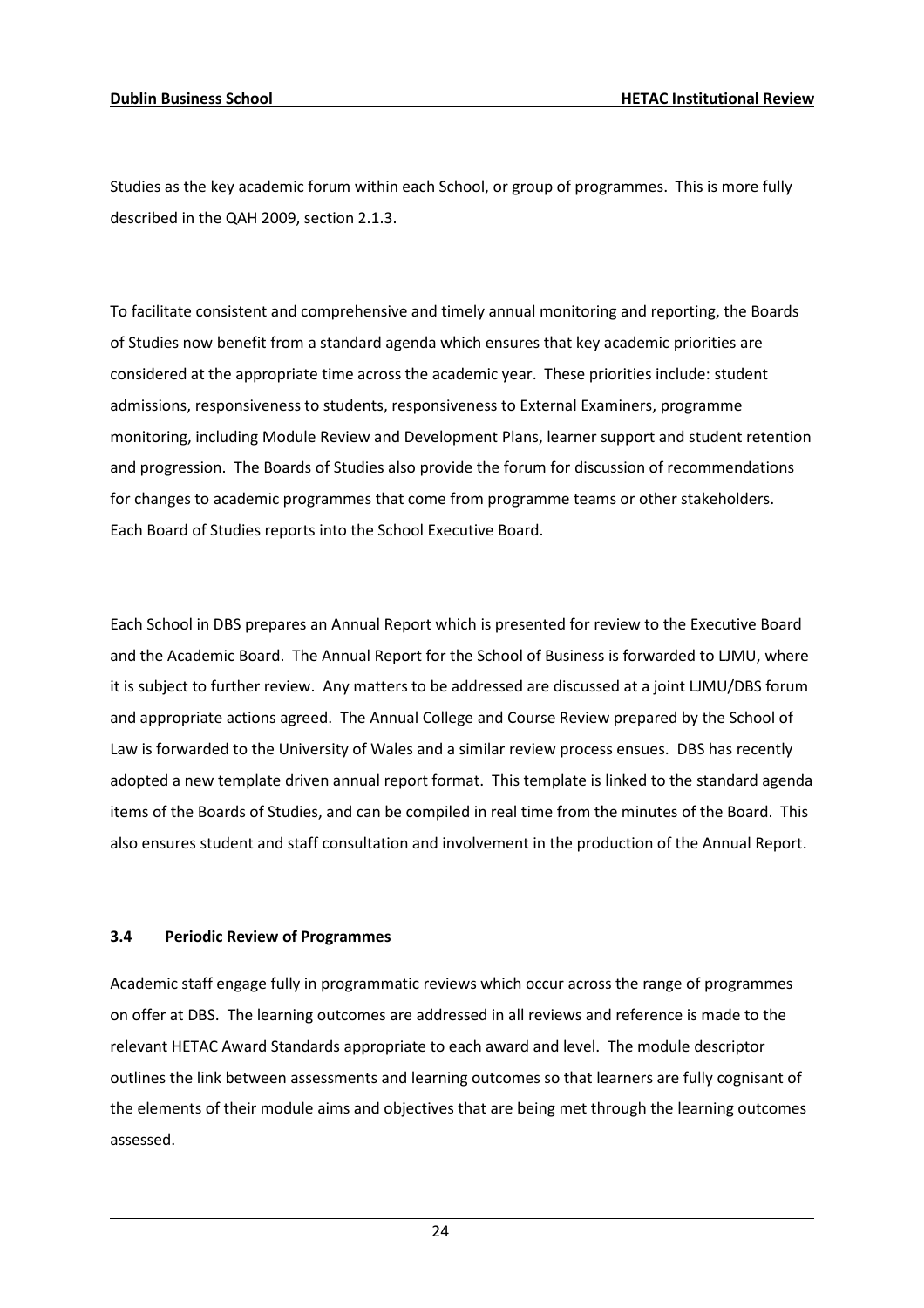During programmatic review all stakeholders to programmes are contacted, including employers, graduates, students and external examiners, to harness their contribution to the review process and the design of any updates to programmes. This approach aims to ensure that programmes retain their currency and viability. This is particularly important in the area of business, where there are subject pillars that remain fundamental, but there is equally a need to ensure that current trends are reflected and some cutting-edge material is incorporated, such as in the Information Technology area.

Formal programmatic reviews are a constant and integral part of academic life in DBS. Four HETAC programmes underwent programmatic review in the School of Arts last year, while a further seven HETAC programmes offered by the School are undergoing programmatic review in the current year. As referred to previously, the LLB programme offered in the School of Law is currently going through the process of Quinquennial Review. Under the Memorandum of Understanding for Joint Awards between HETAC and LJMU, four new Level 9 programmes were validated in the School of Business and five Level 9 programmes were reviewed in the last academic year, under the joint arrangements. In addition seven Level 6 programmes were reviewed. This new portfolio of programmes, particularly at Level 9 on the Framework, is ideally suited for people who have found the current economic situation challenging with regard to employment, facilitating their access or re-entry into higher education. The use of ECTS promotes accumulation of credits and international transferability.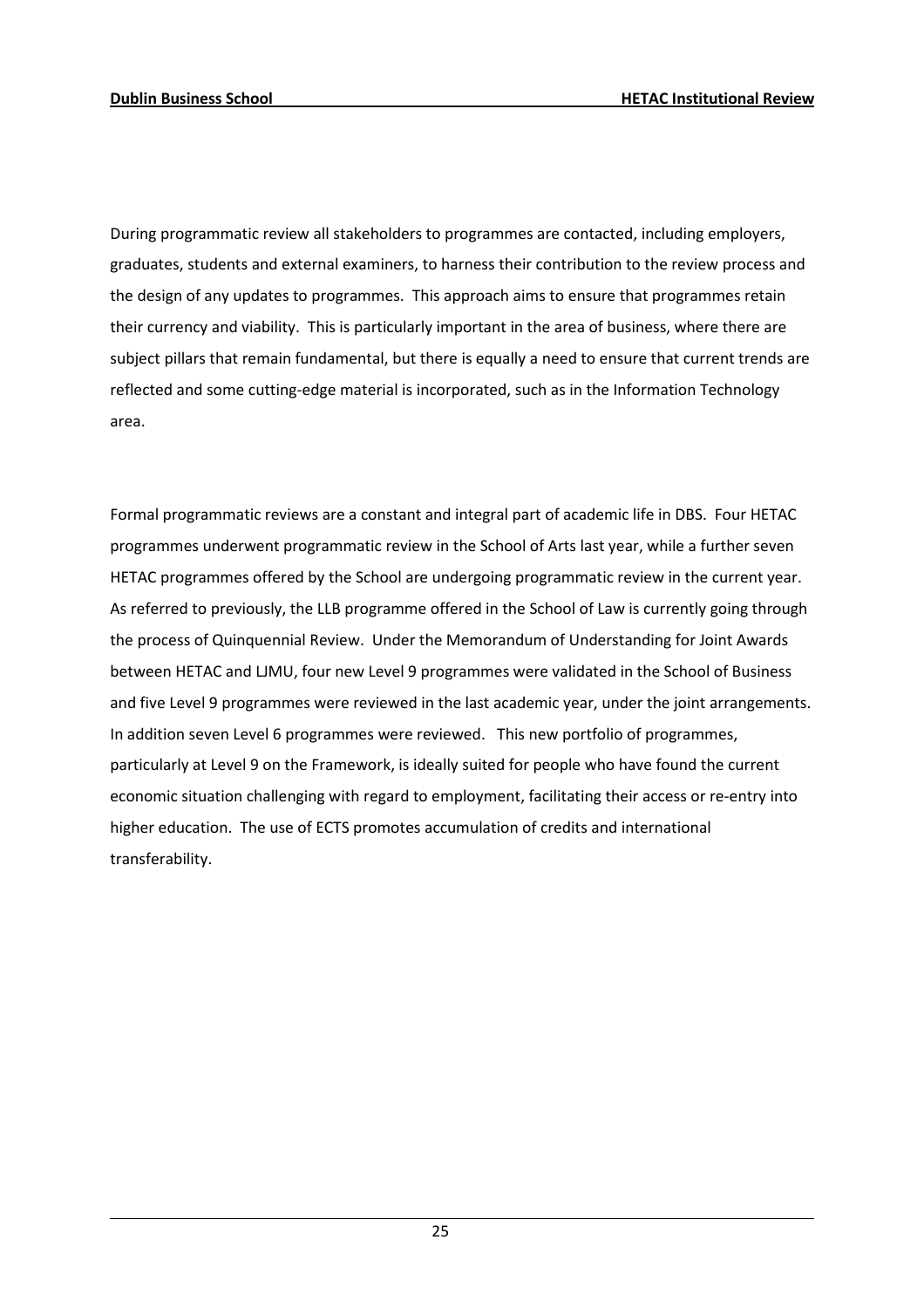## 4. Student Access, Transfer and Progression

## 4.1 Policies and Procedures

DBS supports the application of access, transfer and progression policies as set out by the National Qualifications Authority of Ireland. As stated previously in Section 1 above, the driving ethos of DBS since its establishment has been to broaden access to third level education and to provide access and progression opportunities for students who otherwise may have had difficulty in securing a place on a course of their choice.

The application of academic quality principles at DBS requires that the institution satisfies itself and its accrediting bodies that a learner may attain knowledge, skill and/or competence for the purpose of an award, which is consistent with the National Framework of Qualifications and the UK Framework for Higher Education Qualifications, as appropriate, and fulfils the policies, actions and procedures of the National Qualifications Authority of Ireland in relation to access, transfer and progression.

DBS have policies, procedures and support mechanisms in place to ensure that all of the requirements outlined above are achievable. In the first instance, DBS is committed to ensuring that all applicants who can demonstrate that they have attained a basis for successful participation are eligible for admission to a programme. DBS is also committed to providing them with the learning experience and support that will give them a reasonable expectation of success. To ensure that applicants are suitable a robust admissions procedure is in place. Once admitted onto a programme the student's progress is monitored throughout and support is put in place when deemed appropriate. DBS has a good record of responsiveness to students and we are committed to additional academic support where required.

The assessment of learners is subject to the rigorous procedures as described in the QAH 2009. The methods used for assessment are constantly under review. DBS assesses students from Levels 6 to 9 on the Framework and therefore must ensure assessment is level appropriate.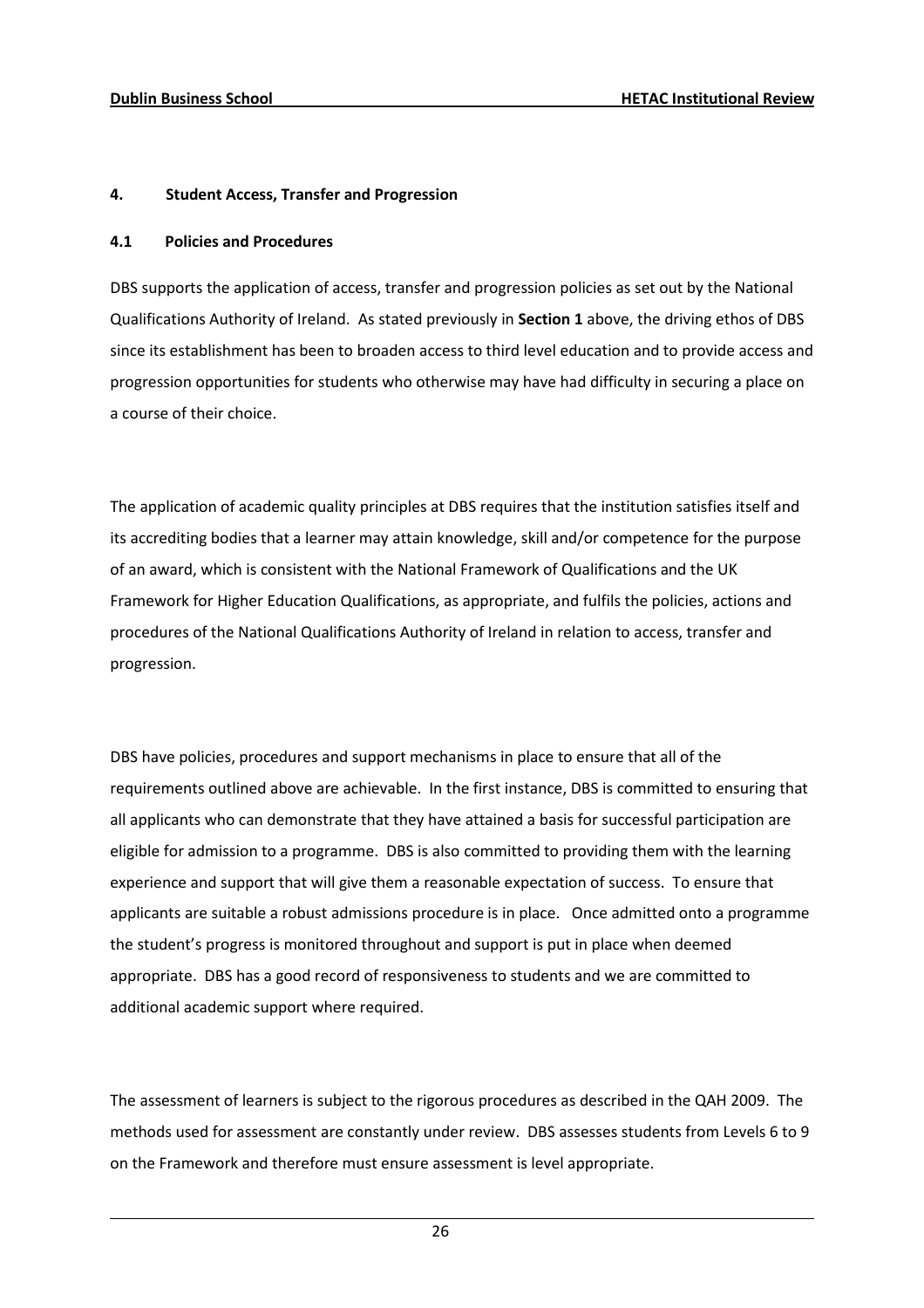# 4.2 Student Admission

Admissions policies and procedures are outlined in Section 5 of the QAH. These apply to all admissions, domestic, European and international, although there are special provisions for establishing the equivalence of international qualifications and also in relation to English language requirements.

DBS welcomes all applicants and operates a fair and transparent admissions process in which applicants are selected on the basis of merit, ability and potential. The fair and consistent implementation of policies and procedures is the responsibility of the Registrar, who oversees the process and is supported by the Admissions Committee. The quality of admissions policies and procedures is assured by the Admissions Committee which reports to the School Executive Board. The Admissions Committee has responsibility for reviewing admissions standards, processes and procedures; for considering amendments or modifications and for academic oversight of the administration of the admissions system. Collaborative partners may either sit on the committee, as in the case of the University of Wales, or receive annual reports from the committee, as in the case of LJMU, in respect of the advanced standing of students who have applied to have their formal, non formal and informal learning recognised.

Many of the learners at DBS are admitted to full-time programmes via the Central Admissions Office (CAO), but many others are admitted directly through the DBS admissions system, including applicants who are given credit for prior learning against specific elements of a programme, and a significant number of mature students who are admitted to part-time programmes. These part-time programmes provide a very important opportunity to access higher education for mature students who would not be able to make a full-time commitment to a programme of study.

Part-time provision and direct entry arrangements support the greater involvement by adult learners and offer opportunities for life long learning. However direct entry, including advanced entry by way of exemption, is monitored rigorously to ensure that applicants are suitable and have a realistic chance of success. To ensure consistency across the academic Schools when assessing a student for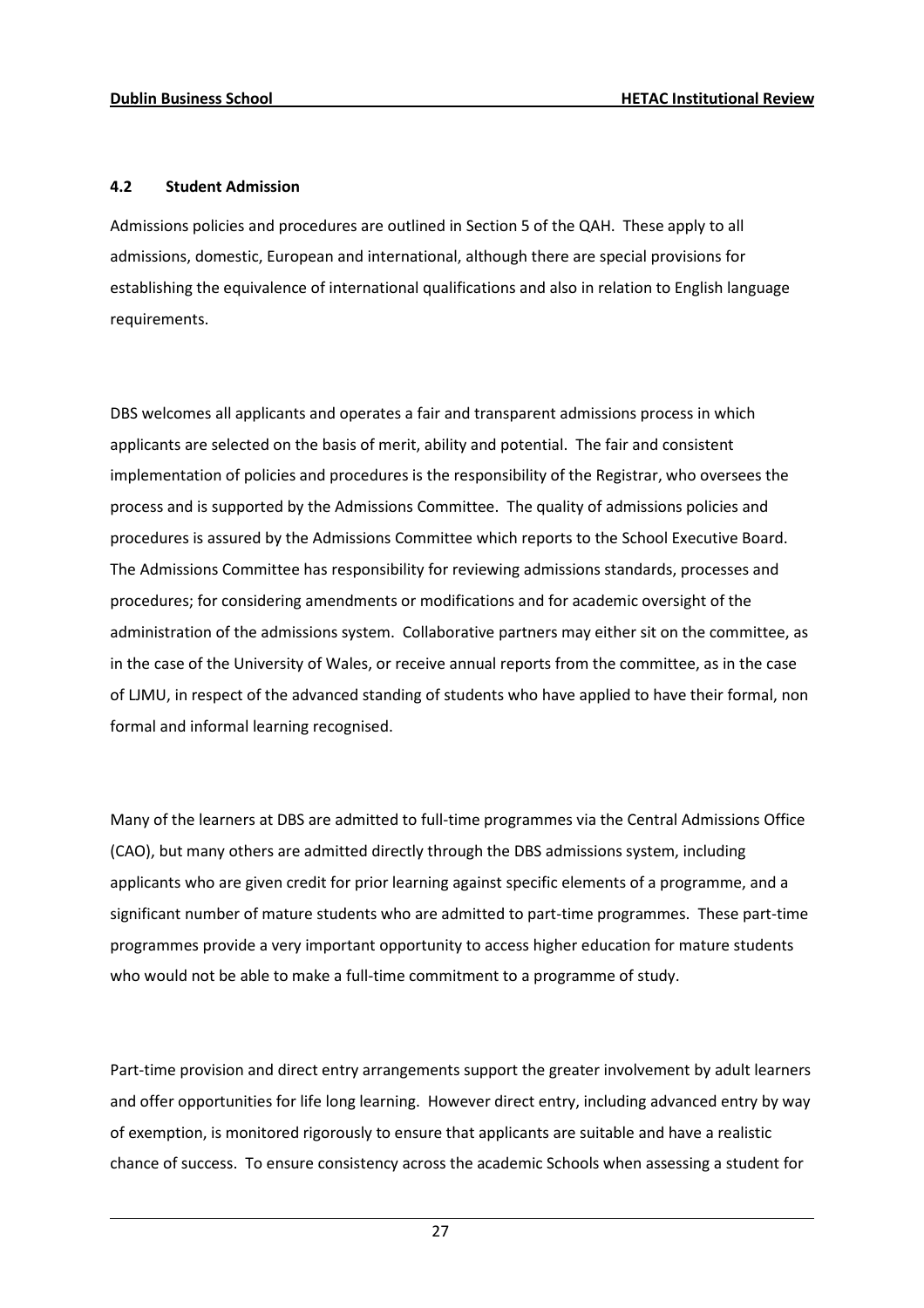advanced entry, the Admissions Committee have recently produced a protocol which is followed by all staff assessing prior learning. This document was welcomed by our accreditors, to whom it gives assurance of a consistent and transparent process, and is included as an appendix in the QAH 2009. All admissions decisions are ratified by the Admissions Committee.

DBS supports and encourages applicants living with a disability or with special needs as set out in the Disability Policy in the QAH. However, DBS does not receive funding earmarked for disability, so support for students with a disability must be assessed in advance of their accepting an offer, to ensure the institution can adequately facilitate the requirements. As members of AHEAD (Association for Higher Education Access and Disability) DBS can access staff development and advice to support the staff, the Learning and Teaching Committee and the Disability Officer.

## 4.3 Student Monitoring and Support

 Once registered on a programme, a student's progress is monitored throughout their academic career at DBS. Various indicators are used to evaluate the performance and likely future performance of a student. 'At risk' students can then be identified and support implemented quickly. Student attendance is monitored continuously, with weekly reports to the Head of School, course work submission is monitored and monthly reports are submitted. Students either not attending or falling behind with their course work and assessments are identified, contacted and invited to a meeting with their Programme Leader or Level Manager to resolve any issues.

Examination attendance data, module pass rates, and programme pass rates are also analysed and reports sent to the School Executive and to Academic Board. This oversight allows the management team to identify and respond to need. For example, in the academic year 2008/09, when progression rates in the department of Creative Arts were lower than the norm across the institution, various initiatives were implemented. The most significant of these was the creation of the new additional full-time academic post of Level Manager in the School of Arts. Comparing course work submission data and examination attendance figures with the same time last year, the improvement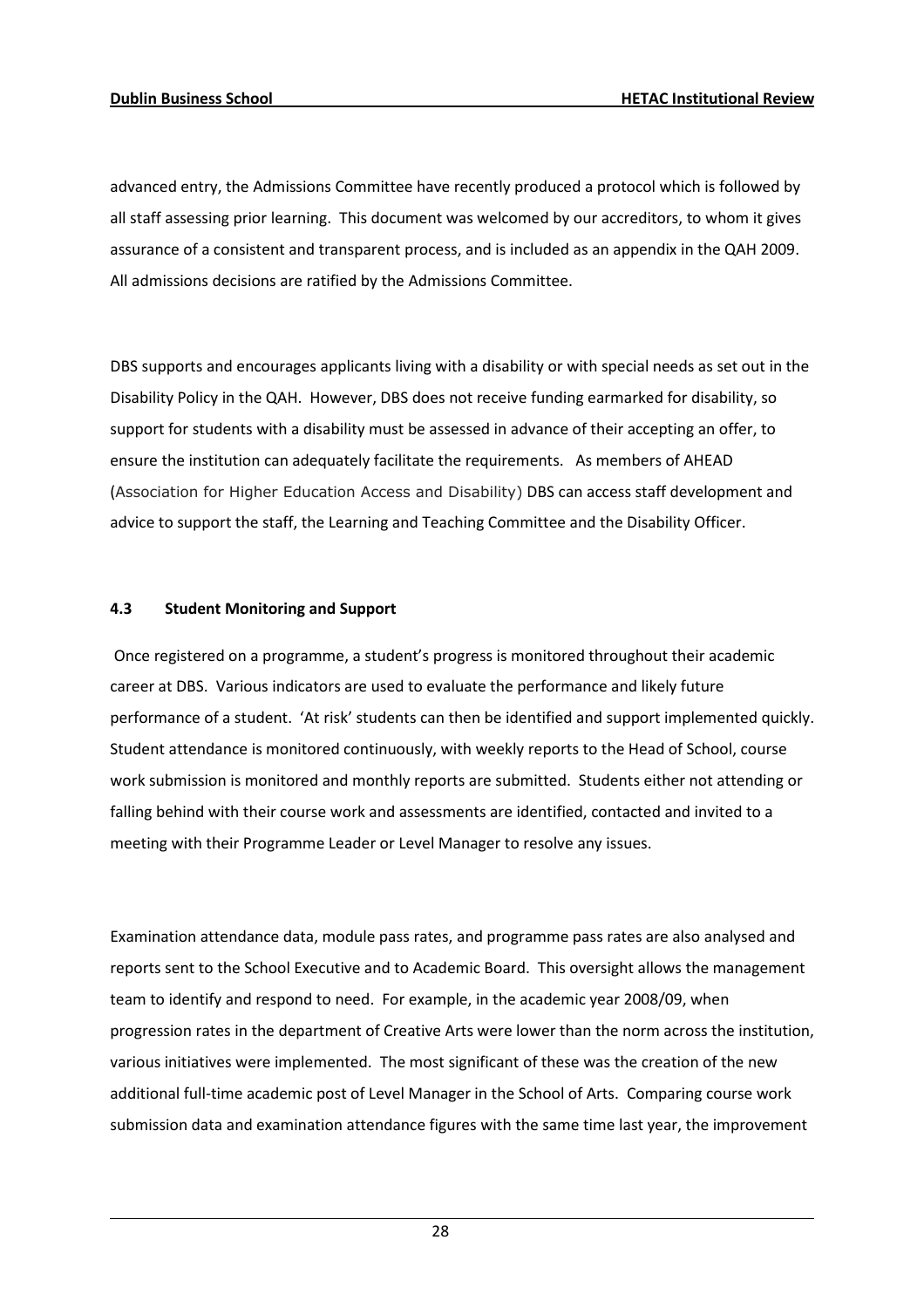is already significant. The effectiveness of the initiative will become apparent when the exam results from the first semester are analysed at the end of February.

The first year students are those more likely to need support, and the Level Manager's role in Arts is focused mainly on first years. The role was already established in the School of Business and has very recently been reintroduced into the School of Law. The Level Manager acts in a pastoral role to all first year students, and monitors the performance indicators described above. Students who do not appear to be engaging with their academic studies are identified as 'at risk' and are contacted by the Level Manager or Programme Leader and any issues which may be impacting upon their studies are discussed and solutions sought.

Student attendance is monitored closely at DBS. It is a visa requirement to monitor and report the attendance of overseas students, so this data must be accurate. At DBS it is the practice to monitor and follow up on all student attendance, the academic imperative is to ensure the student is participating fully in the learning experience. DBS are currently collaborating with LJMU to trial a new electronic method of gathering accurate attendance data, based on Bluetooth technology. It is expected that this will be less labour intensive and quicker than the current methods, thus giving the Level Managers timely feedback. It will be fully piloted by the end of this academic year.

Where absence is unavoidable, students who miss material can access the virtual learning environment, Moodle, and download material that they missed in class. Staff interaction with Moodle has been variable, however this year there is a specified requirement for core material to be available on all Moodle sites. Staff are offered Moodle training regularly and peer review of Moodle sites is being introduced later this year, in response to student feedback.

In addition to encouraging full attendance and supporting students with on-line material, academic staff provide their contact details and are available to meet with students for a number of hours per week. These office hours are advertised and are also on the appropriate Moodle site. Students can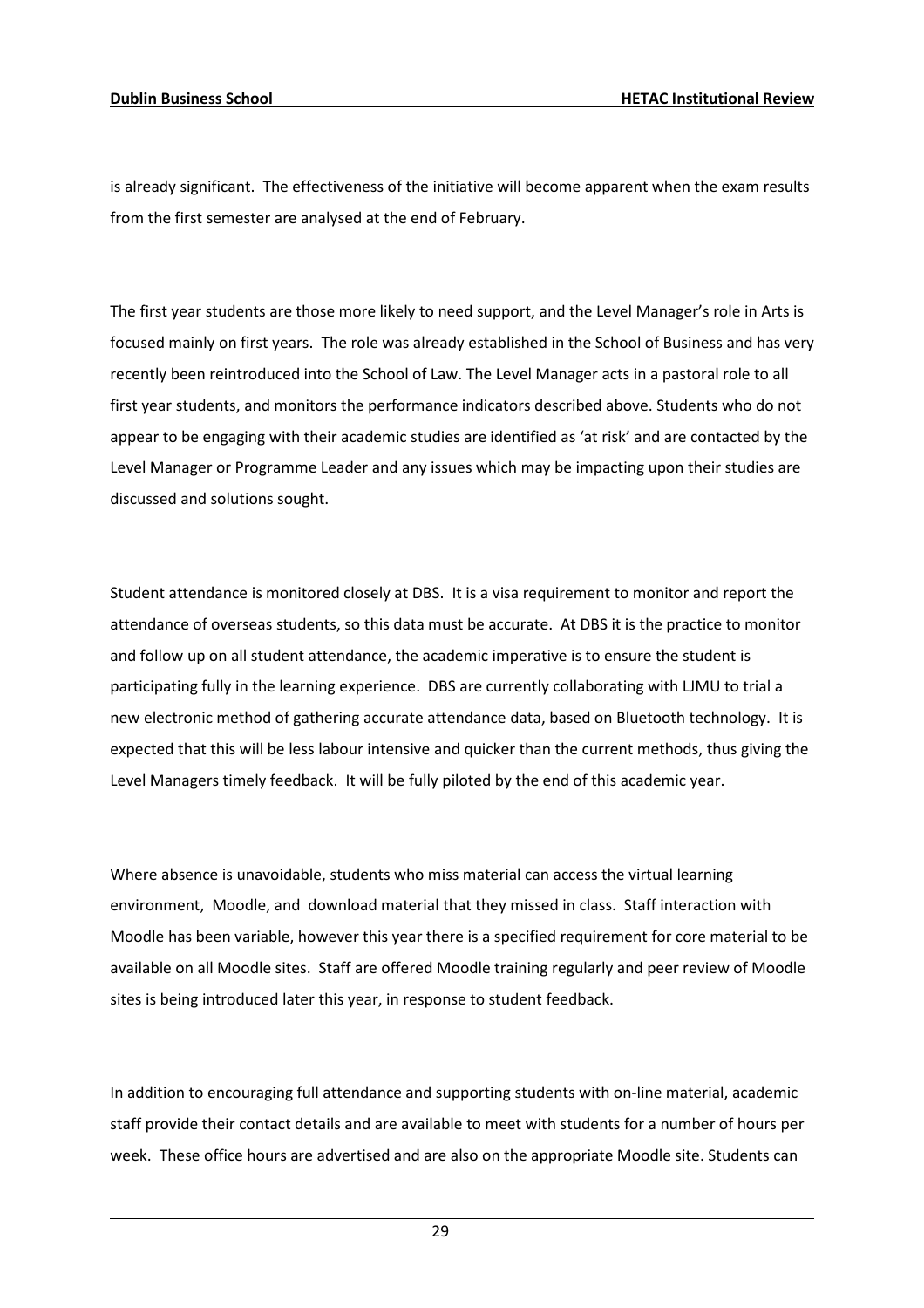make an appointment and discuss any issues or difficulties they are experiencing with the material. At a departmental level, faculty are encouraged to hold additional workshops for modules that students report difficulty with. The lecturer will then provide additional case study material or examples and work through previous assessment/examination material at a slower pace to ensure all students engage appropriately with the material. Formative assessment methodologies are applied, students receive detailed feedback on their coursework and Moodle also supports the uploading of individualised feedback.

# 4.4 Student Assessment

The assessment of students in DBS is governed by clearly articulated principles, standards, regulations and procedures, is subject to rigorous review, both internally and by External Examiners, and the entire process is subject to further regular independent review by our accrediting bodies: HETAC, LJMU and The University of Wales.

Students are assessed using published criteria, regulations and procedures which are applied consistently. Methods of assessment are continuously reviewed across the institution to ensure that assessment is 'level appropriate'. The Level Managers work with the Heads of School and / or Heads of Department to identify staff development requirements in this area. For example, staff development seminars have been held recently in 'Writing Level appropriate Learning Outcomes' and in the 'Conduct of Examination Boards'. A team within the School of Arts, supported by colleagues across the institution, is currently reviewing School assessment strategy, with the initial focus on the first year experience. This project is timely as it coincides with programmatic reviews in the School. The same approach is being taken in the other Schools, supported by an informal 'Level Managers Forum'.

Criteria for assessment is published in module guides, and course documents. Assessment regulations are published on the 'Registrar's Office' site on the student intranet. A key policy statement in any assessment regulations encompasses both fairness and consistency. DBS has three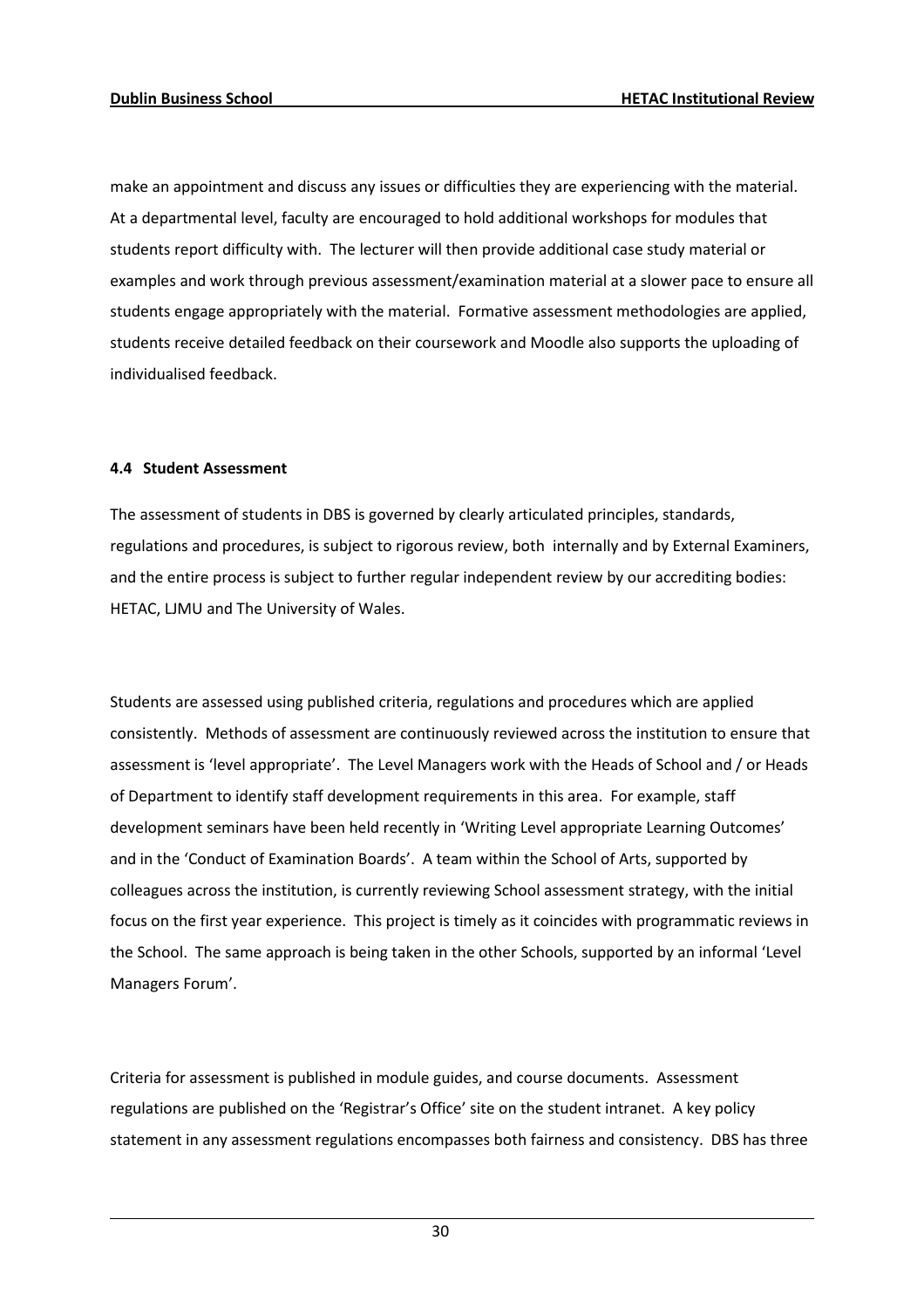key accreditors, HETAC, LJMU and The University of Wales. To date three sets of rules were used to determine the classification of an award. The DBS Assessment Group (an *ad hoc group that meets as* required) has been reviewing all three sets of rules to produce a consistent set of DBS regulations that satisfy the requirements of HETAC and the QAA. The recent HETAC publication on Assessment and Standards 2009 (Sectoral Convention 1 on Award Classification), has informed the proposed new Award Classifications (section 7.10 QAH 2009) in DBS. The proposed revised regulations are undergoing final review before they are formally presented to our accreditors for approval.

# 4.5 Transfer and Progression

# **Transfer**

DBS recognise that knowledge, skills and competence can be acquired from a range of learning experiences, including formal, non-formal and informal learning. This is in line with the aims of the National Framework of Qualifications to recognise all learning achievements by supporting the development of alternative pathways to qualifications and by facilitating the recognition of prior learning. Irrespective of a candidate's entry qualifications, DBS must be satisfied that they meet the entry requirements and are of the required academic standard to complete the scheme of study proposed.

## Progression

Progression is monitored and recorded at all levels across the institution and bench marked against other higher education establishments across Ireland and the UK. Progression at award level is consistent with national norms as far as they are available.

A performance indicator of 85% progression, consistent with previous QAA benchmarks statements and guidelines, is used as a guideline for Schools to benchmark individual subject or programme performance. Progression of less than 85% tags the module for discussion at the appropriate Board of Studies. Issues identified for further investigation are referred to the programme team.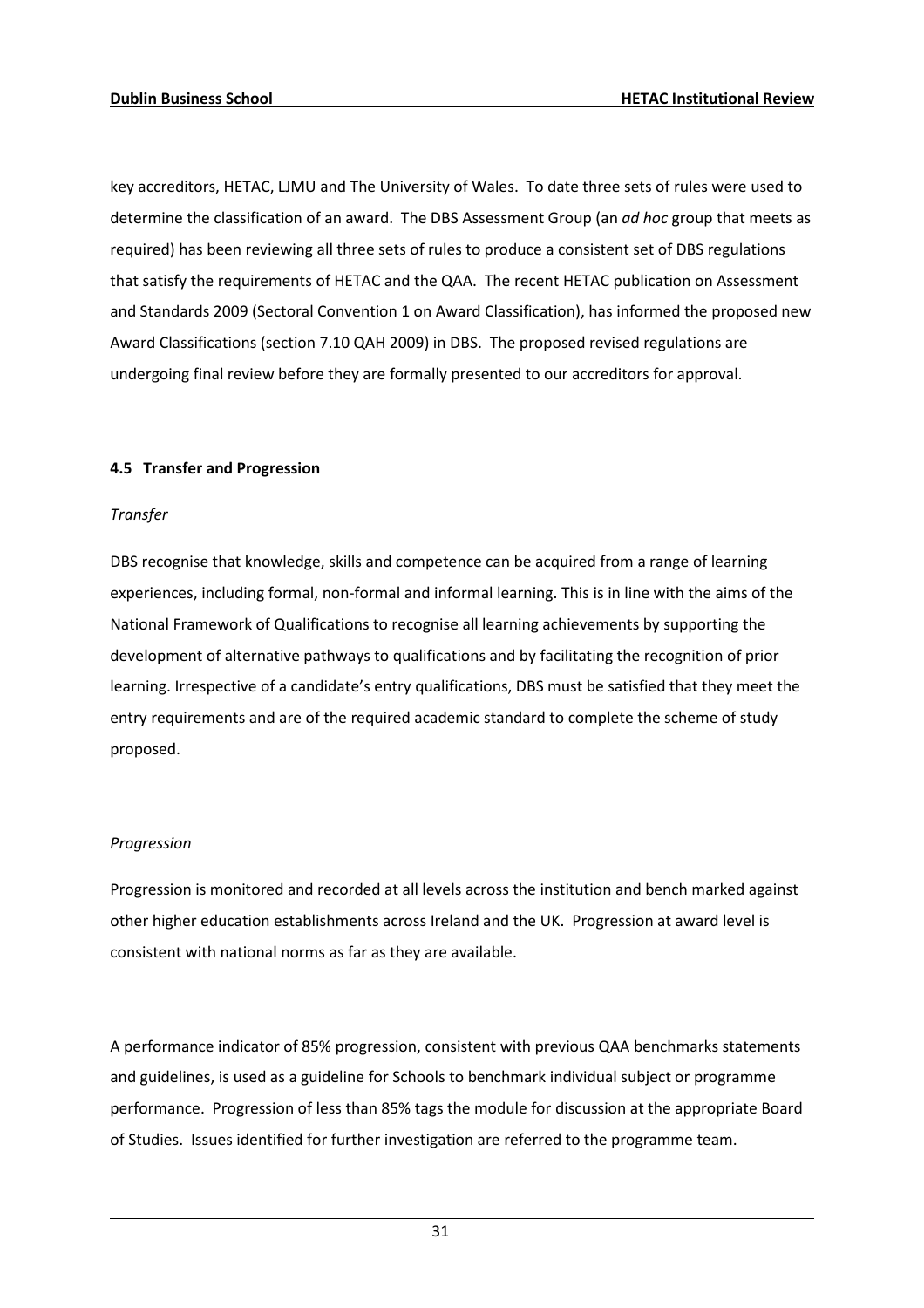Where national statistics are not available, we are reliant on the experience of external examiners and examination boards to bench mark our progression and award classifications. Anecdotally we are aware that the number of 'good' honours degrees, 2.1 or higher, in DBS is lower than the national norm in the HE sector. The reasons for this are manyfold and may include conservative marking at the higher end of the award spectrum. Conservative marking may come from a possibly misguided intention to err on the side of caution when dealing with our higher achieving students. This area requires further work. In the first instance we need to ensure that our interpretation is accurate, and then propose mechanisms such as further staff development in marking and assessment to ensure our learners obtain the award they deserve.

In addition to the various initiatives to support students and thereby improve progression rates, a review of the student induction process is underway and a new approach was piloted on the 2010 January intake. Evidence suggests that a positive experience at induction would help improve retention in the first year of a programme. Work carried out by the Dublin Institute of Technology (DIT) was observed and the challenges identified have informed this project. Analysis of the student feedback was very encouraging, the staff and students used the opportunity to get to know each other via icebreaking initiatives. The feedback was excellent regarding staff approachability and the efficiency of the process in getting factual information across. It also served to ease the learners anxiety about starting the course, but this response was less positive than the others and will be the focus of the next pilot. Dissemination of the project will form part of the next staff development event.

An important priority for the institution is to support staff who promote and initiate important enhancements. Currently staff take these responsibilities on as part of their commitment to the learner. The Research Committee will be seeking ways to facilitate staff who engage in developmental activities that support learners by providing opportunities to formalise some of these activities as serious research projects and organising funding support for such projects. See Section 5.4 below.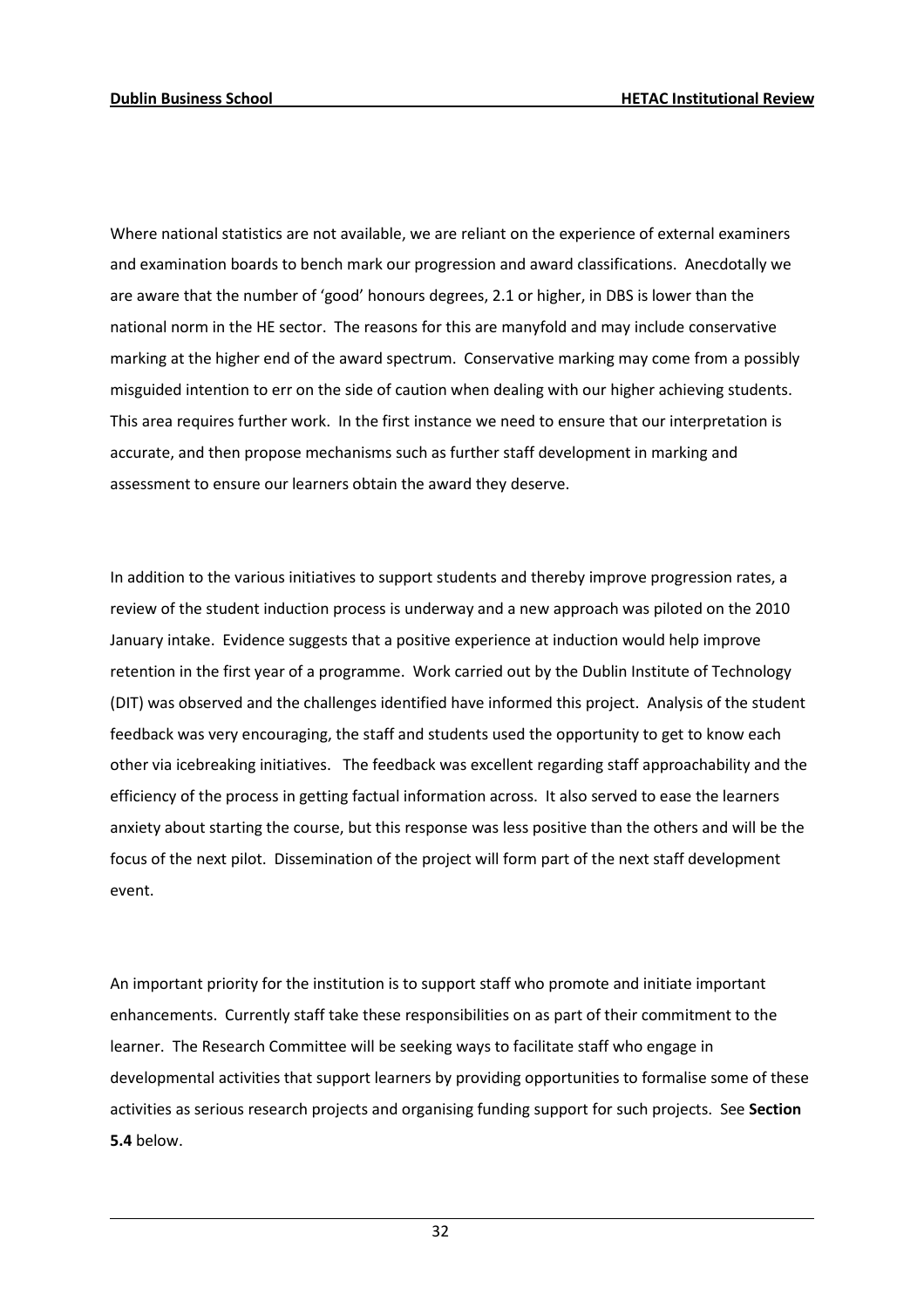## 5. Quality Assurance of Teaching Staff

## 5.1 Staffing

The reputation established by DBS as a successful, student focused, teaching institution has been based primarily on the calibre of staff, supported by investment in staff development. Staffing policy in DBS is focused on the objective of establishing a balanced team in terms of academic qualifications, teaching skills and professional / business experience. This objective is achieved by a combination of full-time and part-time staff. The DBS Staff Register includes a full listing of academic staff and their qualifications, and is available for inspection by the Panel.

Teaching staff in DBS can in fact be categorised into three main groups: full-time academic staff whose role involves teaching, programme management and programme development; permanent contract staff who have a long standing relationship with and commitment to the institution; and hourly paid part-time staff who are brought in to teach particular subjects where there is a requirement for a subject specialist.

It is important for DBS to maintain an appropriate balance of full-time permanent academic staff and part-time teacher practitioners. The trend in DBS over recent years has been to move the balance to more full-time staff. This is being implemented by identifying high achieving part-time staff and offering them the opportunity to transfer to a full-time contract with additional duties. The intended outcome of this strategy is to encourage more staff to become involved in the promising initiatives described elsewhere in this document for the benefit of DBS learners and the fulfilment and development of the academic.

Part-time staff will, however, continue to have a vital role in DBS. For example, in the School of Law and the Department of Counselling and Psychotherapy within the School of Arts, practising Barristers and practising Counsellors are of particular importance on vocational programmes. In those departments the balance of full-time and part-time staff is achieved via the introduction of a fractional contract. This allows the academic to practice but also gives them the scope to contribute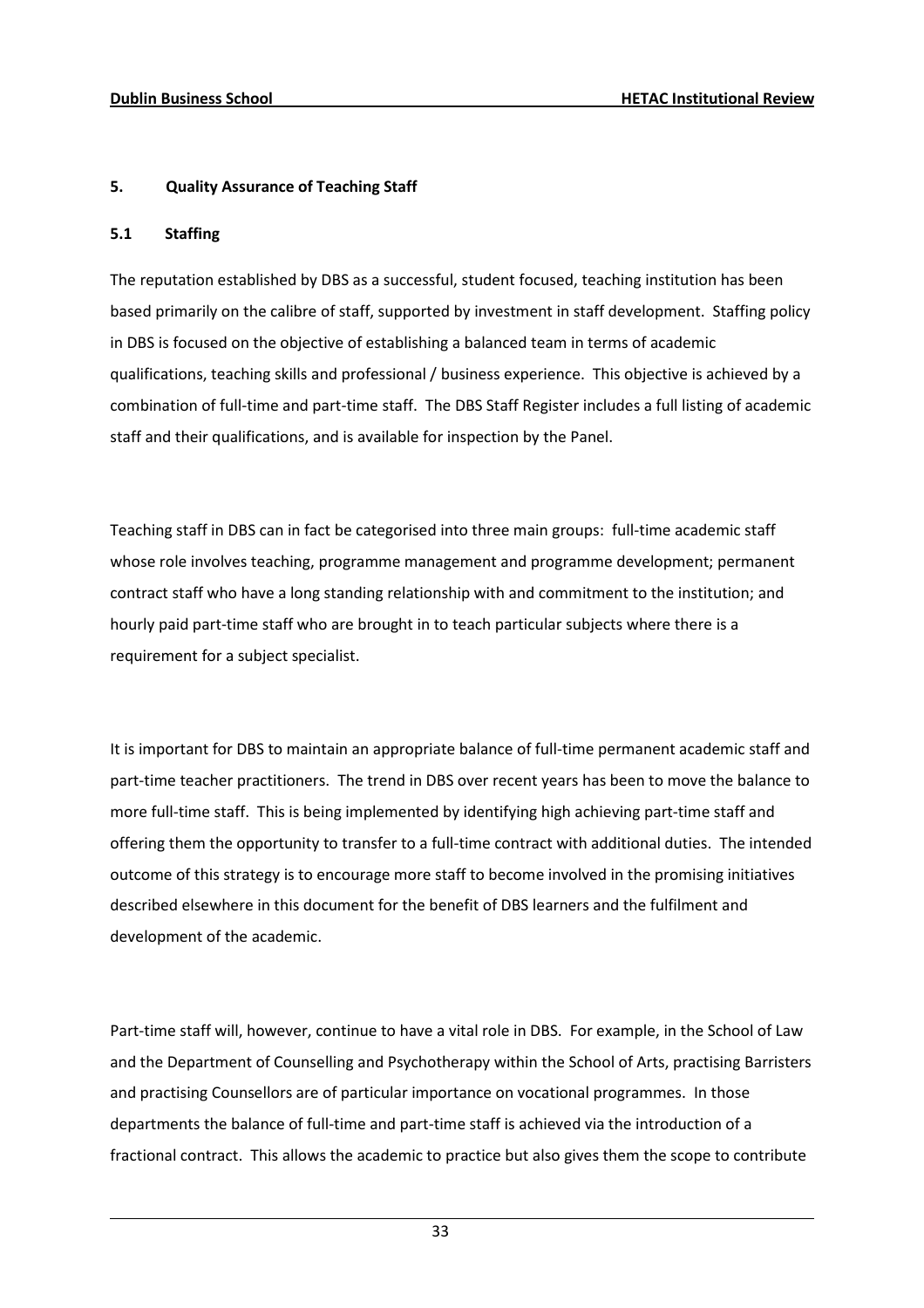more to the School in terms of academic and programme development than would have been possible if their duties were confined to the class room alone.

Faculty in the academic departments are not the only staff who teach. The library staff contribute significantly to the teaching effort. Not only in the support they offer in terms of library classes, but they are coming more and more into the class room as the 'induction' phase for new learners is being spread over the first few weeks of the academic year. The library staff have also had a key role in the DBS Advantage project, currently chaired by the Head of Library services and contributors also include the Careers and Employer Liaison officers.

Administration staff also contribute to the overall education experience. For example, the Registrar's Office staff and Admissions staff are familiar with the routes through programmes and, although they do not advise students on their subject choices, they often assist students navigate through the often complex network of options with the aid of Recommended Learning Paths. Reception staff manage assignment submission, distribution and feedback. Based on their 'front desk' experience, they feedback their views on the assignment submission process, which has led to review of the current submission documentation. They are also monitoring submission rates to support Level Managers which means complete data gets to the Managers as soon as the deadline has arrived.

## 5.2 Recruitment and Selection of Academic Staff

When the requirement for a member of the full-time academic staff has been identified, a formal recruitment process is initiated. This process is driven by the academic School and overseen by the Human Resource Department (HR).

Criteria for appointment of a full-time member of the academic staff are established by the Head of Department (HoD) supported by the Programme Leader, i.e. the level of qualifications required, the subject area, and level of experience. If a suitable candidate can be found among the existing parttime staff then an offer can be made, but usually vacancies are advertised externally. The appropriate HoD or Head of School (HoS) reviews CVs and shortlists applicants. The interview panel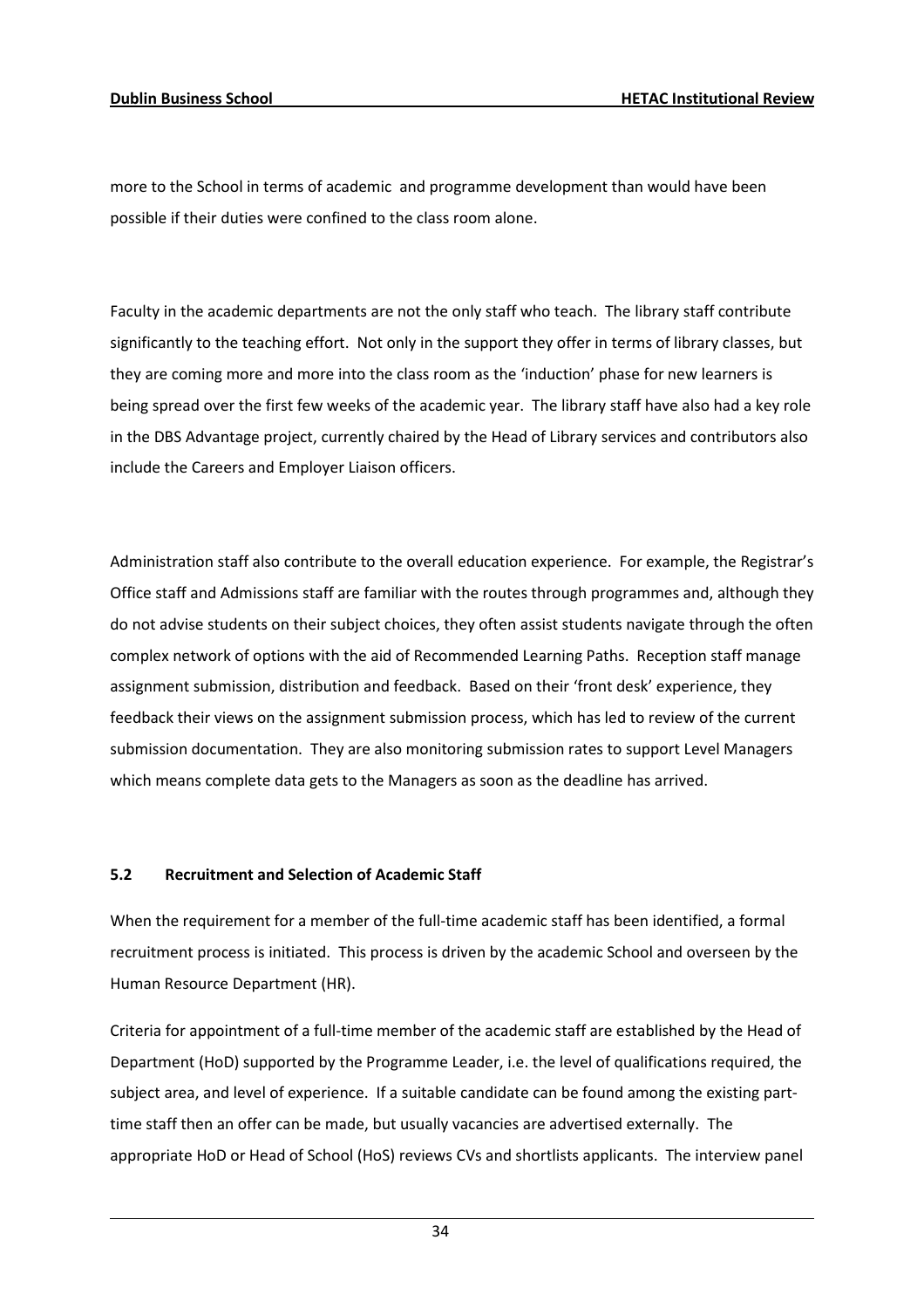must comprise the HoS (or HoD substitute), and another manager of equivalent level, with a member of the HR team or a substitute. Each short listed candidate is required to give a presentation to the wider faculty and a lecturer evaluation form is completed. References must be taken up before an offer can be made. All offers are made via the HR office, when the relevant documentation has been submitted and deemed satisfactory. When an appointment has been made the CV of the staff member is circulated to the School Executive Committee for approval and the appointment is finally ratified by the Academic Board. This process is robust and ensures that full-time academic staff are both competent in their subject, and have the requisite presentation and teaching skills. Current Staff CVs are held on the shared Drive in a folder managed by the Registrar's Office.

There is a different procedure in place for part-time staff who, in some instances, may be required at fairly short notice to replace staff who cannot fulfil their duties. Established practice is to select parttime staff from a panel known to the organisation. The HR department are proposing to require each School to have a panel of pre-approved lecturers from which to recruit occasional staff. If parttime staff are recruited close to the beginning of term it is the duty of the HoD or HoS to ensure they are appraised of all of the associated duties of a module leader, as described in the QAH, and given the opportunity to access training on the Virtual Learning Environment and the Student Management System. Part-time staff are also paid to attend HR part-time staff induction events. The Programme Leader also has a duty of care to ensure that new part-time staff have the opportunity to attend programme meetings and are kept up to date with institutional developments.

# 5.3 Staff Monitoring and Support

The performance of all academic staff is monitored by their Programme Leaders, HoD and HoS. They are required to attend programme team meetings and participate in the operations and enhancement of the programmes. Student feedback is gathered for all modules and covers topics such as the appropriateness of material, pace of lecturing, organisation of the subject etc. These evaluations are monitored by the PL and HoD and areas of concern are fed to the Head of School, for action and feedback. Student Feedback is an important priority for DBS and is more fully considered in Section 6.5.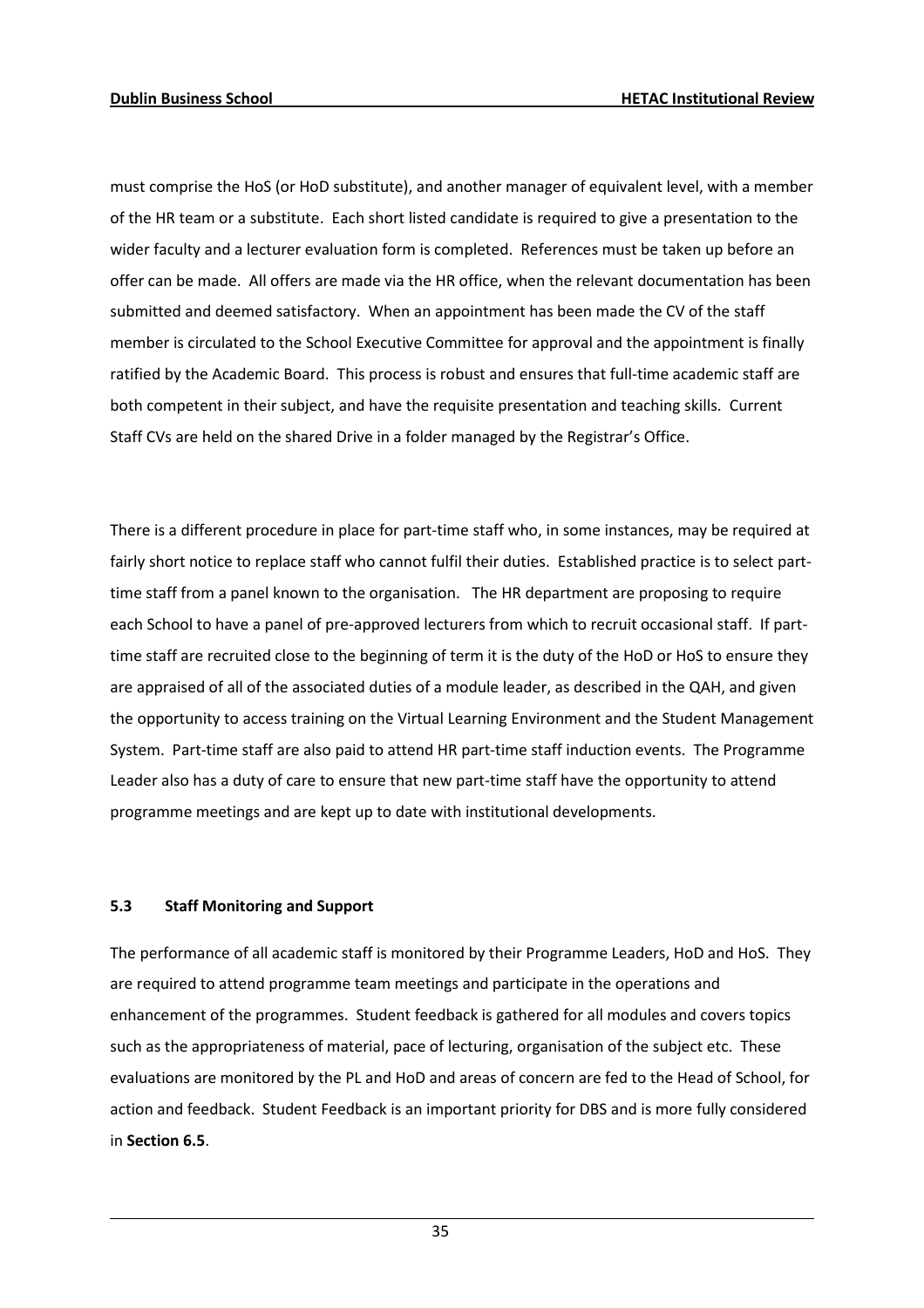All staff are appraised annually by their line manager and have the opportunity to discuss staff development and other opportunities. The HR department propose to implement an online appraisal system for all staff members which will also include an individual development plan.

Peer review has been trialled throughout the Institution with the benefit of the experience and advice of LJMU and its broader application is under active consideration. A very recent initiative has been to peer review Moodle sites. This is in response to student feedback. To support staff in improving their interaction with Moodle, staff can access regular Moodle training and support on demand.

An initiative introduced in the last academic year (20 08/09) was the Module Review and Development Plan (MRDP). The MRDP is a template driven opportunity for the academic to reflect on the performance of their module. They are asked to reflect on performance metrics such as pass rate and average mark, and to consider the effectiveness of the assessment strategy, teaching and learning strategies and areas of good practice for wider dissemination. There are also questions on student feedback and satisfaction, and on the standard of facilities. In relation to each of these areas they are also asked to outline any proposed developments or initiatives for the next academic year. The form is co-signed by the Programme Leader and submitted. The Programme Leader than prepares a summary of issues raised and good practice identified per programme. This report is considered at the Board of Studies and should inform the School action plan. All MRDP's are stored on the shared drive for inspection by staff.

## 5.4 Staff Development and Research

The policy and procedures for staff development and research can be found in Chapter 10 of the QAH. Staff development is considered under the broad headings of pedagogy, continuing professional development, research and scholarly activity.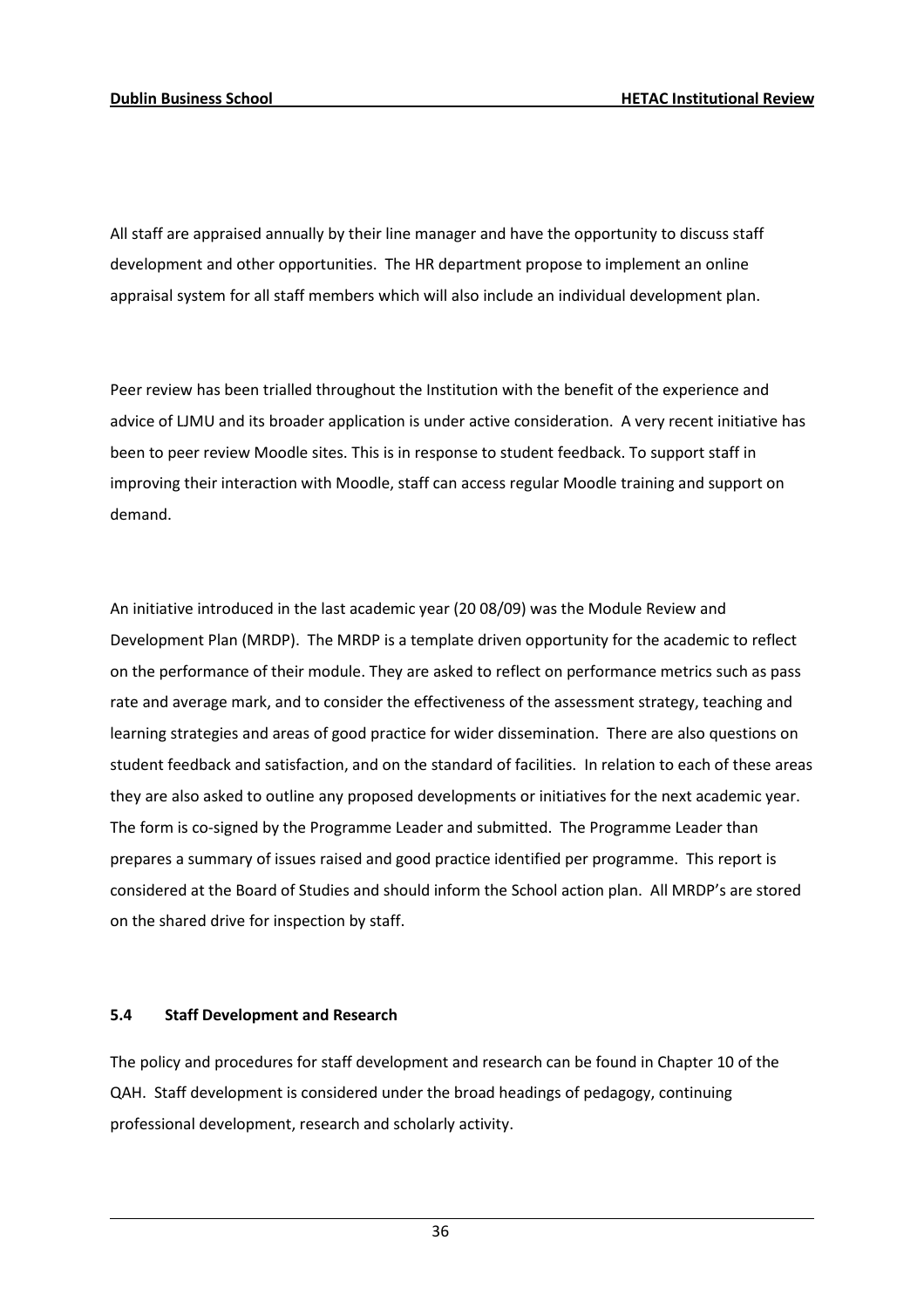As a teaching and learning institution, the main focus of staff development is on teaching and learning. In this respect the validation of new programmes, the expansion of masters level provision, the continuing programmatic review processes, the broader interactions with all our accreditors, as well as the academic development of the institution, have all provided important staff development opportunities and experiences for our teaching faculty. These valuable work related development opportunities have been supported by more formal staff development processes.

 All staff can avail of educational programmes delivered by DBS. Academic staff have undertaken courses ranging from DBS diplomas, in areas such as project management, to Masters programmes. As an accredited institution of LJMU, all staff at DBS can access LJMU staff development workshops and this opportunity has a good take-up by DBS staff. Staff development events are also organised internally, including presentations such as 'Chairs Training for Examination Boards', 'Linking Learning Outcomes to Assessment' etc.

Research output at DBS is modest. However, the number of staff with PhD's is increasing year on year and staff studying for PhD's is also increasing. DBS is not accredited to deliver research degrees, and does not have a formal requirement for academic staff to be actively engaged in research. However, DBS acknowledges the importance that research has in informing and enhancing teaching.

To improve the Institution's research activity and output, a Research Committee has been formed and has formulated a research policy which is included in the most recent edition of the Quality Assurance Handbook. The library are undertaking a review of staff publications in preparation for an institutional repository of publications. These exercises have identified research active staff in the institution and initiatives on how to encourage this are currently being considered.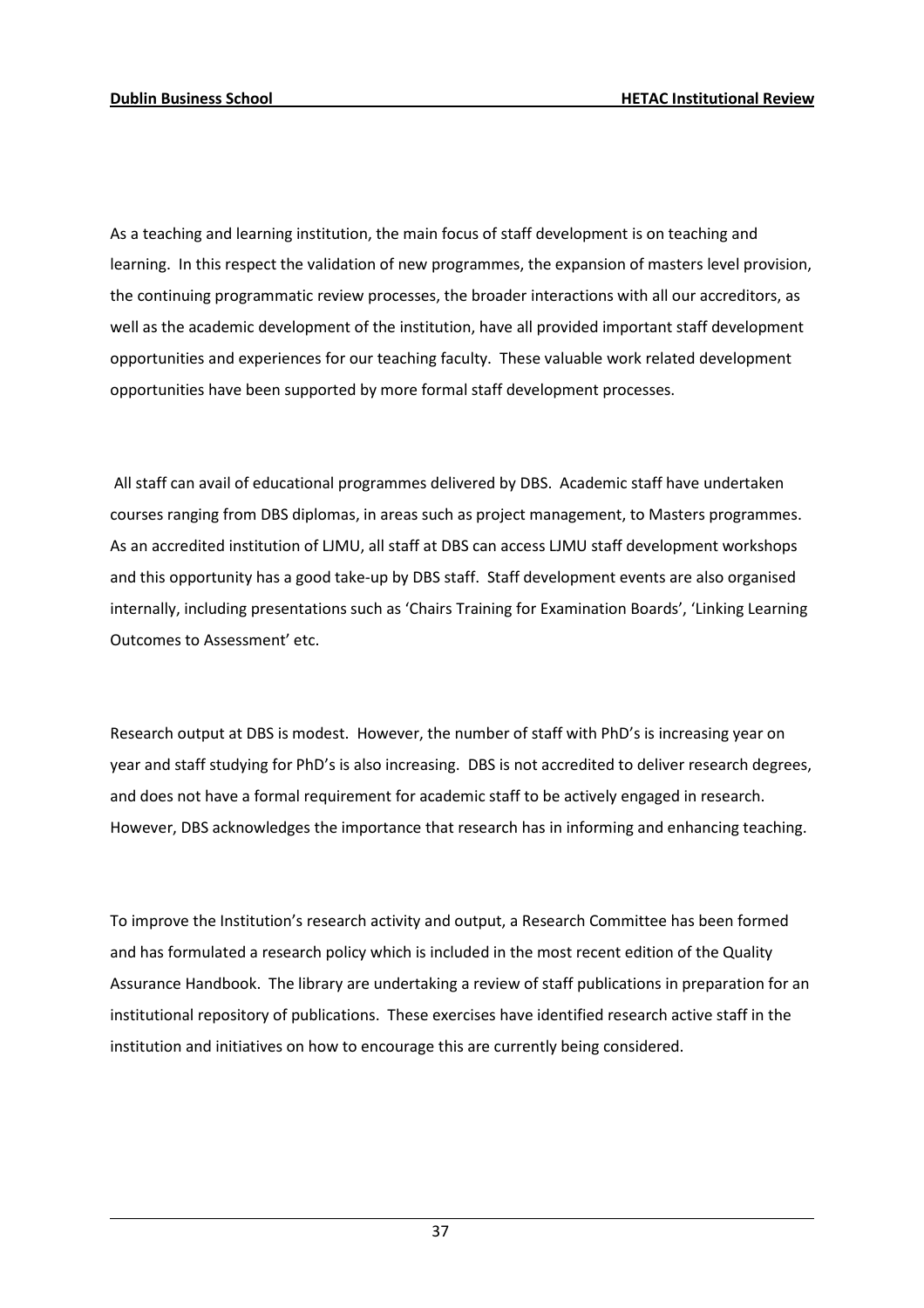The 'Arts Learning Lab' has attracted staff from other Schools to participate in discussions on innovative teaching, and the 'dublinbrownbag.blogspot.com' has attracted followers from the wider Kaplan family, and the greater HE community. Research led seminar programmes such as the recently launched 'Law & Practice' series also support staff development.

DBS recognises the importance of staff development in research and scholarly activity both for staff performance and morale and is committed to further developing this aspect of the institution's activities. The requirements for development in this area are to (i) establish the best support mechanisms; (ii) source any research funding available to staff of private institutions and (iii) establish a staff development budget for traditional research and scholarly activity.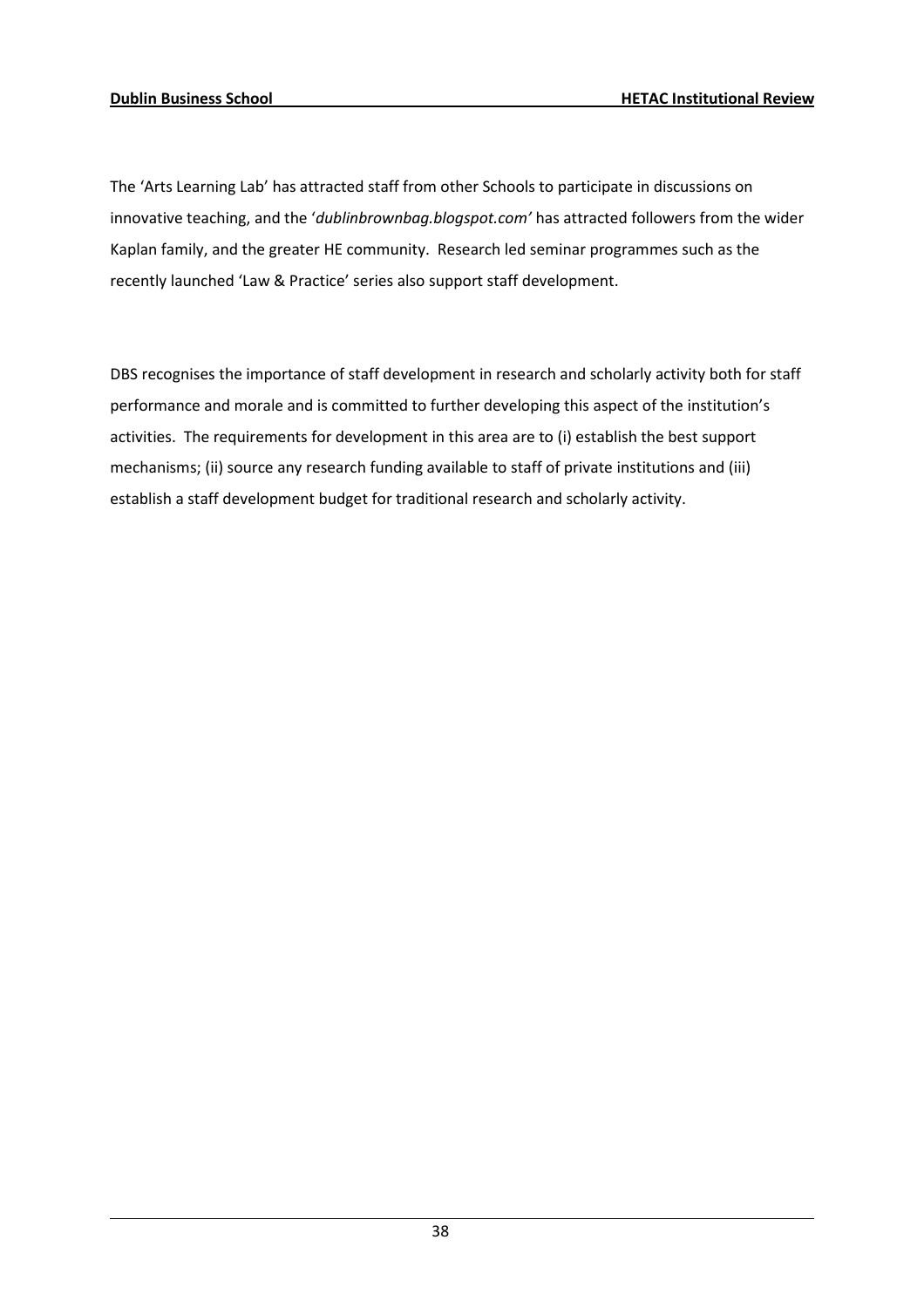## 6. Learning Resources and Student Support

## 6.1 Student Induction

Student induction seminars are held to coincide with student Registration. The seminars differ by course and by level. For students who are new to the institution, the aim is to welcome students to DBS and help them to feel at home here; to introduce them to the ethos of the institution, the support services available, and the programme for which they have enrolled; and to help and motivate them to progress their studies and to successfully complete the programme. Introductory induction seminars are also designed to give students an insight into the best approach to meet the standards expected of them when producing various assignments, documents etc. for the Continuous Assessment part of the coursework. For continuing students the induction typically covers an introduction to their course of study, including the regulations and organisational arrangements for the course.

Staff from all departments participate in the induction events and it is an important opportunity for students to put a face on the function. Replacing these wider face to face introductions with a video on the student intranet was considered but was not pursued this year. Both staff and students welcome the opportunity to meet and interact with each other as early as possible. The induction process is regarded as the first important support provided to students and the first important step in helping them to integrate and progress. For this reason the induction process is always under review, as indicated previously in Section 4.5.

# 6.2 Learning Support

DBS provides an institution-wide Academic Support and Learning Assistance service that is available across Schools and programmes and is delivered to both part-time and full-time students, international and domestic. The English Language Department has contributed significantly to the development of this important service which is seen as an essential service to students, particularly in area of language support. The main elements of the service include an Academic Support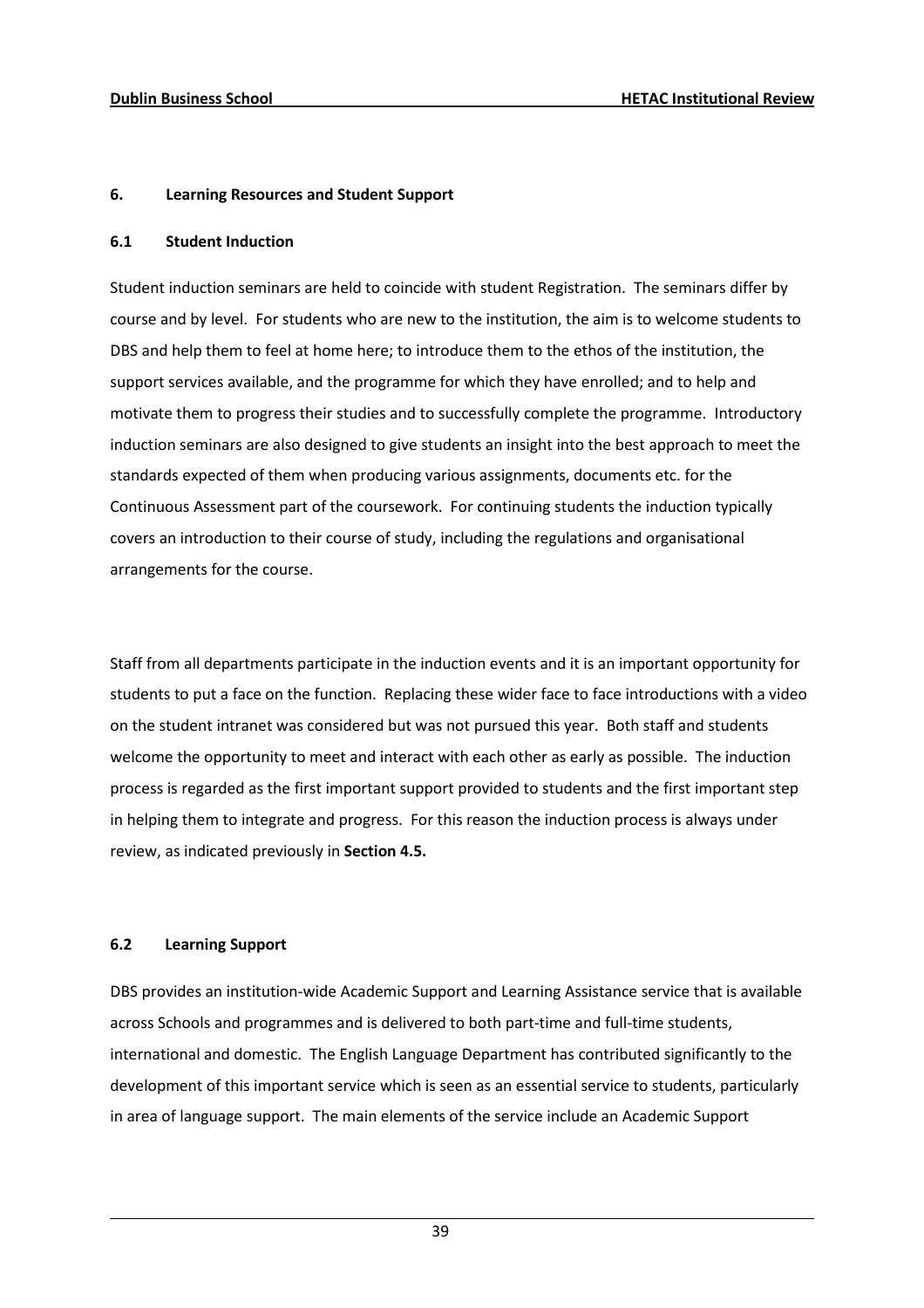Programme, Library Workshops, Writing Tutorials and Student Counselling. All activities are coordinated by a Learning Support Committee.

The Academic Support Programme is an optional programme that provides instruction in academic research and written communication skills. The primary purpose of Academic Support is to provide assistance to students in relation to programme-specific continuous assessment and examination tasks.

Workshops are held in all Dublin Business School libraries on a weekly basis during the academic year. These workshops cover essay writing, library research, plagiarism, referencing (APA & Harvard) and the use of electronic resources. Students can also request specific group sessions at any time.

Students in the School of Arts are referred by individual lecturers to an assigned Academic Writing Tutor. The objective of this service is to diagnose individual student writing difficulties as they relate to assignments and dissertations and provide feedback and guidance to students in meeting academic performance gaps.

It is recognised that student life can be a stressful time, especially for those in their first year who have never experienced third level education. DBS provides any student wishing to undertake counselling with three sessions, free of charge, administered through a recognised confidential counselling centre. An Internal Student Counsellor provides confidential clinical intervention and advice to students with learning difficulties such as dyslexia and dysphasia/aphasia as well as other emotional difficulties such as stress, depression and addiction. The Internal Student Counsellor may recommend a student for external referral.

The learning support activities are co-ordinated by a Learning Support Committee, which provides a valuable forum for monitoring and reviewing the effectiveness of the learning support system - a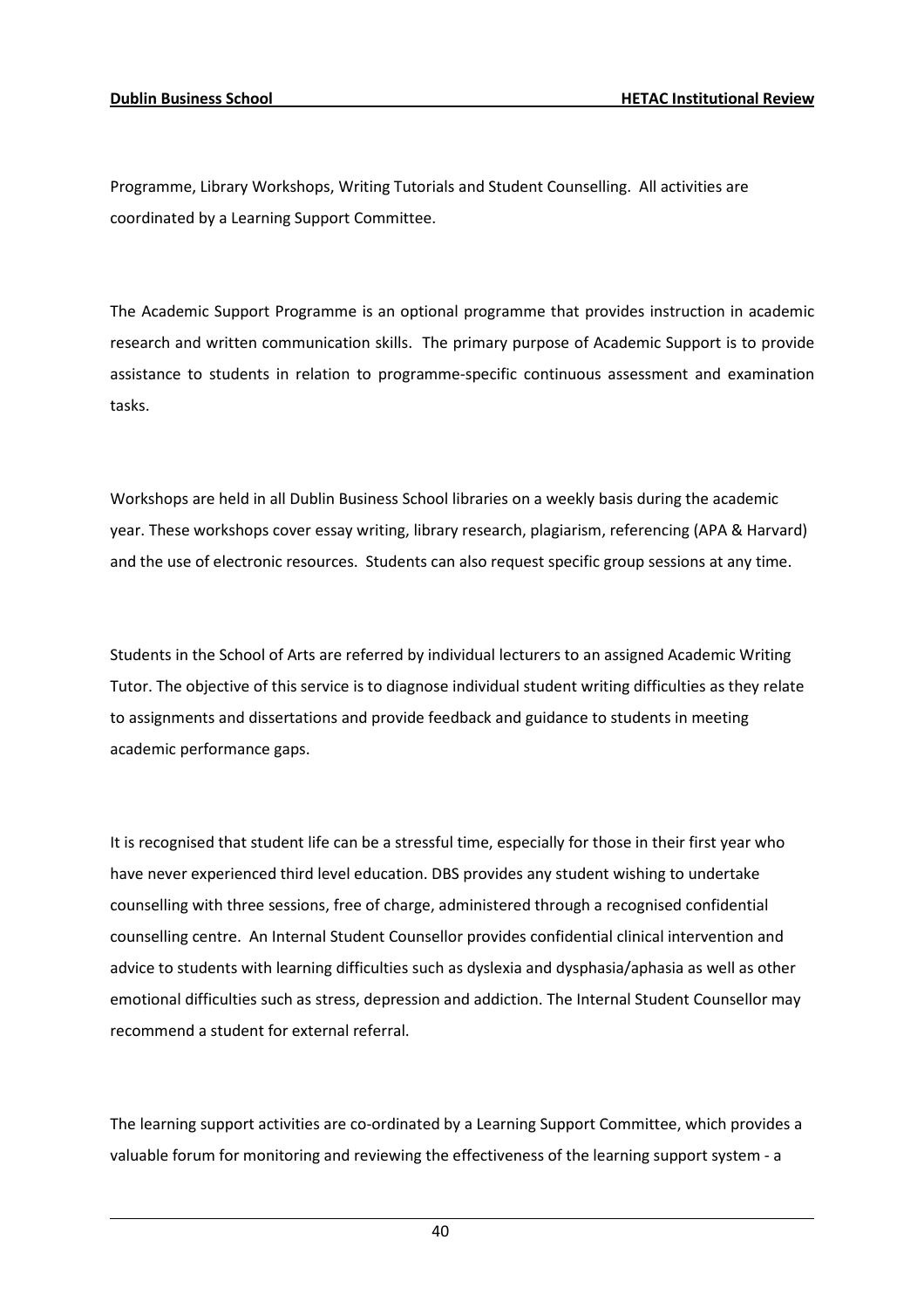system that is intended to make an important contribution to student success and well-being in Dublin Business School.

## 6.3 Student Services

The Student services department at DBS is primarily concerned with non-academic activities and endeavours to provide students with a more holistic student experience, as well as developing students in areas outside of the classroom. There are a range of services provided by the student services department, including accommodation assistance, counselling referral, provision of sports, provision of events, and facilitation of societies, more detail of these services is provided below.

The Student Services Department believes that engaged students will be less susceptible to stress and will generally perform better in their studies. There are currently approximately 14 different sports for students to become involved in at DBS, and there have been a number of successes, such as the cricket team winning the All-Ireland inter-varsities competition in 2009, and the soccer team coming second in the league final that year.

The Student Services Department is also responsible for providing students with social activities in order to stimulate student participation and a sociable college atmosphere. There is also support for student societies and common interest groups, set-up and run by students. It is recognised that involvement with societies helps enhance transferable skills such as leadership, management, organisation and responsibility.

The Student Services department also represents students in cases of academic impropriety, attends class representative meetings, and mentors the Student Council. Plans for the future of the department are the ongoing development of services offered to students with the goal of increasing overall student participation. In addition to this the Student Services Department is continuously looking to develop more student common areas where students can reside between classes.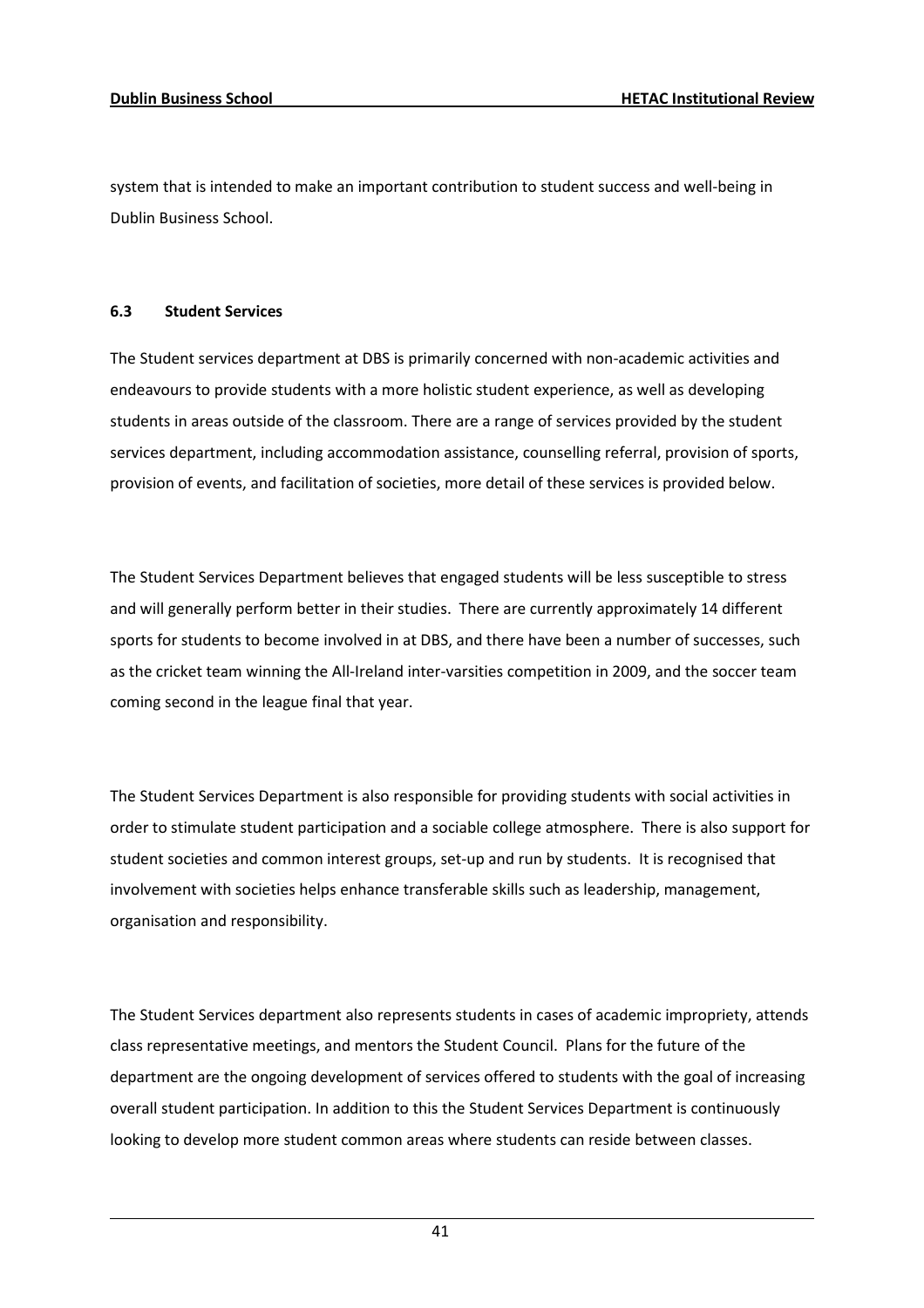The recent development of a Student Services section on the Student Intranet is seen as a positive move in disseminating information to students in conjunction with strong, widespread poster campaigns notifying students of Events, Sports and Societies.

The Student Council has been reformed, and consists of nine members from a variety of different programmes. Its main focus is on the overall improvement of the student experience at Dublin Business School. The Council is seen as being essential to the Student Services Department in providing feedback from the general student population, and provides a very important forum for the voice of students.

# 6.4 Library and Learning Resources

The Library service at Dublin Business School comprises an undergraduate library at Aungier Street, a Postgraduate Library at Dame Street and the Library at Portobello. The combined collection of the three libraries comprises 50,000 print and audiovisual items and 205 print journals. In 2009, use of the Library continued to expand rapidly with a 17 percent increase in borrowing.

In recent years, the Library's collection has developed to include an electronic book collection, an electronic journal collection (45,000 full-text electronic journals accessible via A-Z journal software and Library databases) and an expanded portfolio of online databases. The Library also offers federated searching software, Webfeat, which allows students to search multiple databases simultaneously. The Library has therefore developed into a 'library without walls', providing 24 hour off-campus access to its online information resources. In addition, the library has ensured that every electronic resource to which it subscribes is available to students off-campus, and, as a matter of course, purchases an electronic copy, where available and where meeting our access criteria (multiuser, perpetual access), of any text that appears on a module reading list.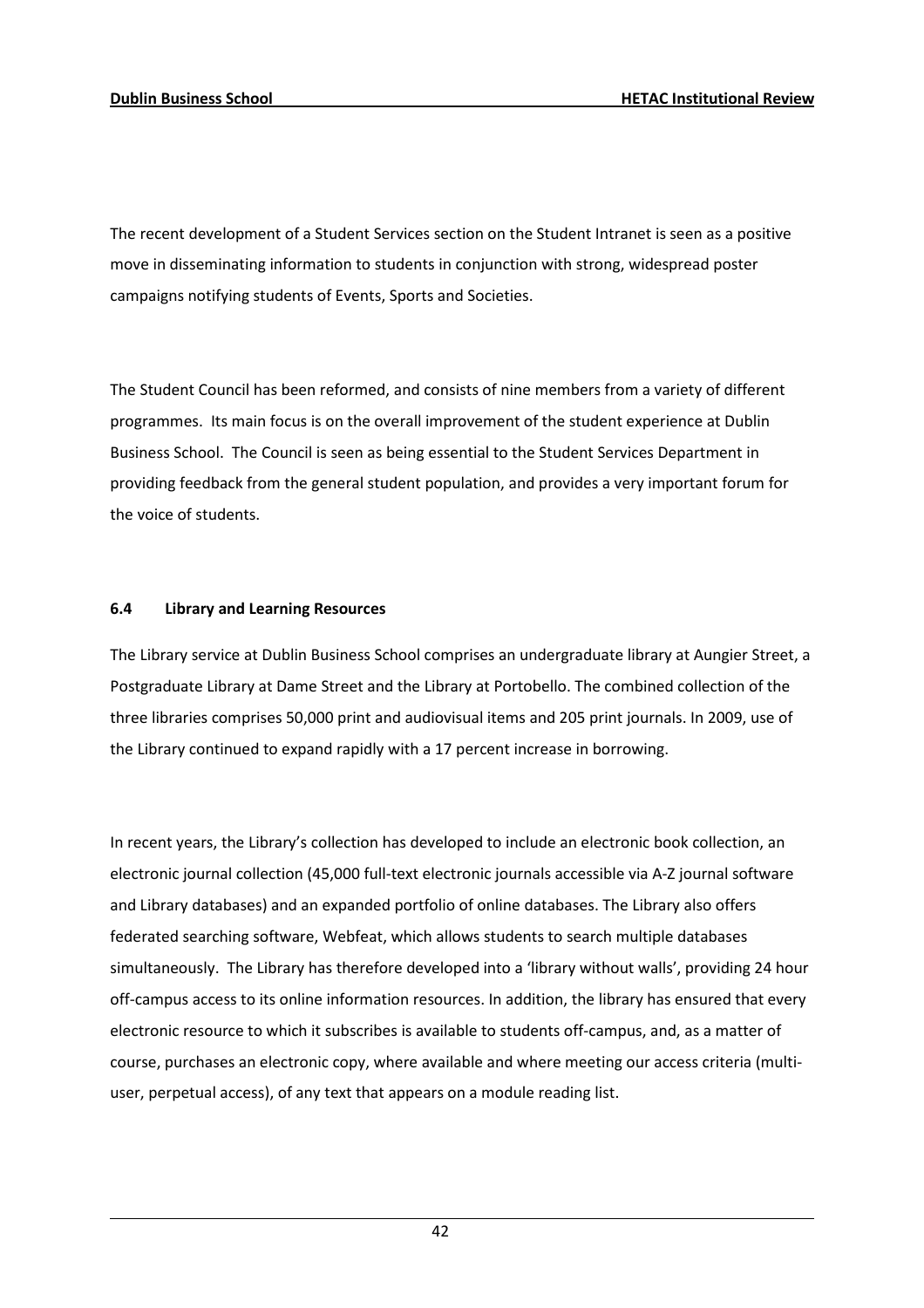Some firsts for DBS Library-nationally and internationally:

- In 2009, the Undergraduate Library at Aungier Street became the first academic library in Ireland to become fully RFID enabled. Since the installation of RFID, 89 percent of all borrowing and returning is now performed by students independently at self issuing stations. This has freed up staff time to provide additional support to students with their more complex research enquiries.
- In 2009, DBS became the first private college library worldwide permitted to subscribe to the JSTOR database. JSTOR is a prestigious multi-disciplinary database with extensive coverage of the humanities, social sciences and law.
- In 2009, DBS became the first private college to join the Edugate Federation established by HEAnet which aims to give students one login to online resources (Moodle, College email, Library resources etc) for the entire duration of their studies.
- In February of 2010, the Head Librarian is speaking at the Library Association of Ireland's annual seminar on the successful development of online information resources at DBS Library. It is the first time that DBS Library has been invited to speak at this seminar.

More comprehensive information about library services in DBS is provided in a separate document.

## 6.5 Student Consultation and Feedback

There are a number of methods used to encourage and facilitate student feedback, for example more formal processes through Class Representatives, for which student representatives receive training, and less formal opportunities such as individual meetings between Programme Leaders and students.

The Head of School/Department, Programme Leader and/or Lecturer, as appropriate, are available for one-to-one discussions with students. The agenda for these meetings is very informal and flexible to the needs/requirements of the student. The discussions at the meeting are briefly noted by the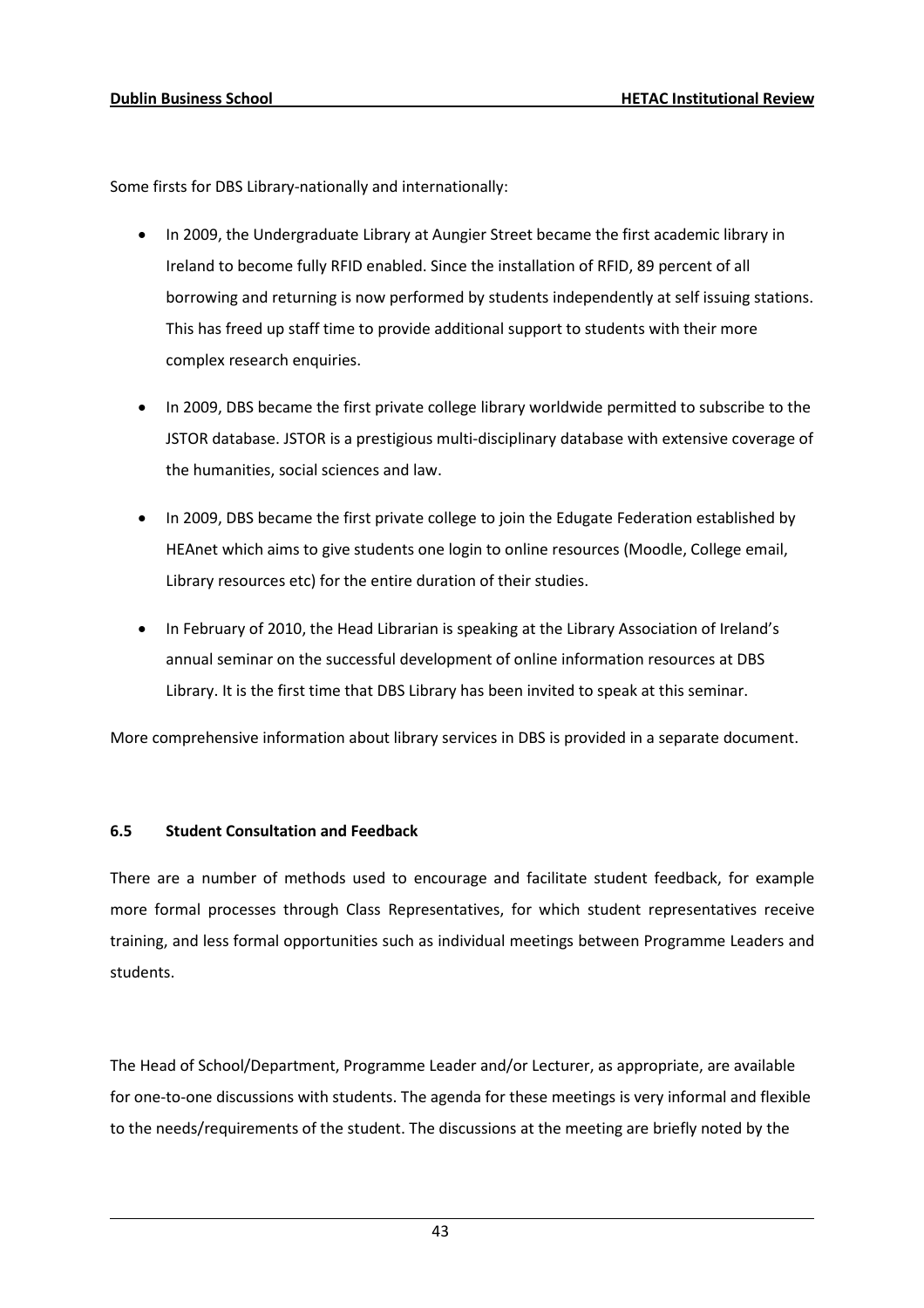staff member in a way that maintains the personal confidentiality of the student. Any issues or actions arising from the meeting are appended to the minutes of the Class Representative Meeting.

A student Class Representative is elected to assist communication between staff and students in relation to programme matters and academic support and to provide a point of contact for students. Consultation with current Class Representatives is a more formal method of capturing student feedback, is a vital source of information on academic matters and the academic support system. Each Department or group of programmes should have two Class Representative Meetings (CRMs) per academic year, at both undergraduate and postgraduate level. These meetings are timed to precede the Boards of Studies for these programmes, to ensure the minutes and actions are considered by the School whilst current. The meetings are supported by standard agenda items that provide opportunity for the School to highlight key developments in the School. Issues raised at the Class Representative Meetings are recorded on the student feedback action template and fed into the school action plan.

In addition to the CRMs, class representatives sit on various DBS committees, ensuring that the School takes into account the needs of students in any decision that is made. Class Representatives liaise with staff to solve any problems that may arise and identify and disseminate good practice.

Formal student surveys are conducted twice per academic year using the Student Feedback Questionnaire Form. The aim of the student survey is to assess student satisfaction with individual modules and with the overall programme. Specific issues emerging from student surveys are given serious attention within the Department/School, and the larger issues are communicated to the School Executive Board. The identified issues are also fed into the School Action Plan. Every effort is made to address and rectify matters giving cause for student concern or grievance. Subsequent feedback is provided to students and staff member(s) concerned, as necessary, to demonstrate and confirm the close-out of actions. Getting timely student feedback is important if issues are to be resolved when they are still current. This year, feedback from classes on disruptive students in class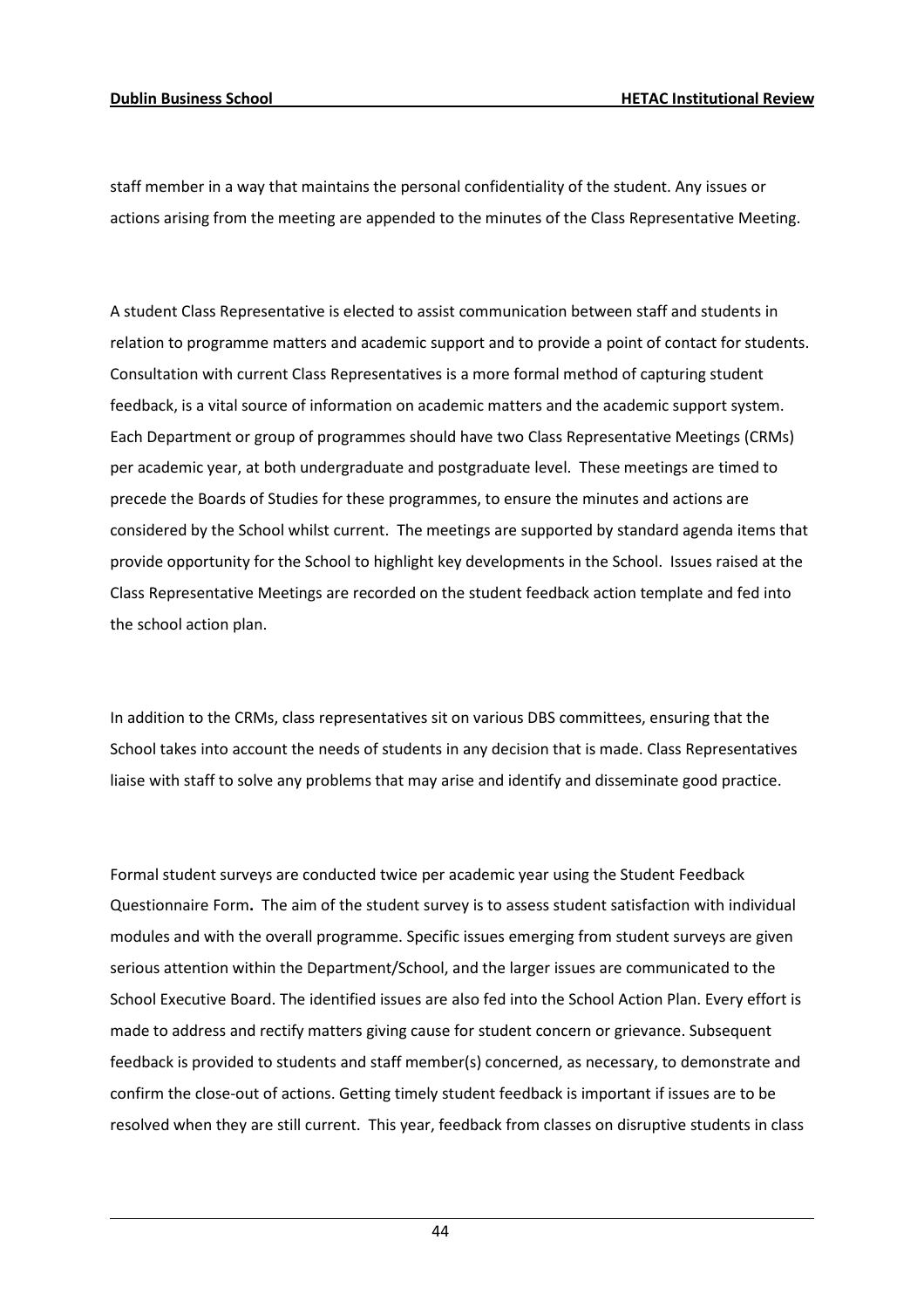has resulted in staff development workshops on cultural awareness and class room management and student events have been arranged to develop cultural awareness.

# 6.6 Student Handbooks

Student Handbooks are prepared for all programmes of study. A significant number are available on the DBS website. All Student Handbooks will be available in this format from academic year 2010-11. The handbooks set out general and specific programme information for the students. Also contained in the handbooks is information such as the current year's academic calendar, assessment regulations, re-check and review procedures and forms, as well as relevant module descriptors and an overview of Moodle.

In addition, all students receive a module guide in the first lecture of each module. The module guide outlines the module, the syllabus, reading list and the method of assessment and the weighting of CA and examination. In addition, students also receive a continuous assessment sheet which informs students of when all assignments are due across the semester.

The aim is to ensure that the student is kept well informed about the programme in which he/she is enrolled, and to give the students a starting point in which to engage with their studies, the academic staff and their peers. The student handbooks can be accessed through the intranet at:

## http://www.dbs-students.com/Registrar/Default.aspx

## 6.7 Facilities

The Facilities Department is responsible for managing all building and maintenance work in the institution. The primary objective of the Facilities Department is to provide and maintain a safe, wellresourced physical environment, with appropriate availability and accessibility to all the institution's staff and students.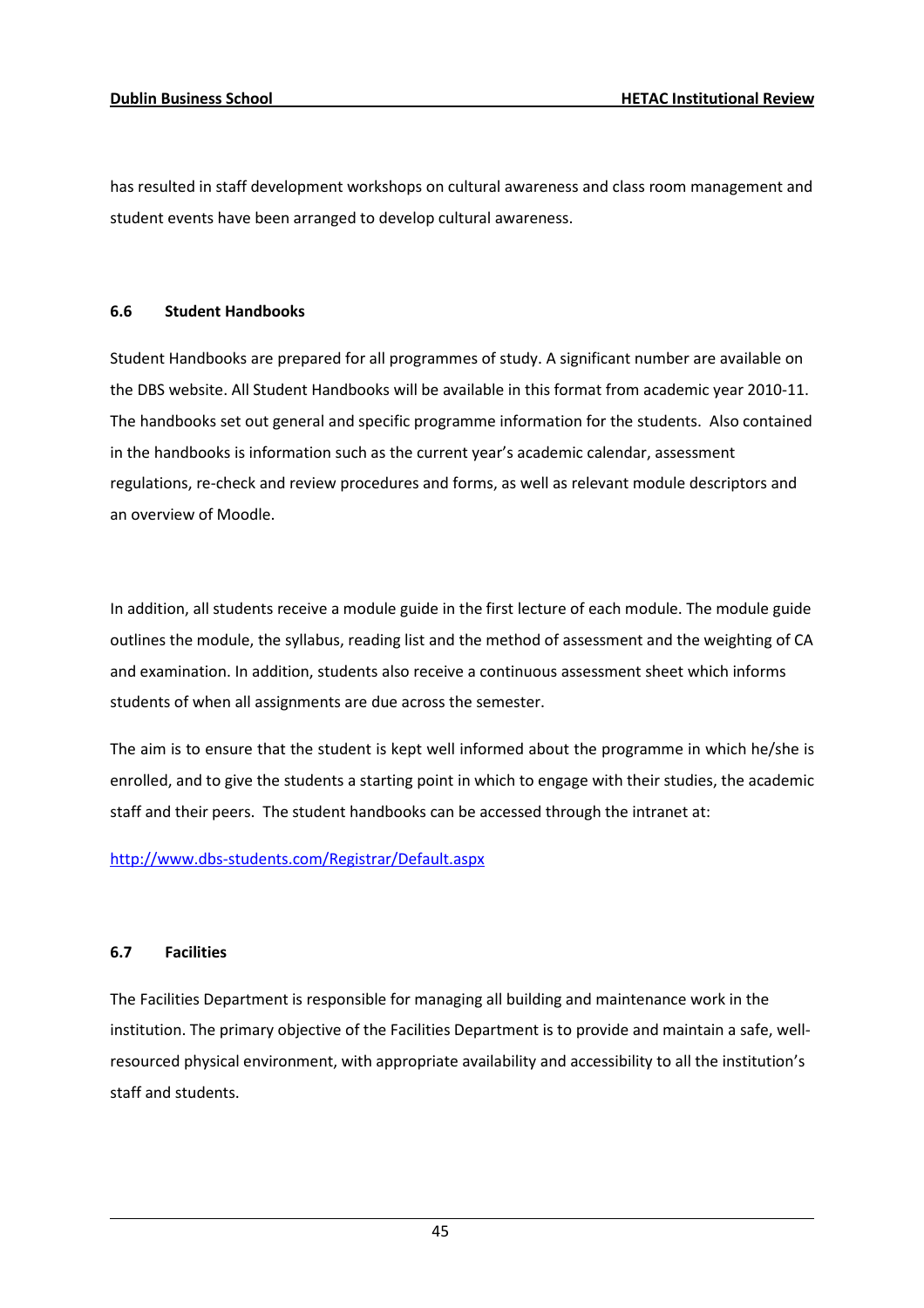Feedback from students about facilities is gathered via the student surveys carried out towards the end of first term. The questionnaires specifically provide an opportunity for students to convey their opinions as to the quality of the physical teaching and learning environment, and feedback to students in relation to facilities action points raised through the survey is organised through the Student Services Office.

An ongoing refurbishment and redecoration programme is in place to ensure that the physical environment remains conducive to the learning and studying process. This is evident in major refurbishments in the DBS building on Aungier Street as well as other DBS sites. In 2008 extensive upgrades on Audio Visual equipment was completed across all DBS sites.

It is planned to move the Law School and other teaching departments to a newly refurbished 30,000 sq ft premises at Castle House on South Great Georges Street in July 2010. It had been planned to move to part of this building (15,000 sq ft) in July 2009, but despite having signed a lease and obtained the required planning permission, the required Fire Certification was not completed in time, and thus the move could not be effected.

Fire Certification on the new premises has been tentatively agreed with the Fire Officer, and refurbishment work (at an estimated cost of in excess of  $\epsilon$ 1.8m) is expected to begin on the four floors of the building early in the year. As well as classrooms, the new building will comprise IT Labs, staff accommodation, meeting rooms and common areas for students. The Law Library will be moved to an extended adjacent library facility on Dame Street, and all students will also have easier access to the 7,000 sq ft Aungier Street Library. All classrooms will be fully kitted out with state of the art teaching facilities, including Hi Beam projectors and internet access. The building will be fully WiFi enabled. Proximity to the main campus on Aungier Street will also give students previously housed in Portobello College better access to other facilities, such as the Careers & Appointments Office, Student Services and the various administration offices.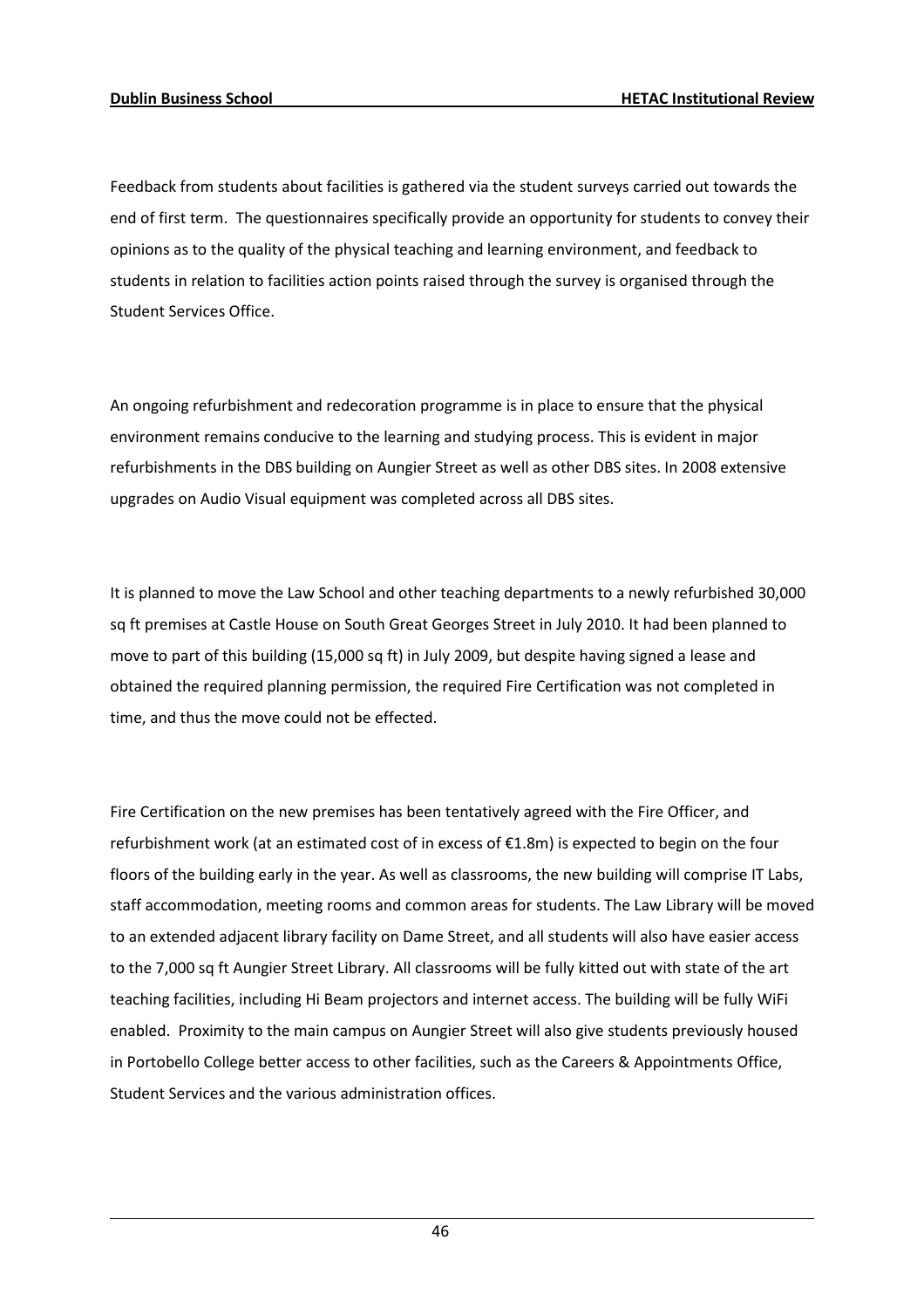DBS remains committed to its policy of continuous improvement of the physical School environment and all associated teaching and learning facilities.

# 6.8 Information Technology

The Information Technology Department at Dublin Business School support both students and staff across six different locations within Dublin city centre. The IT department also supports staff in Kaplan Colleges in the UK across six sites.

The IT facilities for students comprise of ten computer labs, including one open access lab which students can access at all times during building opening hours. A wireless network is also provided across all sites to facilitate students who prefer to use their own laptops for academic work or access the internet. All lecture rooms are equipped with a projector, PC, multimedia and sound facilities as well as internet access.

In DBS all students are given the Computer Services email address and the helpdesk number at induction that they may contact if they have any IT related issues or queries. The School's policy in relation to student computing facilities and services is one of continuous improvement to cater for emerging academic needs, including the future provision of an online help desk.

The IT department facilitate workshops each semester that ensure that students avail properly of the service on offer. Further, the IT Steering Committee is responsible for the strategic management of IT affairs in DBS and considers, in particular, the adequacy and quality of student computing services and how those services might be further improved.

The IT department at DBS reviews new technologies on the market on a monthly basis in order to keep abreast of the most up to date systems that assist in academic learning.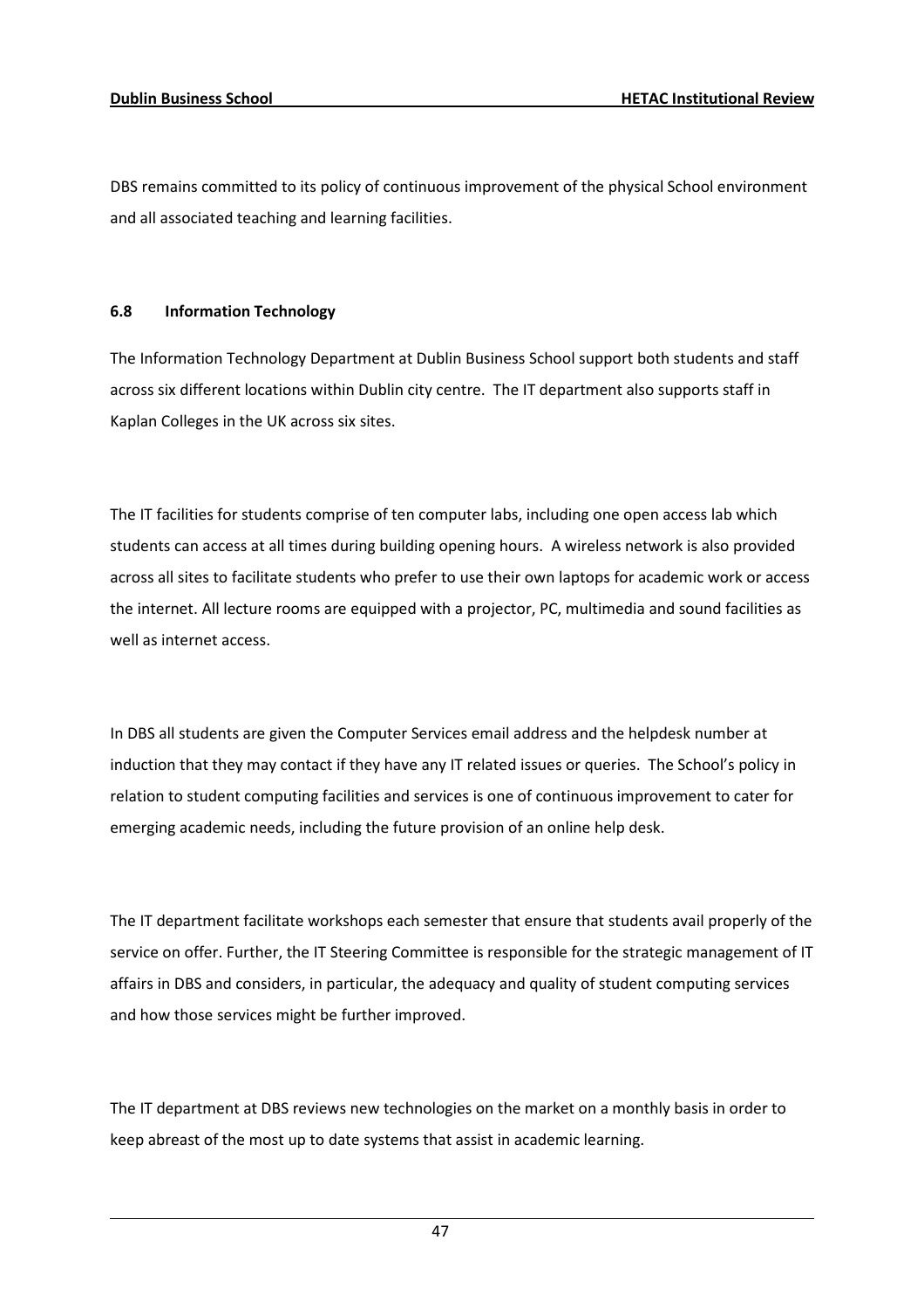The IT department has planned a number of future projects to enhance the IT environment for staff and students, as part of its policy of continuing improvement:

- A system that allows all students to sign on with a single identifier, thus minimising the amount of passwords required.
- A full upgrade on Moodle to version 2.0 that will facilitate many added features that will benefit staff and students, as well as the integration of Mahara with Moodle.

All teaching aid equipment will be centrally managed and monitored to minimise disruption to classes when issues with equipment occur.

# 6.9 Learner Protection

Dublin Business School has arrangements in place under Part VII of the Qualifications (Education and Training) Act 1999, such that, in the event of the Provider (Dublin Business School) ceasing to provide a programme, arrangements are in place for the learner to transfer to a similar programme provided by at least two other providers. These provisions cover all HETAC programmes incorporating Joint Awards delivered in Dublin Business School.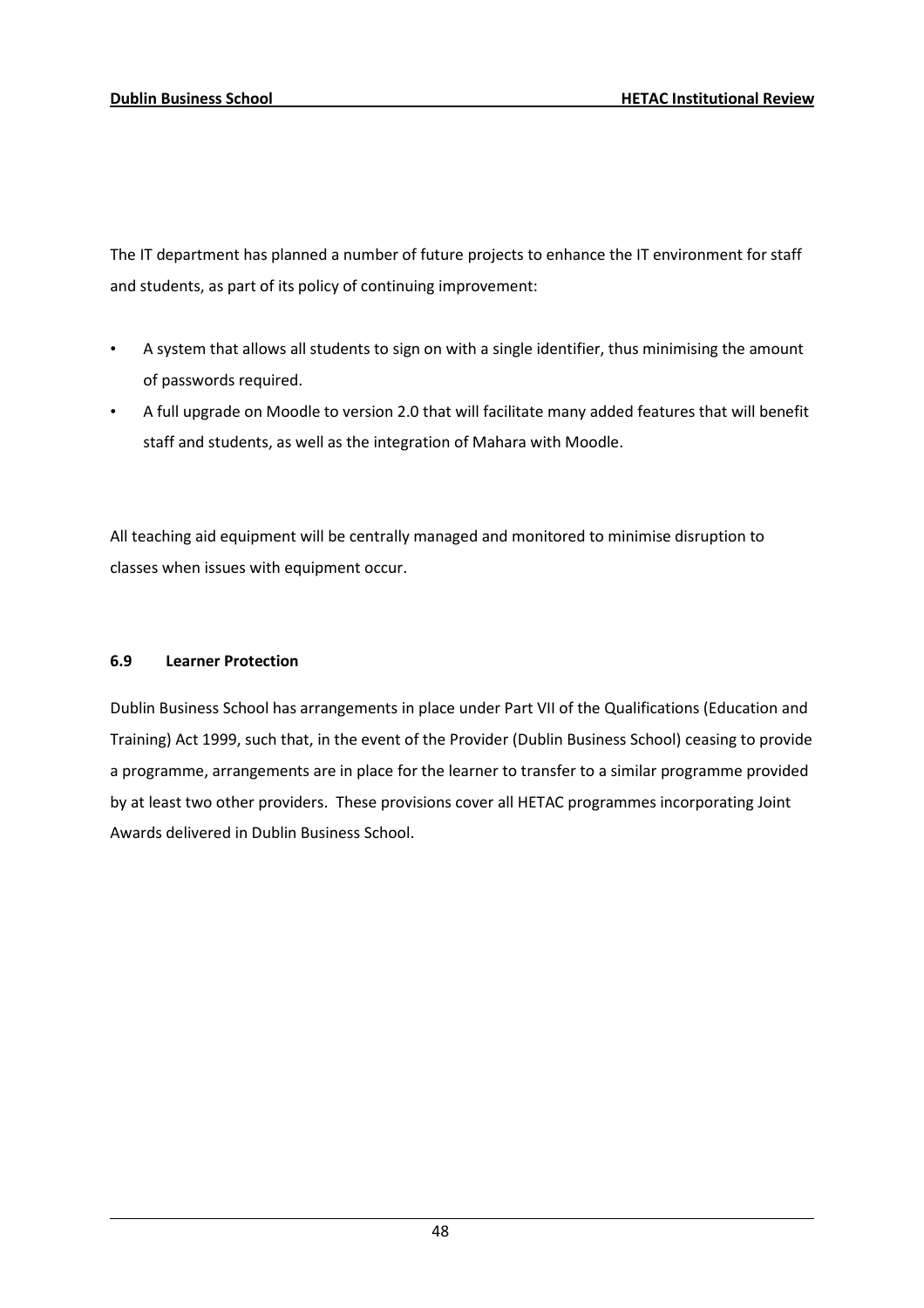# 7. Information Systems

The institution gathers and analyses information that pertains to a range of institution activities.

The vast majority of this information is captured on the Prestige student records and management system. This is a central repository containing details of all interactions with student: financial, academic and administrative. Upon application a student is allocated a 7-digit number which is unique to that person for their entire academic career. Thus a complete academic and financial history is available for each student. Included are photographs, assessment marks and final award classifications as well as notes of each interaction made by DBS staff. Staff can access this system from their PC, allowing them to have an instant profile of each student

There are plans to implement an enhanced records and management system, and there is an ongoing consultation process with stakeholders.

# 7.1 Student Registration and Progression Rates

Student admissions data is supplied to the Schools by the admissions office which is then cross checked by the Schools against attendance figures and students registered on the module. Statistical analysis on retention data is referred to the number of students registered by the first week of November, this date chosen to give meaningful progression data as learners can withdraw, defer or transfer to another programme. Transfers must occur within the first three weeks of the academic year, but clearly withdrawals and deferrals can happen anytime during the academic year.

Admissions data per programme is presented to the Academic Board by each School, and is also included in annual reports to accreditors with further analysis of gender ratios, age profiles and percentage of overseas students per programme.

On completion of the programme the School produces a module pass rate for each module, and a programme pass rate for each programme. The module pass rates are considered at the Board of Studies and modules that do not achieve the DBS benchmark of 85% which is based on previous QAA benchmark statements and guidance, are considered by the School to see what improvements may be needed, if any, to be undertaken to improve progression.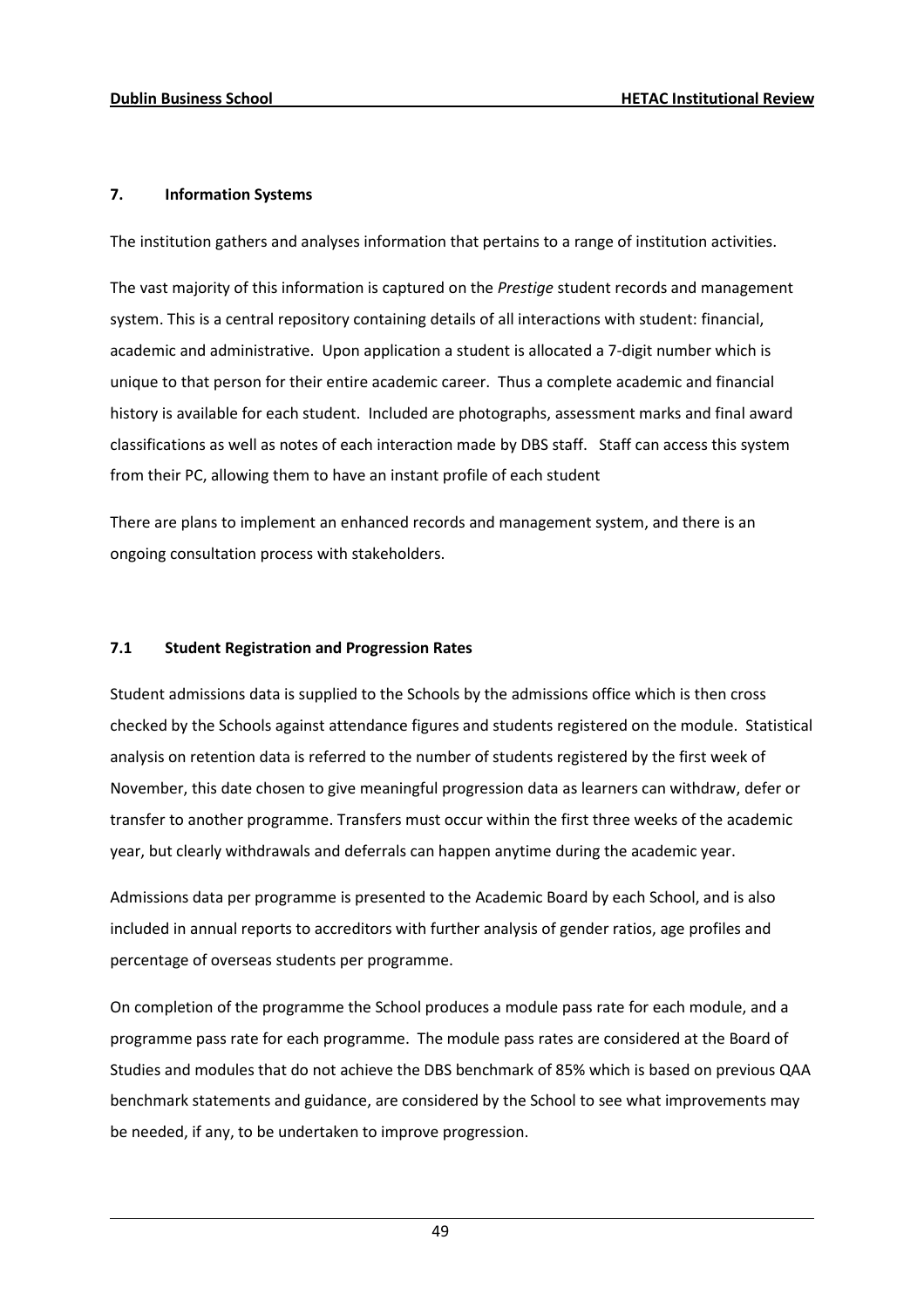Progression data by programme is presented to the Academic Board and to accreditors in Annual Reports Included is a measure of 'wastage' including those students admitted to the programme who left early and did not participate in any assessment.

Further performance indicators are measured across the academic year, and presented to Boards of Studies or School Executive. All data recorded is used to inform School and institution wide decisions and prepare the Schools' action plans.

The student record system has not been used effectively to capture global statistics regarding student progression, to date. However, the Institution is moving to a new student record system this year, which will ensure the facility for producing the higher level data is adequate.

# 7.2 Graduate Progression and Employment

The DBS careers service continues to be available to students after their programme ends to help them during their search for graduate employment. The service is regularly used by new graduates and also by alumni who are returning to Ireland after one or more years spent overseas and seeking work. Data is collected on graduates' first destinations and is available on the DBS Careers Service website.

All graduating undergraduate or postgraduate students are contacted in the January following graduation with a First Destinations survey. The data collected includes employment status (employed / studying /seeking employment / travelling / other) current job title, employer and employment sector, programme title and institution of further study. The results are posted to the DBS Careers Service website in February where they are available to all staff, students, prospective students and graduates.

The response rate for the first destinations surveys was greatly increased in 2007 by changing to an online survey sent out by email rather than a postal survey. However, more consideration and thought is required in increasing the response rate and completeness of information in this regard.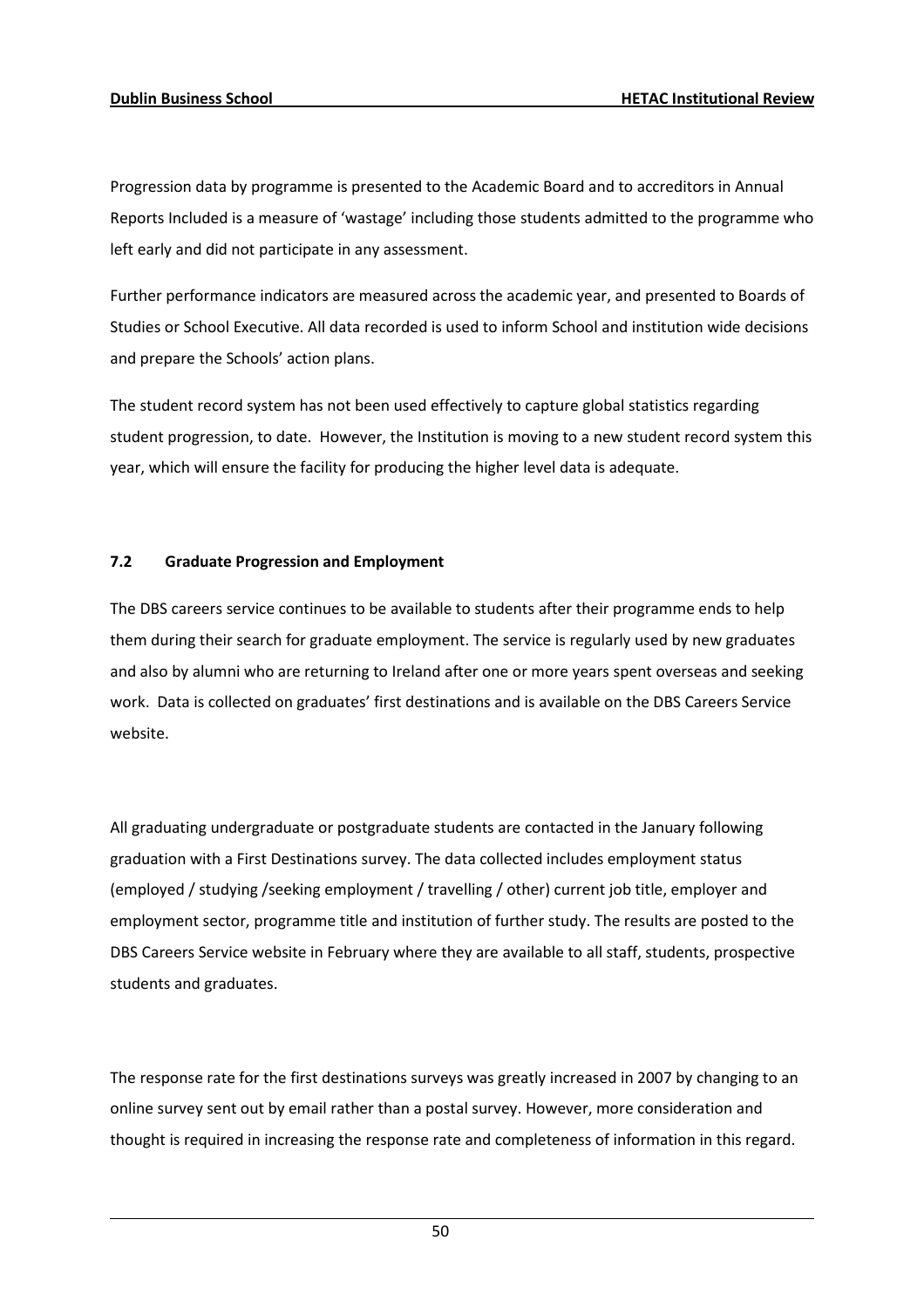# 8. Public Information

# 8.1 Programmes and Qualifications

# Professional School

The Professional School at Dublin Business School has a strong reputation in the market place and within the educational sector, for its provision and delivery of Professional Accountancy Programmes and skills based and extra-curricular diploma programmes. Students to date have achieved over 720 places and prizes in ACCA and CIMA professional examinations with a number of students achieving first place in the world. There are currently 47 short diploma programmes on offer. Successful students are either awarded an Institution of Commercial Management (ICM) or DBS diploma.

The Professional School has been awarded the following recognition from the relevant professional bodies:

- ACCA and ACCA CAT Platinum Approved Learning Partner This status is the highest award given by ACCA to a tuition provider and assures the student they are receiving the highest quality tuition in preparing for ACCA examinations.
- CIMA LTP Quality Partner (Learning through Partnership). CIMA quality partner status recognises course providers who offer the highest quality tuition and support.
- Advanced Project Management Diploma Registered Education Provider (R.E.P.), following audit of DBS provision
- JEB/EDI Diploma EDI Vocational Qualifications status
- Microsoft Business Certification Diploma Microsoft IT Academy Program Status

# Academic Schools

The undergraduate and postgraduate programmes offered to learners include Business, Management, Law, Accounting, Finance, Marketing, Event Management, Information Technology, Arts, Media, Journalism, Psychology and Social Science, and are set out in Appendix 3.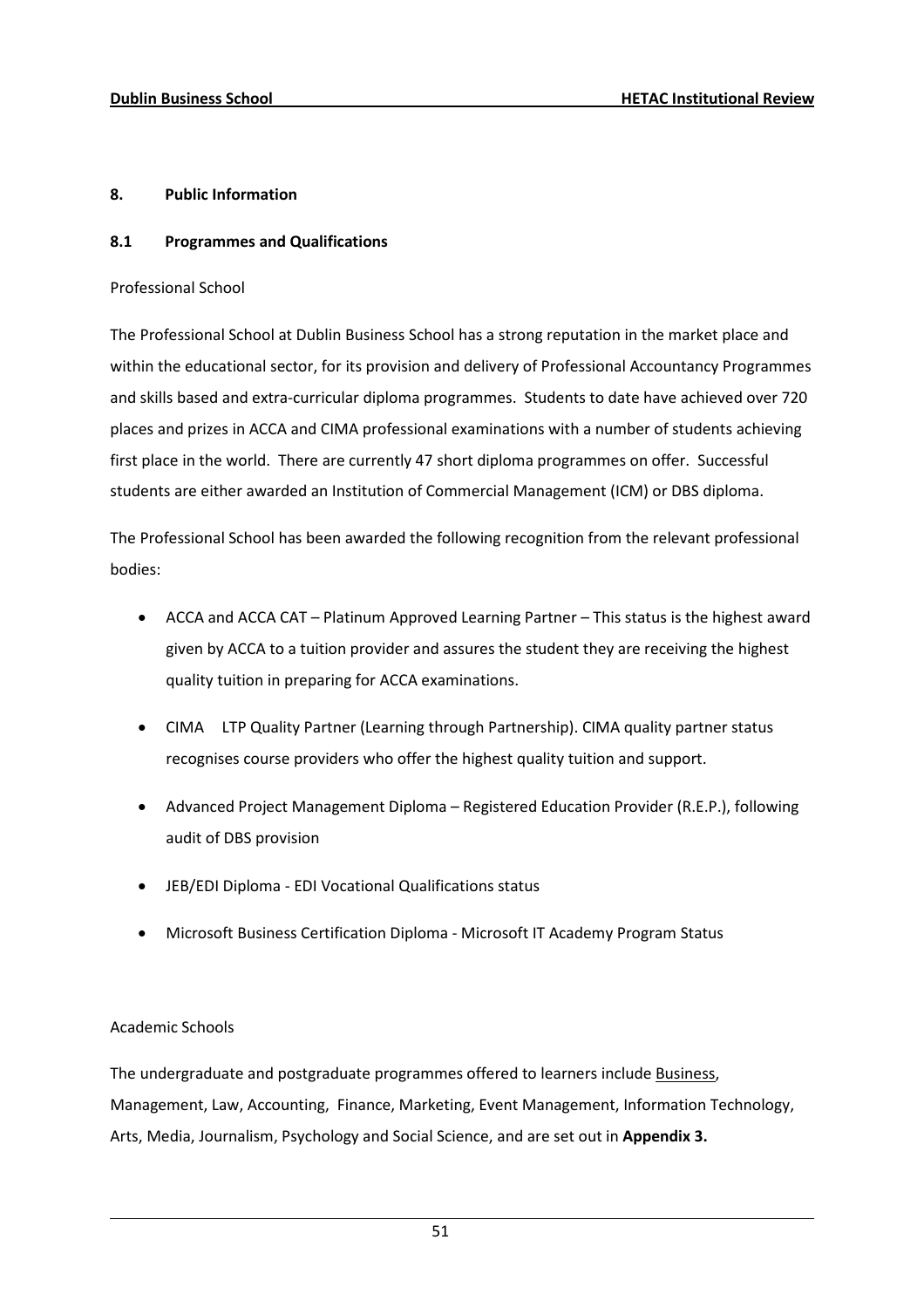# 8.2 Marketing and Promotion

DBS utilises print, radio and online media as the basis of its student recruitment activities. Additionally research has shown that student word of mouth is also a significant factor in recruiting students.

The main recruitment cycles for DBS are August to October and January to February in any given calendar year.

Additional marketing activities also involve school visits, corporate visits and Open Days / Evenings. The institution also participates in a range of exhibitions, conferences and fairs which present Irish third level institutions both in Ireland and abroad.

DBS prepares a range of prospecti in electronic and in hardcopy format to promote and inform prospective students about the range of programmes which it offers.

# 8.3 DBS Website

# www.dbs.ie

In December 2009, DBS launched the latest enhanced version of its website. The website has been developed to facilitate ease of information access to new student admission enquiries. A significant feature of the new website is the student online application system for non CAO programmes. The sections relevant to the existing student population have also been considerably upgraded.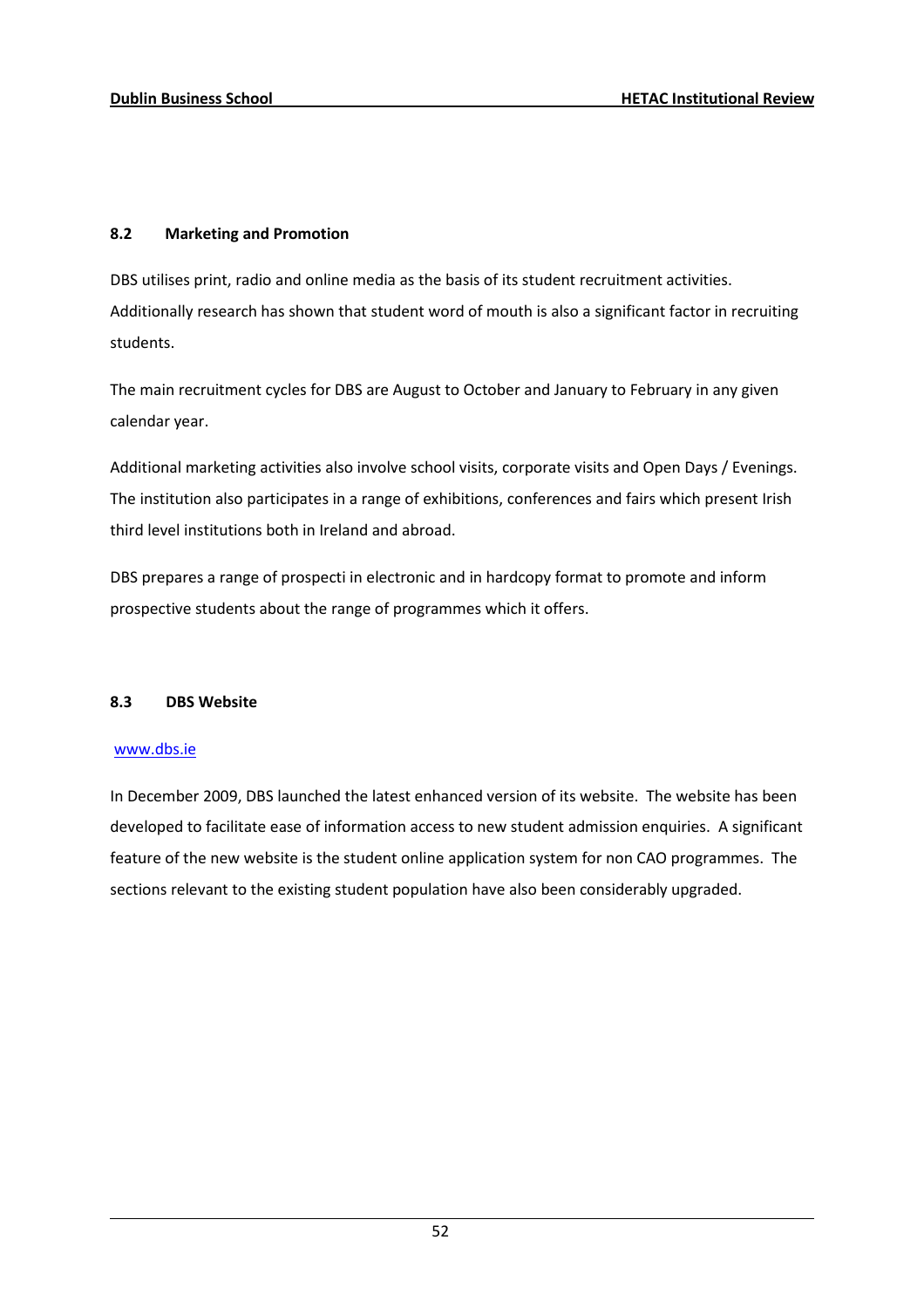# 8.4 Profile of Student Population

DBS operates in multiple segments of the Higher education and professional training market in Ireland and therefore has a very mixed profile of student. The undernoted table sets out the current student population.

| TOTAL LEARNERS 2009-10    | <b>TOTAL</b> | FULL-TIME | PART-TIME | EU   | NON-EU | <b>MALE</b> | <b>FEMALE</b> |
|---------------------------|--------------|-----------|-----------|------|--------|-------------|---------------|
| School of Arts            | 1221         | 603       | 618       | 1202 | 19     | 121         | 1100          |
| <b>School of Business</b> | 2635         | 1698      | 937       | 2059 | 576    | 935         | 1700          |
| School of Law             | 185          | 96        | 89        | 163  | 22     | 28          | 157           |
| Professional School       | 3810         | 0         | 3810      | N/R  | N/R    | N/R         | $N/R^*$       |
| EBS / English School      | 887          | 887       | 0         | N/R  | N/R    | N/R         | N/R           |
| <b>TOTAL</b>              | 8738         | 3284      | 5454      | 3424 | 617    | 1084        | 2957          |

N/R = Not Recorded

# 8.5 Opportunities available to Students

DBS provides a 'ladder of opportunity' to students for progression to further studies in relation to the range of Level 6, 7, 8 and 9 programmes which it offers in its various Schools.

The DBS Careers Service is dedicated to improving the career prospects of the student body by teaching employment skills that graduates will use throughout their professional life and by assisting students in forming achievable career plans that allow them to make use of their strengths and abilities. The Careers Office also publicises employer recruitment campaigns and current vacancies that may be of interest to students.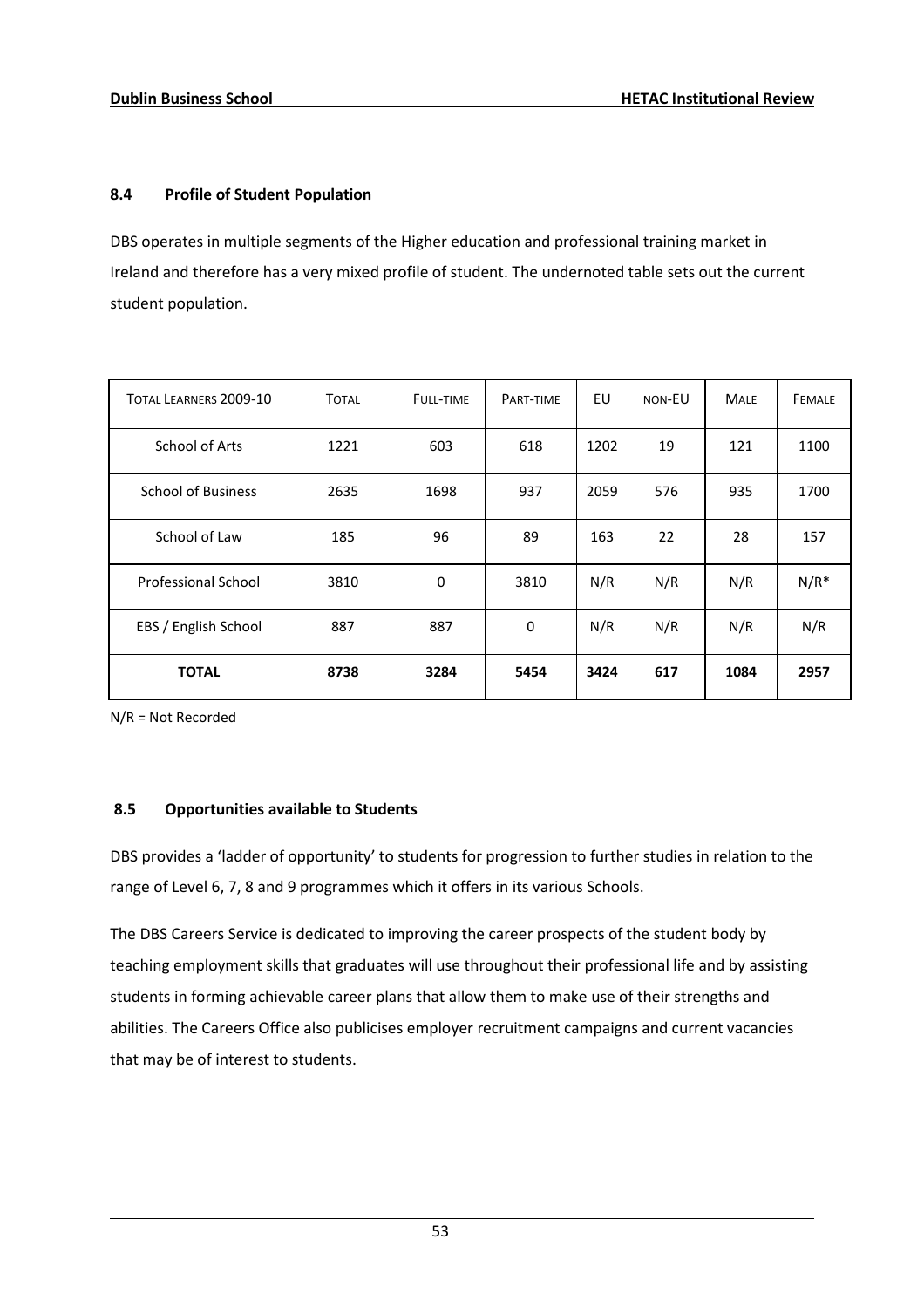DBS Careers Office

The Careers Office offers the following services:

- One to one appointments with a Careers Advisor are available four afternoons a week. There are careers offices located in both the Aungier Street and Portobello College buildings and students and graduates can book for whichever location they prefer.
- Employability skills are taught through weekly workshops on preparing CVs, cover letters and on interview preparation skills. Mock interviews with feedback can also be arranged.
- The DBS Careers Office organises a calendar of careers events which runs throughout the academic year and includes presentations from employers, talks by specialist guest speakers as well as sessions on various career issues such as working abroad or applying to graduate programmes. The calendar also contains talks on subject specific career paths for students in various disciplines e.g. careers for business graduates
- A comprehensive **careers website** gives careers information and advice and including CV templates, interview preparation guidelines, the first destinations data and a section on specific careers advice for students of difference programmes.
- The careers website contains a current vacancies site used by employers wishing to advertise vacancies to DBS students. Vacancies that may be of interest are sent to law students by email.
- Students can now follow the DBS Careers Service on popular social networking sites including Facebook and Twitter to receive live updates on new job opportunities and upcoming careers events.
- The main library in Aungier Street houses a collection of career related material.
- The Careers and Appointments Service is undergoing rapid expansion and since February 2009, programmes containing work experience elements have been facilitated by a dedicated Employer Liaison Officer.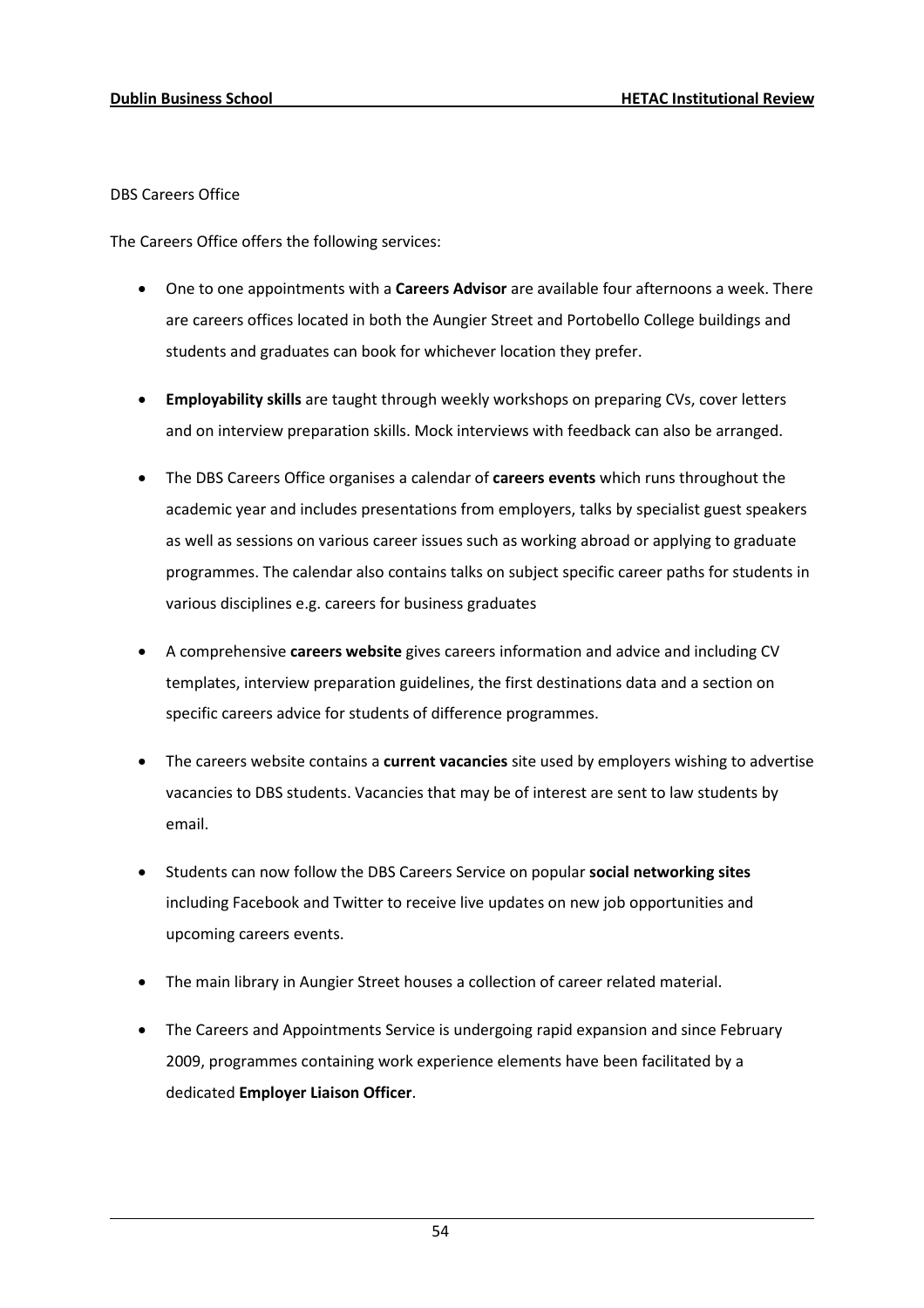- The primary focus of the Employer Liaison Officer is the development of long term links with employers and the promotion of the DBS brand within the employer community. The Employer Liaison Officer endeavors to secure student work placements with employers during their academic studies to enhance student employability. This gives students an essential competitive edge by putting their academic knowledge to the test in a real working environment. The Employer Liaison Officer is on hand to provide support and guidance for both the employer and the student intern throughout the internship programme.
- The Employer Liaison Officer is also involved with the Careers Advisor in organizing events such as career fairs and talks by facilitating the engagement of employers with Dublin Business School.

Courses with an internship module span across all of our schools and this has recently been extended to include Law & Library internships.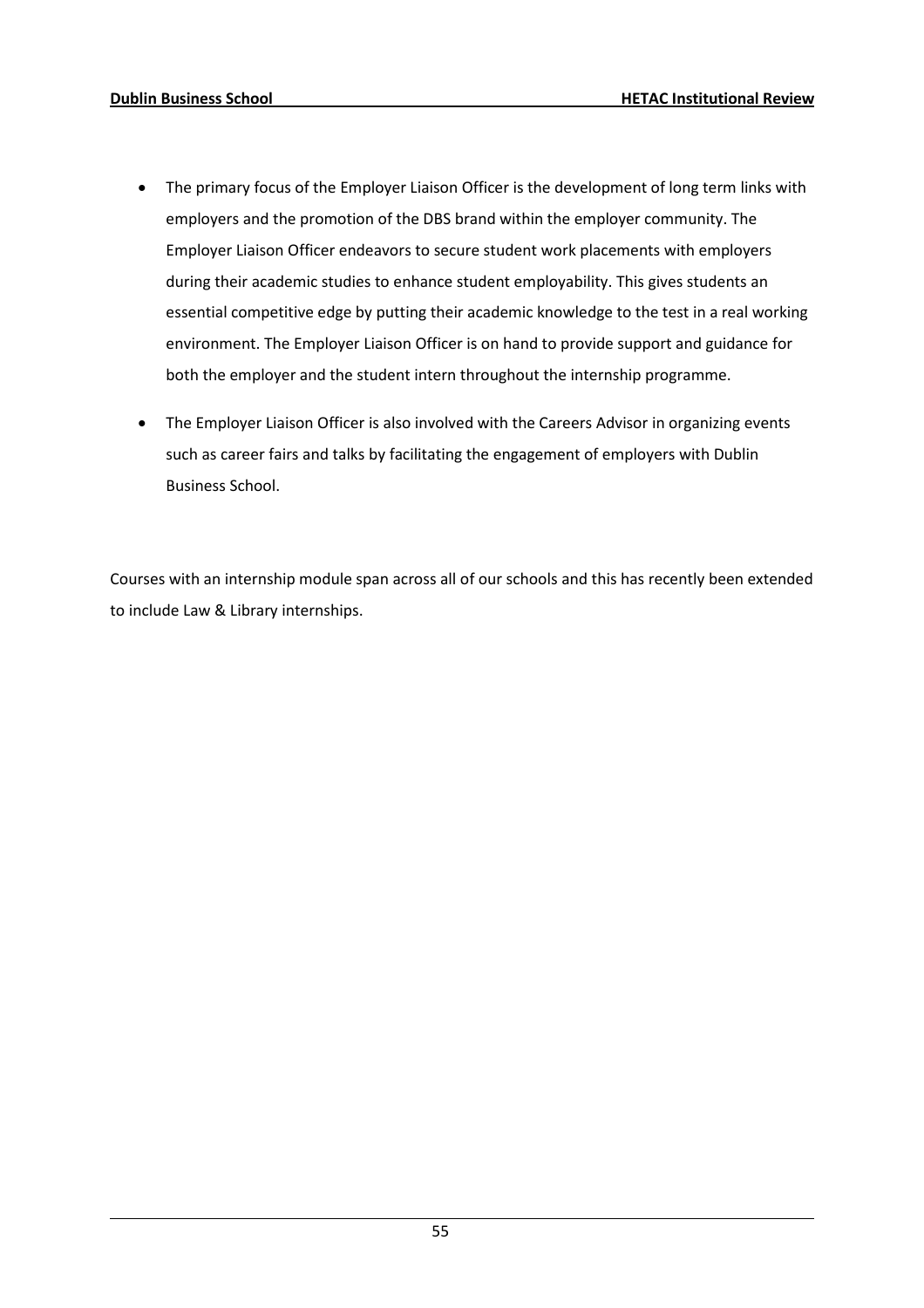# 9. Evaluation and Enhancement

DBS has undergone significant development in terms of Academic structures, systems and processes in recent years. The next stage is to ensure that the implementation is consistent and sustainable. The self evaluative process has provided a timely opportunity to take stock, to evaluate progress and to identify opportunities for further enhancement.

The main focus of enhancement initiatives will be on the following areas:

- more formalities of academic processes across the institution, supported by streamlined audit trails and evidence of execution
- enhancement of academic and scholarly activity across the institution
- better integration of Law faculty and development of the School of Law
- enhancement of the student records system to support the generation of more comprehensive, more focused and more timely information
- enhancement of facilities for staff and students
- enhancements to meet the standards required to achieve delegated authority.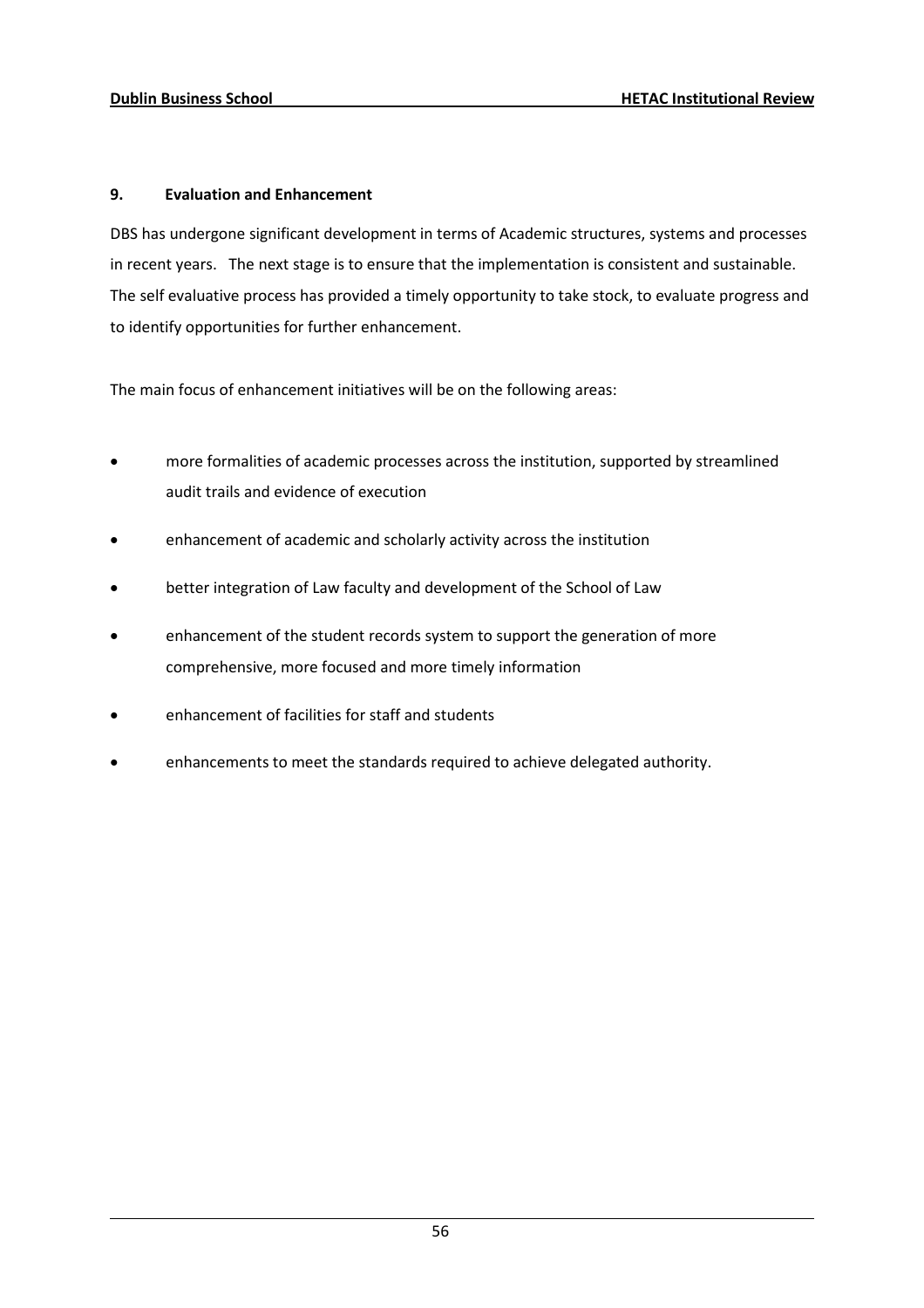# Appendix 1 List of Reference Documentation

Memorandum of Understanding Joint Awards HETAC, LJMU and DBS Report of the Institutional Review of Accredited Partner Institutions LJMU Quality Assurance Handbook September 2009 Sample Student Survey Forms and Summary of Results Sample Agenda and Minutes Academic Board Sample Agenda and Minutes DBS School Executive Sample Agenda and Minutes School Boards Sample Agenda and minutes Admissions Committee Sample(s) Student Handbooks Sample Programme/Course advertisements Programme Monitoring and Review Information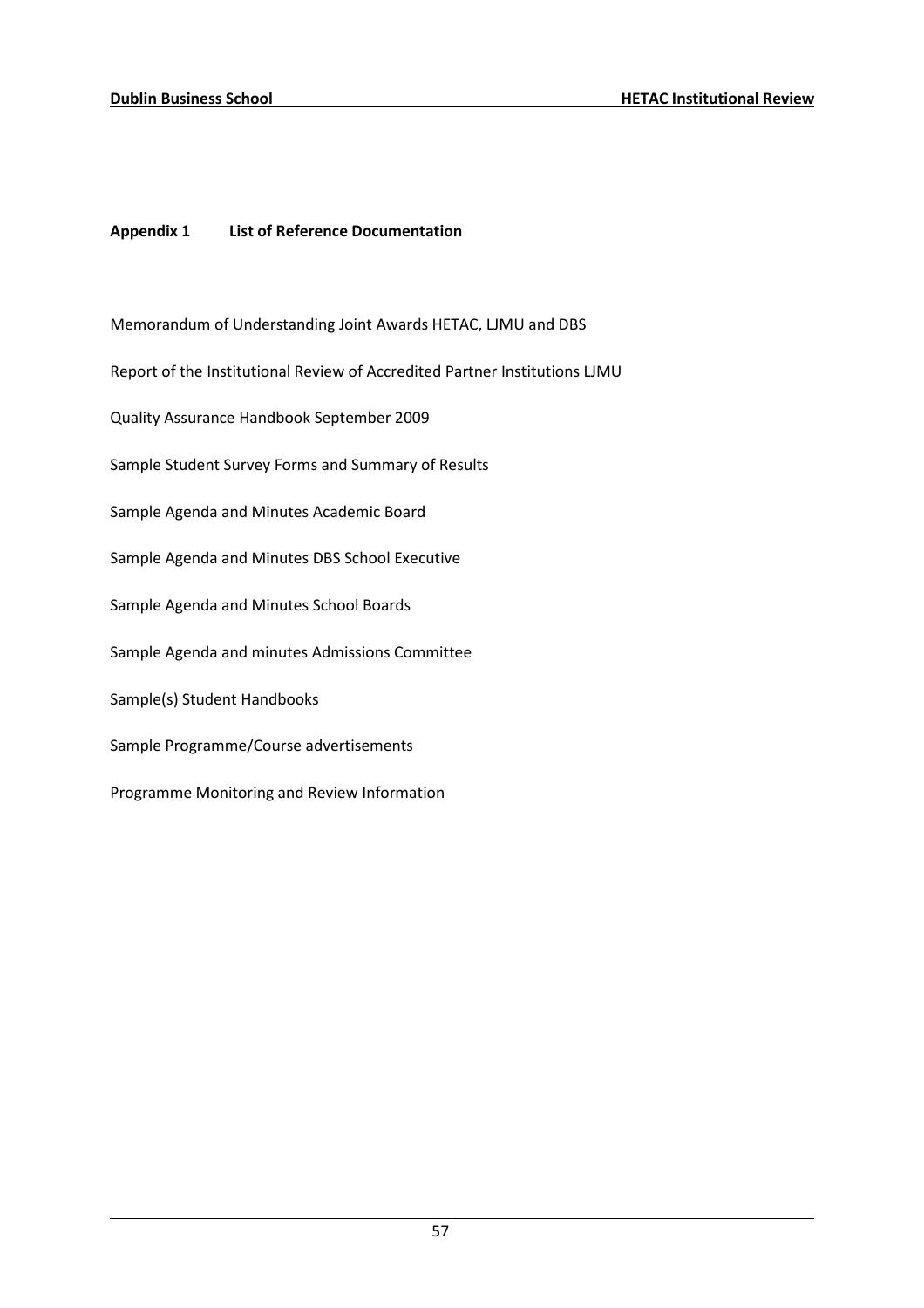

# Appendix 2 DBS Organisation Structure and Committee Structure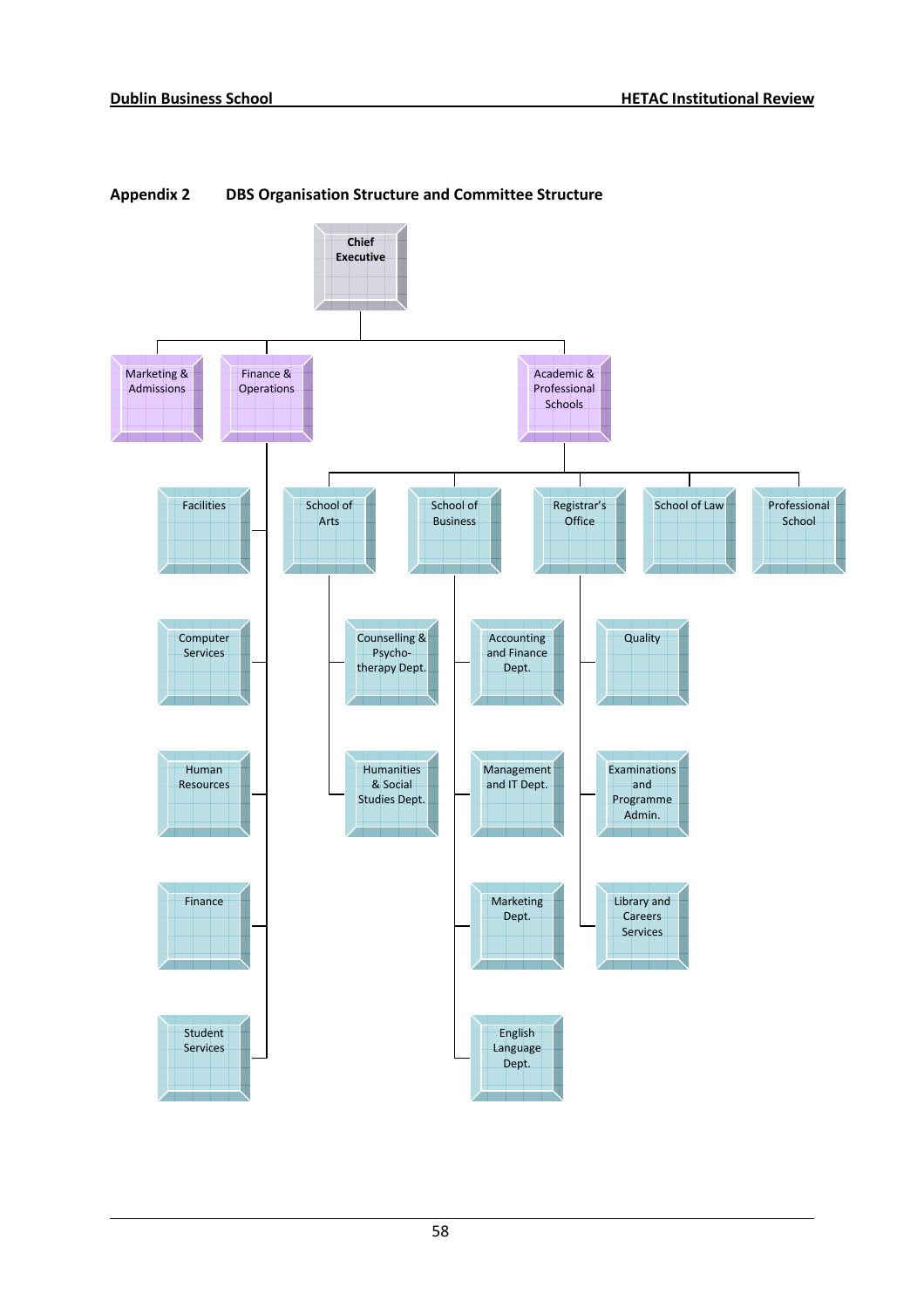

# Appendix 2 DBS Organisation Structure and Committee Structure (continued)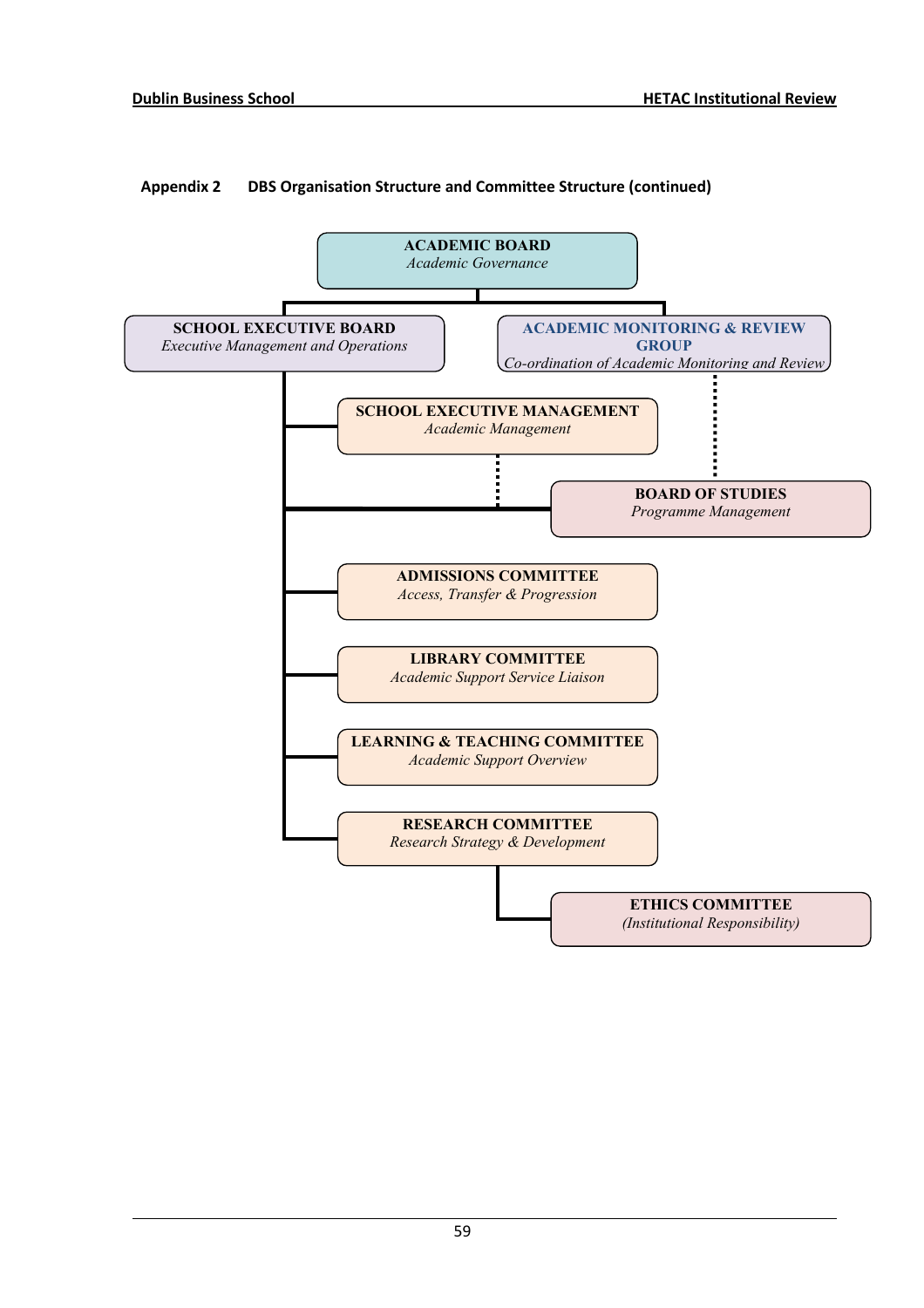# Appendix 3 Programme provision at Dublin Business School

Programmes (and award title) currently jointly validated under the Joint Awards agreement between HETAC and Liverpool John Moores University (LJMU): $^1$ 

## School of Business

- 1. Master of Business Administration Executive Leadership (revalidated July 09)
- 2. Master of Business Administration Business Management
- 3. Postgraduate Diploma in Executive Leadership
- 4. Postgraduate Diploma in Business Management
- 5. Postgraduate Diploma in Computing and Information Systems
- 6. Bachelor of Arts (Honours) in Business with Psychology
- 7. Bachelor of Arts (Hons) in Business Management (Leisure and Recreation Management)
- 8. BA (Hons) Marketing with Event Management
- 9. BA (Hons) Accounting and Finance
- 10. BA (Hons) Financial Services
- 11. BA (Hons) Business Studies
- 12. BA (Hons) Business Management
- 13. BA (Hons) Business Management (Accounting)
- 14. BA (Hons) Business Management (Human Resource Management)
- 15. BA (Hons) Business Management (Law)
- 16. BA (Hons) Business Management (Marketing)
- 17. BA (Hons) Business Information Systems
- 18. BA (Hons) Marketing

l

- 19. MA Human Resource Management (Not revalidated July 09, i.e. only validated for 9/10)
- 20. MSc International Accounting and Finance
- 21. MA Marketing (Not revalidated July 09, i.e. only validated for 9/10)
- 22. MSc in Marketing (added July 2009)
- 23. MBA in Business Management (added July 2009)
- 24. MBA in Marketing (added July 2009)
- 25. MBA in Project Management (added July 2009)
- 26. MBA in Human Resource Management (added July 2009)
- 27. MBA in Finance (added July 2009)
- 28. MSc in International Banking and Finance (added July 2009)
- 29. MSc in Information and Library Management (added July 2009)
- 30. BA (Honours) Business Management (Project Management) (added July 2009)

 $^1$  Note the list of programmes under the joint awards agreement was revised following the validation and revalidation of programmes in June 2009. This list replaces Appendix One in the Memorandum of Agreement LJMU HETAC DBS.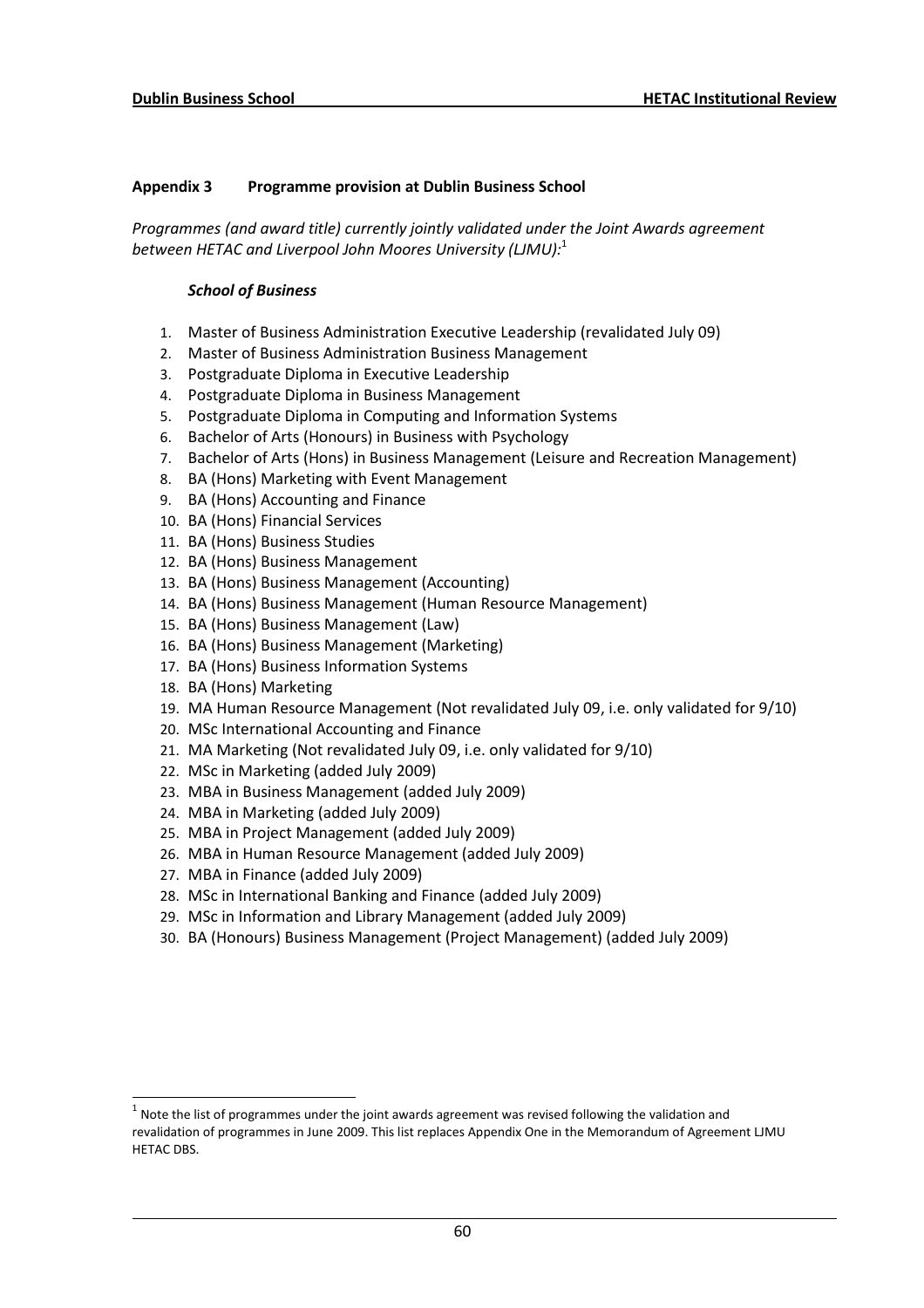# Programmes (and award title) currently jointly validated under the University of Wales and HETAC/Portobello College (now under Dublin Business School) Agreement:

# School of Law

1. Bachelor of Laws/ LL.B (Hons) in Irish Law

# Programmes validated by HETAC (only)

## Honours Bachelor Degrees (Level 8)

# School of Arts

- 1. Bachelor of Arts (Hons) Counselling and Psychotherapy
- 2. Bachelor of Arts (Hons) Film, Literature and Drama
- 3. Bachelor of Arts (Hons) Film Studies
- 4. Bachelor of Arts (Hons)
- 5. Bachelor of Arts (Hons) Journalism
- 6. Bachelor of Arts (Hons) Media and Cultural Studies
- 7. Bachelor of Arts (Hons) Psychology
- 8. Bachelor of Arts (Hons) Social Science

## School of Business

- 9. Bachelor of Arts (Hons) Business Studies
- 10. Bachelor of Arts (Hons) Marketing
- 11. Bachelor of Arts (Hons) Accounting and Finance

# Ordinary Bachelor Degrees (Level 7)

## School of Arts

- 12. Bachelor of Arts in Communications and Multi-Media
- 13. Bachelor of Arts in Film and Media
- 14. Bachelor of Arts in Social Studies

# School of Business

- 15. Bachelor of Business
- 16. Bachelor of Business in Retail Management
- 17. Bachelor of Business in Accounting
- 18. Bachelor of Business in Marketing
- 19. Bachelor of Business in Information Technology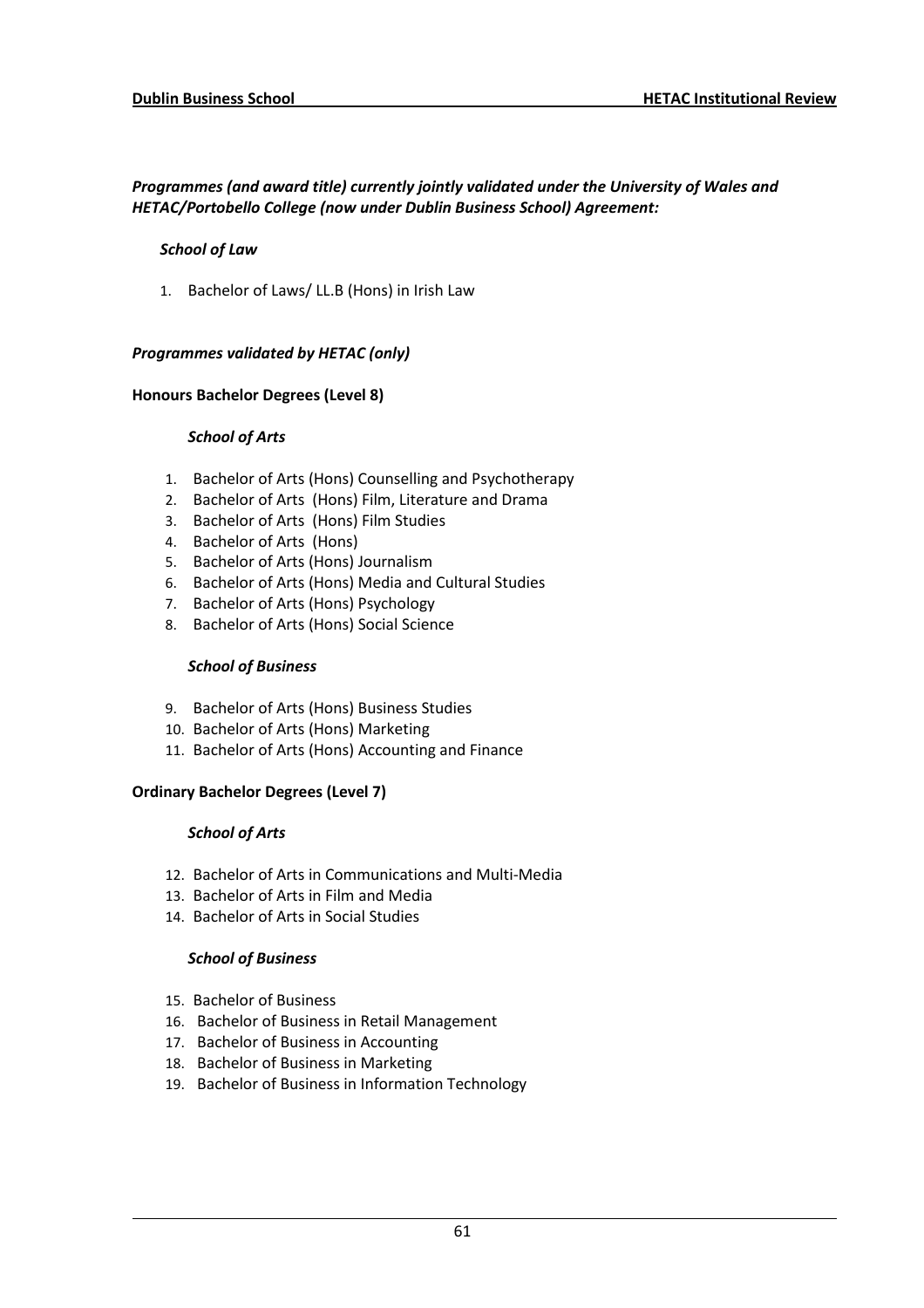# School of Law

- 20. Bachelor of Arts in Legal Studies
- 21. Bachelor of Arts in Legal and Business Studies

# Certificates (Level 6)

# School of Arts

- 22. Certificate in Cultural Studies (minor award)
- 23. Higher certificate in Arts in Applied Social Studies in Counselling Studies

# School of Business

- 24. Certificate in Business and Language (minor award)
- 25. Higher Certificate in Business
- 26. Higher Certificate in Business in Accounting
- 27. Higher Certificate in Business in Marketing

# School of Law

- 28. Higher Certificate in Arts in Legal Studies
- 29. Higher Certificate in Arts in Legal and Business Studies

## Postgraduate Programmes (Level 9)

## School of Arts

- 30. MA in Psychoanalytic Psychotherapy
- 31. MA in Addiction Studies
- 32. MA in Psychotherapy

# Higher Diplomas (Level 8)

## School of Arts

- 33. Higher Diploma in Arts in Counselling and Psychotherapy
- 34. Higher Diploma in Arts in Psychoanalytic Studies
- 35. Higher Diploma in Arts in Psychology

# School of Business

36. Higher Diploma in Business Studies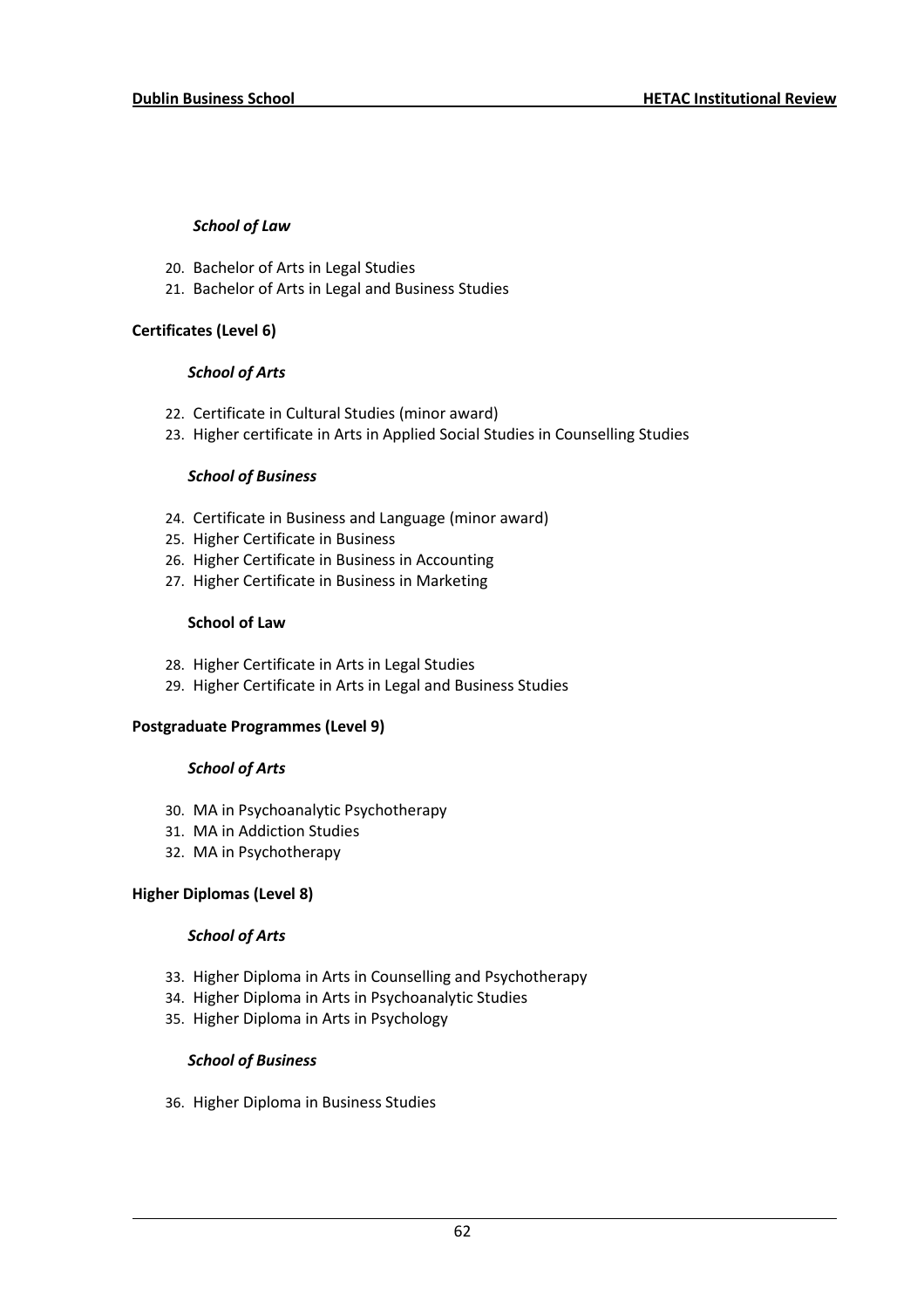Programmes Not Running 2009-2010

- 1. Master of Business Studies
- 2. Master of Science in Computing and Information Systems
- 3. MSc in Human Resource Management (added July 2009)
- 4. MBA in Information Systems (added July 2009)
- 5. Higher Diploma in Arts in Legal Studies
- 6. Higher Diploma in Business Studies (HRM)
- 7. Higher Diploma in Business Studies (Information Technology)
- 8. Higher Certificate in Business in Information Technology

# Programmes validated by University of Wales (only)

## Postgraduate Programmes (Level 9)

#### School of Business

- 1. MSc in International Business
- 2. MSc in E-Business Management

## Professional School

#### Professional Accountancy Programmes

| <b>ACCA</b>     | Association of Chartered Certified Accountants       |
|-----------------|------------------------------------------------------|
| <b>CIMA</b>     | <b>Chartered Institute of Management Accountants</b> |
| <b>ACCA CAT</b> | <b>Certified Accounting Technician</b>               |
| DIP FM          | Diploma in Financial Management (ACCA)               |
| DIP IFR         | Diploma in International Financial Reporting         |
| ATI             | <b>Accounting Technicians Ireland</b>                |

The DBS Professional School students have achieved over 720 places and prizes in ACCA and CIMA exams.

## Programme Listing of ICM AND DBS DIPLOMAS

#### Business

- 1. Diploma in Business Studies
- 2. Diploma in International Business Studies
- 3. Diploma in Accounting & Finance
- 4. Diploma in Marketing, Advertising, Sales and Public Relations
- 5. Advanced Diploma in Marketing
- 6. Diploma in Internet Marketing
- 7. Diploma in Management Studies
- 8. Diploma in Human Resource Management
- 9. Diploma in Office Management & Administration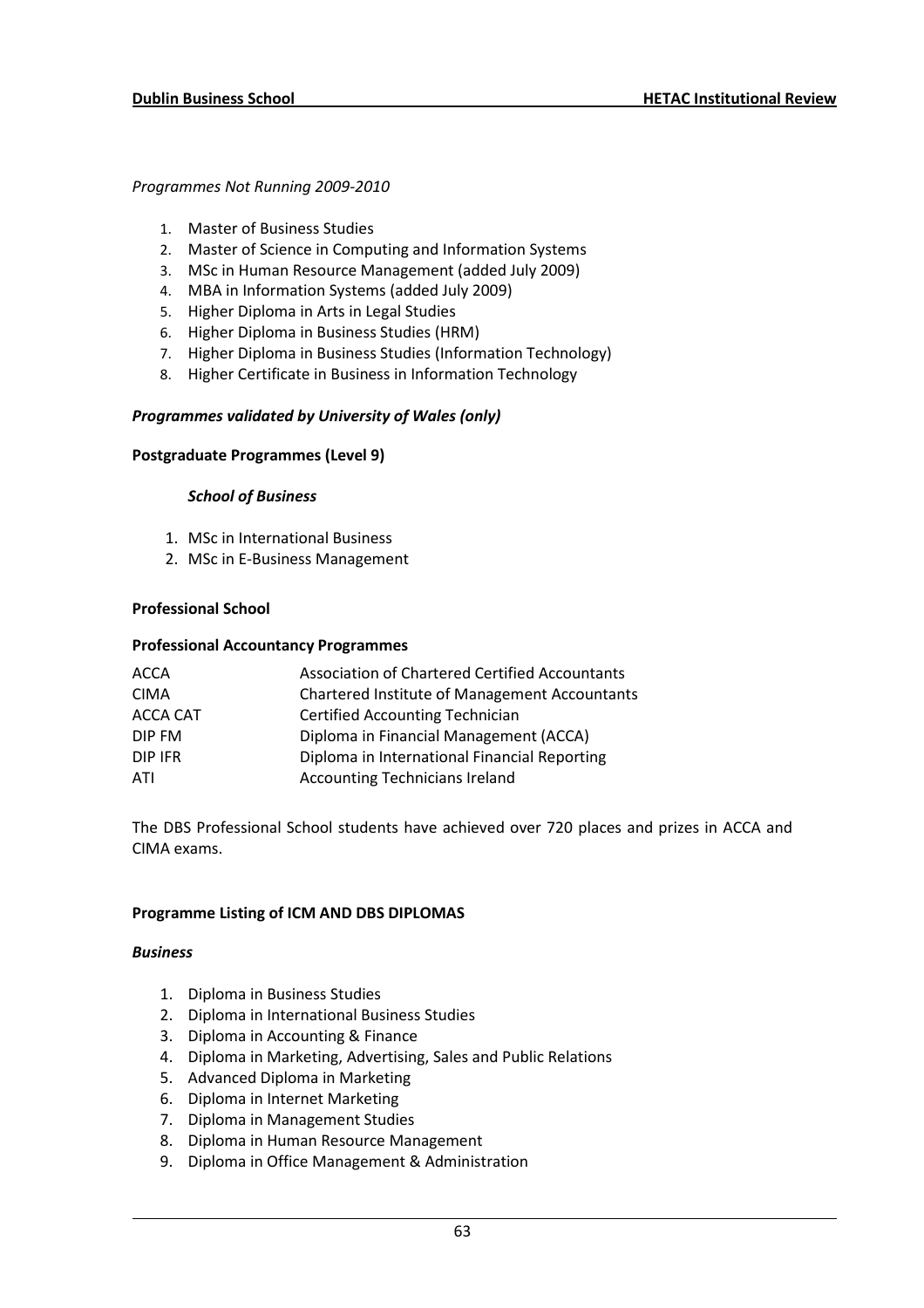- 10. Diploma in Event Management & Public Relations
- 11. Diploma in Tourism Management & Marketing
- 12. Diploma in Selling & Sales Management
- 13. Diploma in Coaching For Performance
- 14. Diploma in Project Management
- 15. Advanced Diploma in Project Management
- 16. Executive Diploma in Project Management
- 17. Diploma in Stockbroking Investment
- 18. Advanced Diploma in Stockbroking Investment
- 19. Diploma in Property Investment
- 20. Diploma in Taxation
- 21. Diploma in UK Taxation

## Law

- 22. Diploma in Employment Law
- 23. Diploma in Family Law
- 24. Diploma in Media Law
- 25. Diploma in Company Law
- 26. Diploma in Legal Studies
- 27. Advanced Diploma in Legal Studies
- 28. Diploma in Criminology
- 29. Diploma in Health & Safety Law
- 30. Diploma in Alternative Dispute Resolution

## Psychology

- 31. Diploma in Child Psychology
- 32. Diploma in Popular Forensic Psychology
- 33. Diploma in Popular Psychology
- 34. Diploma in Psychology
- 35. Diploma in Sports Psychology

## Arts

- 36. Diploma in Social Science
- 37. Diploma in Addiction Studies
- 38. Diploma in Counselling Studies
- 39. Diploma in Psychoanalytic Studies
- 40. Diploma in European & World Cinema

# Information Technology

- 41. JEB / EDI Teachers Diploma in Information Technology
- 42. Microsoft Business Certification
- 43. Diploma in Web Design
- 44. Advanced Diploma in Web Development